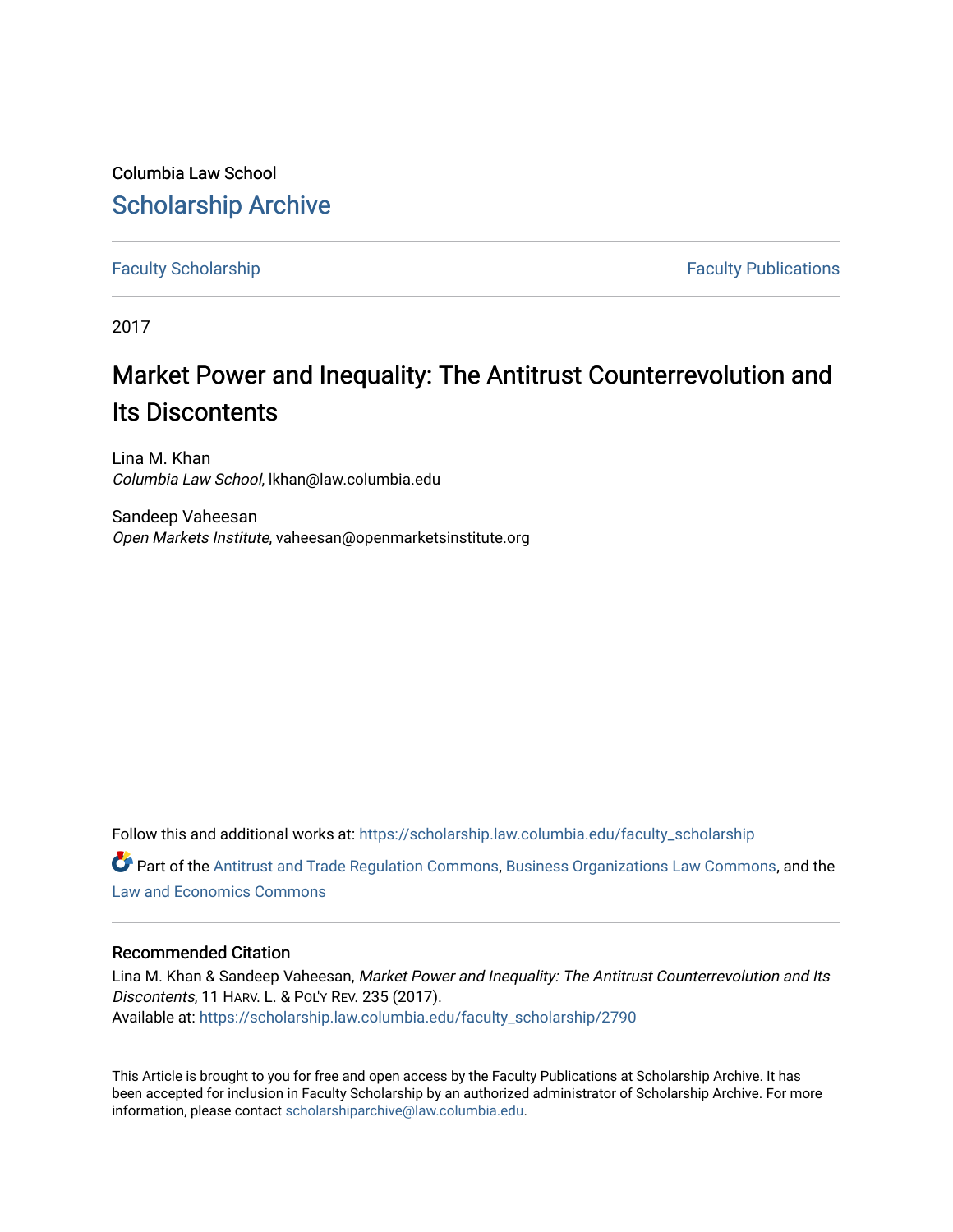## Market Power and Inequality: The Antitrust Counterrevolution and Its Discontents

*Lina Khan\* and Sandeep Vaheesan\*\**

**INTRODUCTION** 

In recent years, economic inequality has become a central topic of public debate in the United States and much of the developed world. The popularity of Thomas Piketty's nearly 700-page tome, *Capital in the Twenty-First Century*, is a testament to this newfound focus on economic disparity.<sup>1</sup> As top intellectuals, politicians, and public figures have come to recognize inequality as a major problem that must be addressed, they have offered a range of potential solutions. Frequently mentioned proposals include reforming the tax system, strengthening organized labor, revising international trade and investment agreements, and reducing the size of the financial sector.2

One underexplored theme in this larger debate is the role of monopoly and oligopoly power.3 Given the current distribution of business ownership assets in the United States, market power can be a powerful mechanism for transferring wealth from the many among the working and middle classes to

\* Fellow, Open Markets Program, New America; Yale Law School, J.D., expected 2017; Williams College, B.A., 2010.

lisher expected that twenty thousand copies of his book would be sold—instead more than two million copies were sold around the world. *See* J. Bradford DeLong, *The Melting Away of North Atlantic Social Democracy*, TALKING POINTS MEMO (Feb. 21, 2016), http://talkingpointsmemo.com/features/marchtoinequality/fourmeltingsocialdemocracy/ [https://perma.cc/ MSV5-DWK7].

<sup>\*\*</sup> Regulations Counsel, Consumer Financial Protection Bureau. This article reflects the views of the authors alone and not necessarily those of New America, the Consumer Financial Protection Bureau, or the United States. For thoughtful feedback on earlier drafts of the article, we are deeply grateful to Ken Davidson, Ben Douglas, Bert Foer, Barry C. Lynn, Michael Oswalt, Frank Pasquale, and Marshall Steinbaum.<br><sup>1</sup> THOMAS PIKETTY, CAPITAL IN THE TWENTY-FIRST CENTURY (2013). Piketty and his pub-

<sup>2</sup> *See generally* ANTHONY B. ATKINSON, INEQUALITY: WHAT CAN BE DONE? (2015). <sup>3</sup> A few commentators have drawn attention to this connection. *See, e.g.*, Jonathan B. Baker & Steven C. Salop, *Antitrust, Competition Policy, and Inequality*, 104 GEO. L.J. 1, 10–13 (2015); David Dayen, *The Most Important 2016 Issue You Don't Know About*, NEW REPUBLIC (Mar. 11, 2016), https://newrepublic.com/article/131412/important-2016-issue-dontknow [https://perma.cc/DN43-E3FK]; Paul Krugman, *Robber Baron Recessions*, N.Y. TIMES (Apr. 18, 2016), http://www.nytimes.com/2016/04/18/opinion/robber-baron-recessions.html? \_r=0 [https://perma.cc/AMU4-Y9UT]. More recently, a series of reports from the White House have also acknowledged the potential connection between a decline in competitive markets and a rise in economic inequality. *See, e.g.*, THE WHITE HOUSE, COUNCIL OF ECONOMIC ADVISERS ISSUE BRIEF, LABOR MARKET MONOPSONY: TRENDS, CONSEQUENCES, AND POLICY RESPONSES (2016). Additionally, Senator Elizabeth Warren has observed that rising consolidation contributes to inequality. Elizabeth Warren, Senator of Massachusetts, Keynote Remarks at New America's Open Market Program Event: Reigniting Competition in the American Economy (June 29, 2016) ("Concentration is not the only reason for rising economic insecurity, but it is one of them.") (transcript available at http://washingtonmonthly.com/2016/06/30/ elizabeth-warrens-consolidation-speech-could-change-the-election/ [https://perma.cc/TAW8- F2PQ]).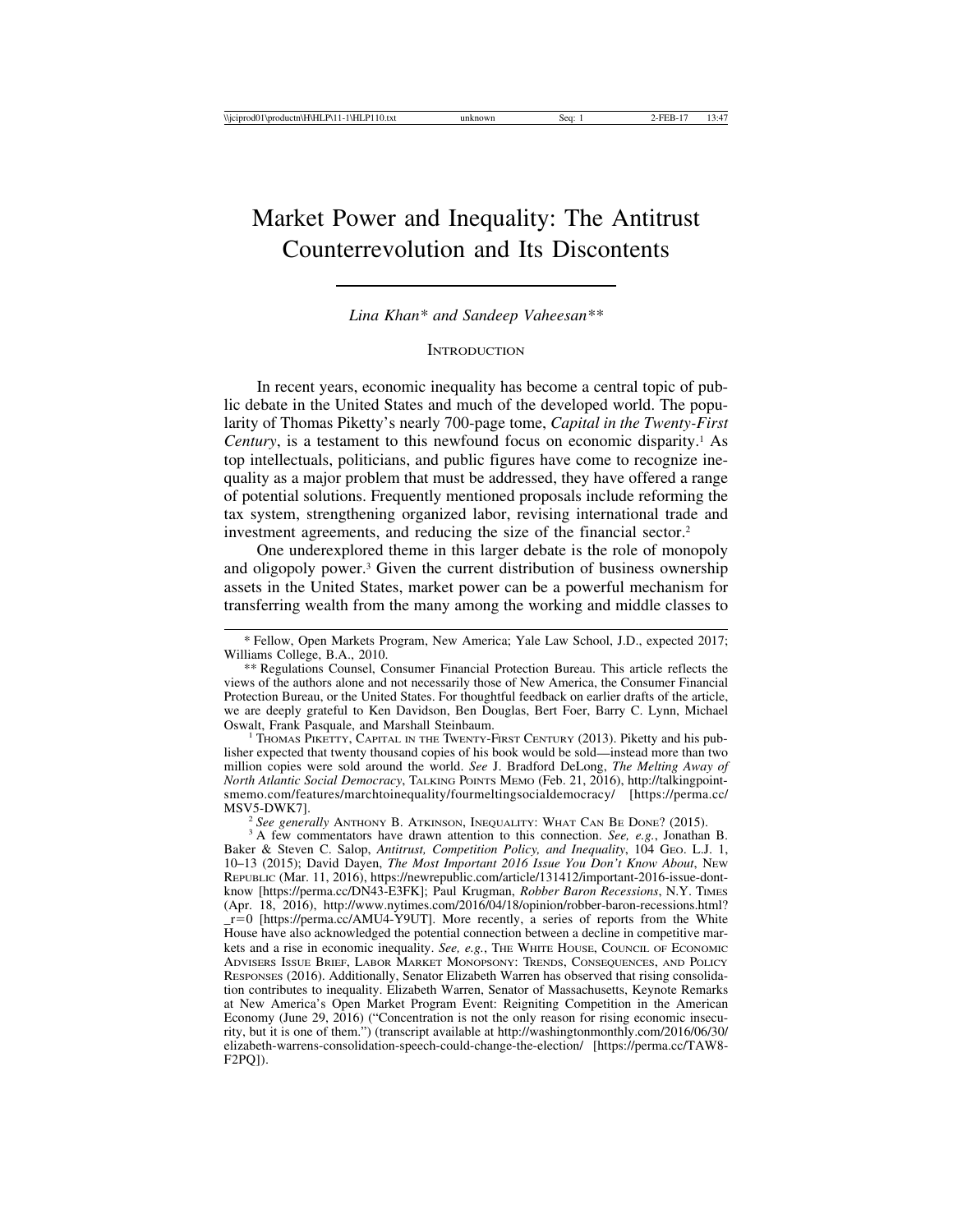the few belonging to the  $1\%$  and  $0.1\%$  at the top of the income and wealth distribution. In concrete terms, monopoly pricing on goods and services turns the disposable income of the many into capital gains, dividends, and executive compensation for the few. Evidence across a number of key industries in the United States indicates that excessive market power is a serious problem. Firms in industries ranging from agriculture to airlines collude, merge and exclude rivals, and raise consumer prices above competitive levels, while pushing prices below competitive levels for suppliers. The aggregate wealth transfer effect from pervasive monopoly and oligopoly power is likely, at a minimum, hundreds of billions of dollars per year.

On top of enabling regressive redistribution in the marketplace, market power gives firms tremendous political clout. In a system with few campaign finance constraints and a revolving door between government and industry, large businesses have tremendous power over politics. They can use their power to push legislators and regulators to lock in their existing gains and lobby for policies that further enhance their wealth and power. This article takes as its premise that the degree of economic inequality we confront today is highly problematic. Even bracketing its moral undesirability, extreme economic inequality subverts political equality and threatens American democracy.4

The domination of our markets by monopolists and oligopolists was not inevitable. As David Singh Grewal has written, "Capitalism is fundamentally a legal ordering: the bargains at the heart of capitalism are products of law."5 In accordance with this understanding of capitalism, monopoly and oligopoly are the result of conscious policy and political choices, tracing back to an intellectual movement in the 1960s, advanced by the courts in the late 1970s, implemented systematically by the administration of President Reagan in the 1980s, and followed by subsequent administrations. With the appointment of numerous conservatives to the federal antitrust agencies and judiciary, the Reagan administration ushered in a radical revision of the antitrust laws that previously promoted competitive markets.<sup>6</sup> Antitrust laws historically sought to protect consumers and small suppliers from noncompetitive pricing, preserve open markets to all comers, and disperse economic and political power. The Reagan administration—with no input from Congress—rewrote antitrust to focus on the concept of neoclassical economic efficiency.7 In dramatically narrowing the goals of antitrust,

<sup>4</sup> *See* Joseph Fishkin & William Forbath, *The Anti-Oligarchy Constitution*, 94 B.U. L. REV. 669 (2014); *cf.* Ganesh Sitaraman, *The Puzzling Absence of Economic Power in Constitutional Theory*, 101 CORNELL L. REV. 1445 (2016) (arguing that constitutional theories fail to adequately account for, and suggesting a conceptual framework for mitigating "elite economic

<sup>&</sup>lt;sup>5</sup> David Singh Grewal, *The Laws of Capitalism*, 128 HARV. L. REV. 628, 652 (2014). <sup>6</sup> This revision of antitrust was part of the larger global project of freeing capital from the

social democratic fetters of the mid-twentieth century and strengthening its position, vis-à-vis other segments of society. *See generally* DAVID HARVEY, A BRIEF HISTORY OF NEOLIBERAL-ISM  $(2005)$ .

 $\overline{7}$  This concept of efficiency (sometimes called "consumer welfare" in the antitrust community) focuses on *short-term* maximization of economic output and the prevention of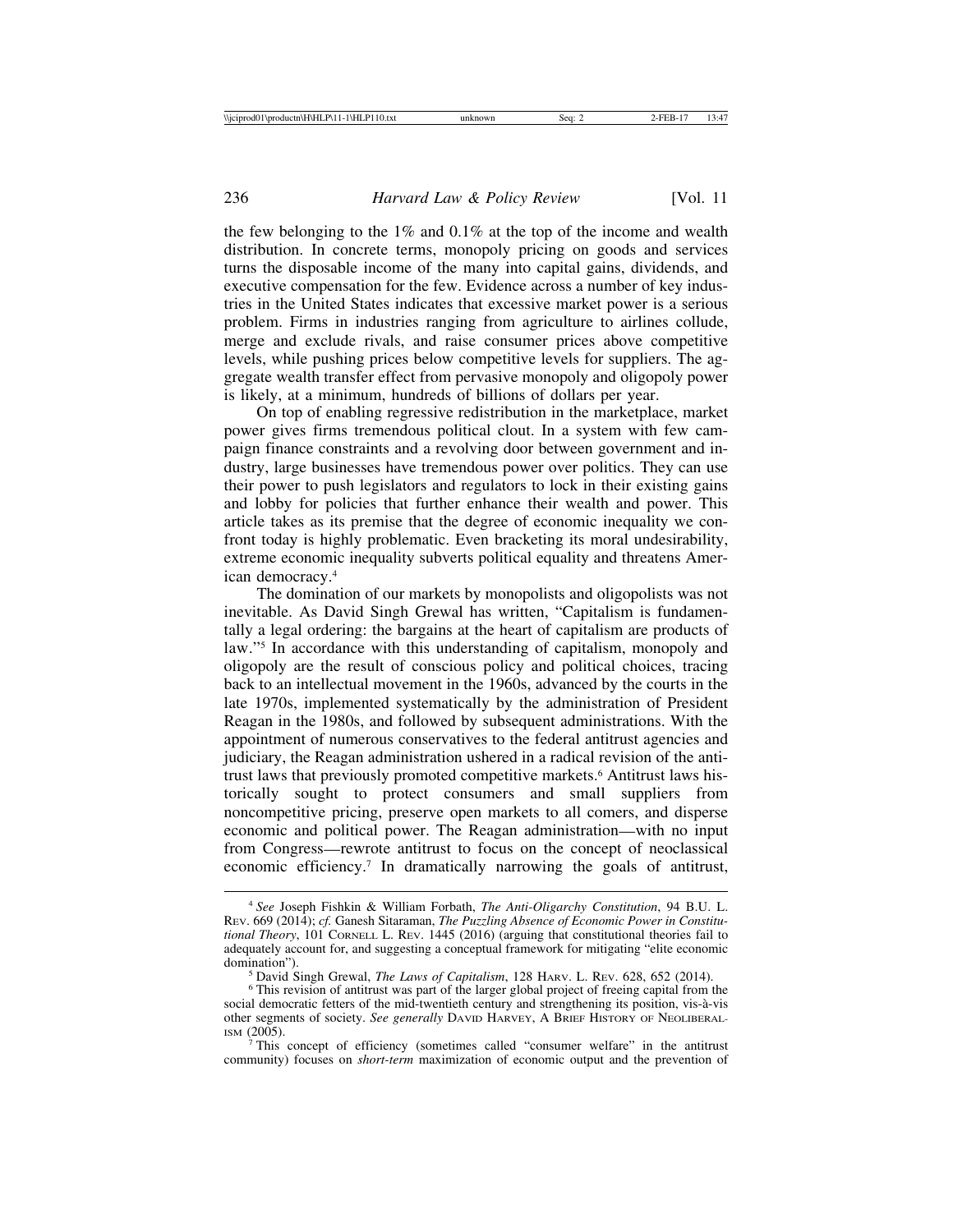executive branch officials and judges held that open-ended standards favorable to businesses with market power, rather than clear rules, should govern most forms of business conduct. This elastic standard has crippled plaintiffs' attempts to challenge illegal behavior and has permitted large corporations to engage in anticompetitive conduct.

The Reagan administration's overturning of antitrust has had sweeping effects. But antitrust laws can be restored to promote competitive markets once again. Doing so would also produce a more equitable distribution of wealth and power in American society. This requires two things: first, an intellectual shift that embraces the original goals of antitrust and second, the appointment of antitrust officials and federal judges committed to this approach. A determined administration should do a number of things to revive Congress's vision as expressed in 1890 and 1914. First, antitrust laws must be reoriented away from the current efficiency focus toward a broader understanding that aims to protect consumers and small suppliers from the market power of large sellers and buyers, maintain the openness of markets, and disperse economic and political power. Second, clear rules and presumptions must govern mergers, dominant firm conduct, and vertical restraints and replace the current rule of reason review and other amorphous standards, which heavily tilt the scales in favor of defendants. Third, by using existing legal powers or seeking additional authority from Congress, the agencies should challenge monopoly and oligopoly power that injures the public on account of duration or magnitude of harm. Fourth, strong structural remedies and blocking of anticompetitive mergers are necessary to ensure that competitive markets are restored and maintained. Fifth and finally, antitrust agencies must be subject to strong transparency duties to allow the public to understand the internal decision-making processes and choices over whether to pursue—or not to pursue—a particular case.

A revived antitrust movement could play an important role in reversing the dramatic rise in economic inequality. With public engagement and political will, the antitrust counterrevolution—which has produced monopolistic and oligopolistic markets and contributed to a captured political system can be undone. To be clear, our argument is not that antitrust should embrace redistribution as an explicit goal, or that enforcers should harness antitrust in order to promote progressive redistribution. Instead we hold that the failure of antitrust to preserve competitive markets contributes to regressive wealth and income distribution and—similarly—restoring antitrust is likely to have progressive distributive effects.

inefficiency that arises from "deadweight loss" (mutually beneficial transactions that are not made due to some market impediment). *See* John J. Flynn, *The Reagan Administration's Antitrust Policy, "Original Intent" and the Legislative History of the Sherman Act*, 33 ANTITRUST BULL. 259, 265–67 (1988). This concept of efficiency is tautological in that it assumes that "if individuals choose to act in a certain way, that this must *de jure* be the rational utility-maximizing choice." William Davies, *Economics and the "Nonsense" of Law: The Case of the Chicago Antitrust Revolution*, 39 Econ. & Soc'y 64, 70 (2010).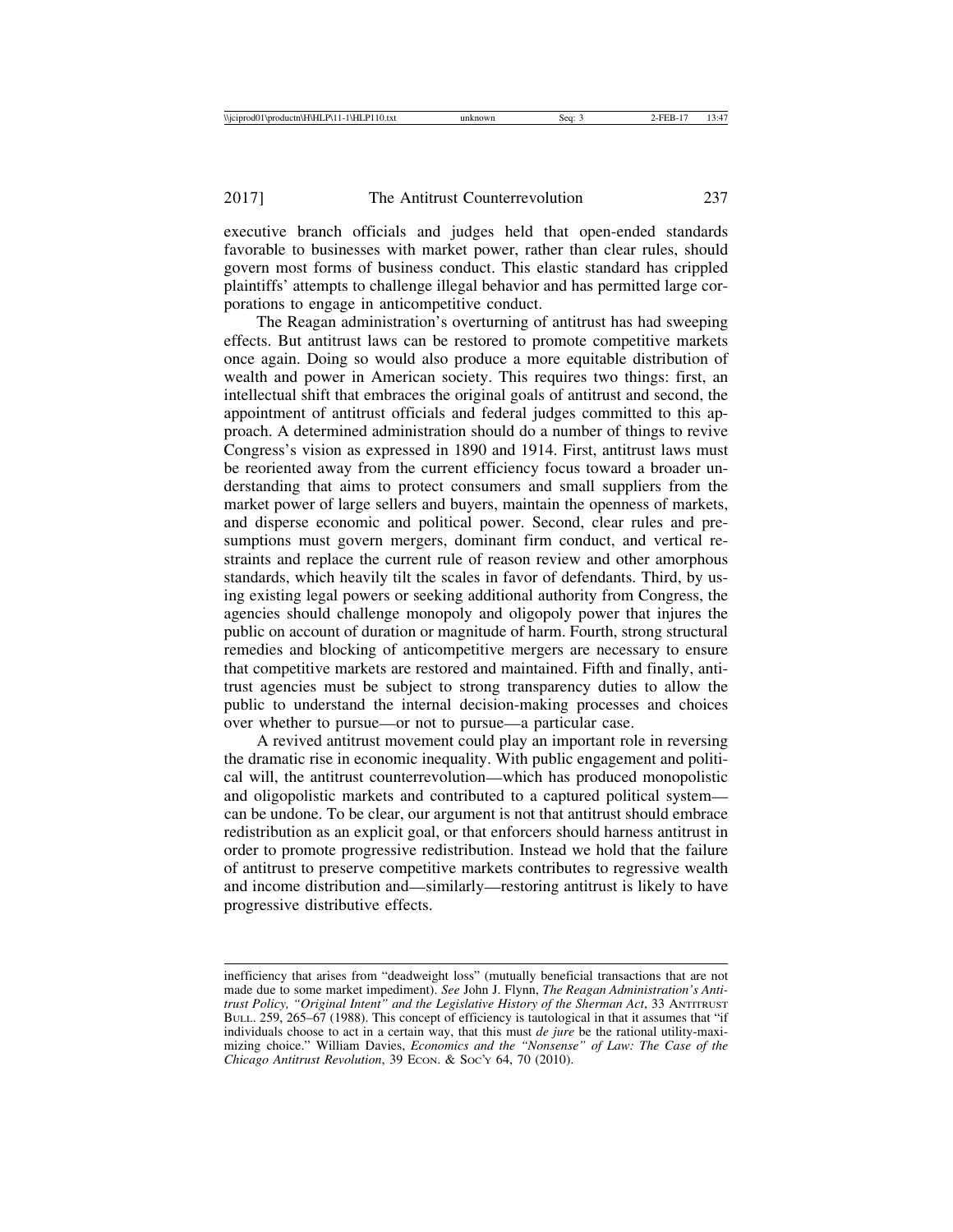Recent commentary has sought to refute the connection between lax antitrust enforcement and growing income inequality by claiming that exercises of market power has "complex crosscutting effects" and therefore cannot be "robustly generalized" as regressive.8 To be sure, there may be *some* instances in which the effects of market power are not straightforwardly regressive. But the idea that market power in several major industries—airlines, electricity, pharmaceuticals, telecommunications—may have progressive or even neutral effects is implausible. Under current economic arrangements, market power, in general, can be expected to transfer wealth from ordinary Americans to affluent executives and shareholders. In other words, market power is likely to have regressive income and wealth effects.

The article proceeds as follows. Part I examines how market power contributes to economic inequality. Part II provides case studies of anticompetitive practices and non-competitive market structures in several key industries. Part III lays out how economic power often translates into political power. Part IV traces the political decision, initiated by the courts in the late 1970s and applied comprehensively by the Reagan administration, to narrow the scope of the antitrust laws—a choice that has permitted large corporations to dominate our markets and politics. Part V presents a vision of the antitrust laws that accords with what Congress intended in enacting these landmark statutes and offers specific policy prescriptions.

#### I. HOW MARKET POWER CONTRIBUTES TO ECONOMIC INEQUALITY

Economics identifies two major ways in which firms with market power can harm society: first, by reducing output below the socially optimal level (the efficiency effect)<sup>9</sup>, and second, by raising prices (the distributional effect).10 The dollar amount of the distributional effect is typically several times larger than the dollar amount of the efficiency effect.<sup>11</sup> Moreover, these higher prices typically transfer wealth from consumers to the firms with market power, which can redistribute income and wealth upwards. The reason this redistributive effect tends to be regressive is that the managers and owners of firms with market power are typically wealthier than the consumers of the products the firms sell.<sup>12</sup> To borrow the words of former

<sup>8</sup> Daniel A. Crane, *Antitrust and Wealth Inequality*, 101 CORNELL L. REV. 1171, 1176,

<sup>1207 (2016).</sup> <sup>9</sup> Thomas G. Krattenmaker et al., *Monopoly Power and Market Power in Antitrust Law*, 76

<sup>&</sup>lt;sup>10</sup> *Id.* at 251. <br><sup>11</sup> John M. Connor & Robert H. Lande, *Cartels as Rational Business Strategy: Crime Pays*, 34 CARDOZO L. REV. 427, 461 (2012) (estimating based on a number of studies that wealth transfer effect of cartels is five to thirty-three times larger than efficiency loss).

<sup>&</sup>lt;sup>12</sup> The short-term efficiency and distribution effects are only part of the story and do not account for the other ills from market power. Non-competitive markets can also subvert longterm innovation and damage a nation's political economy more broadly. BARRY C. LYNN, CORNERED: THE NEW MONOPOLY CAPITALISM AND THE ECONOMICS OF DESTRUCTION 216–55 (2010).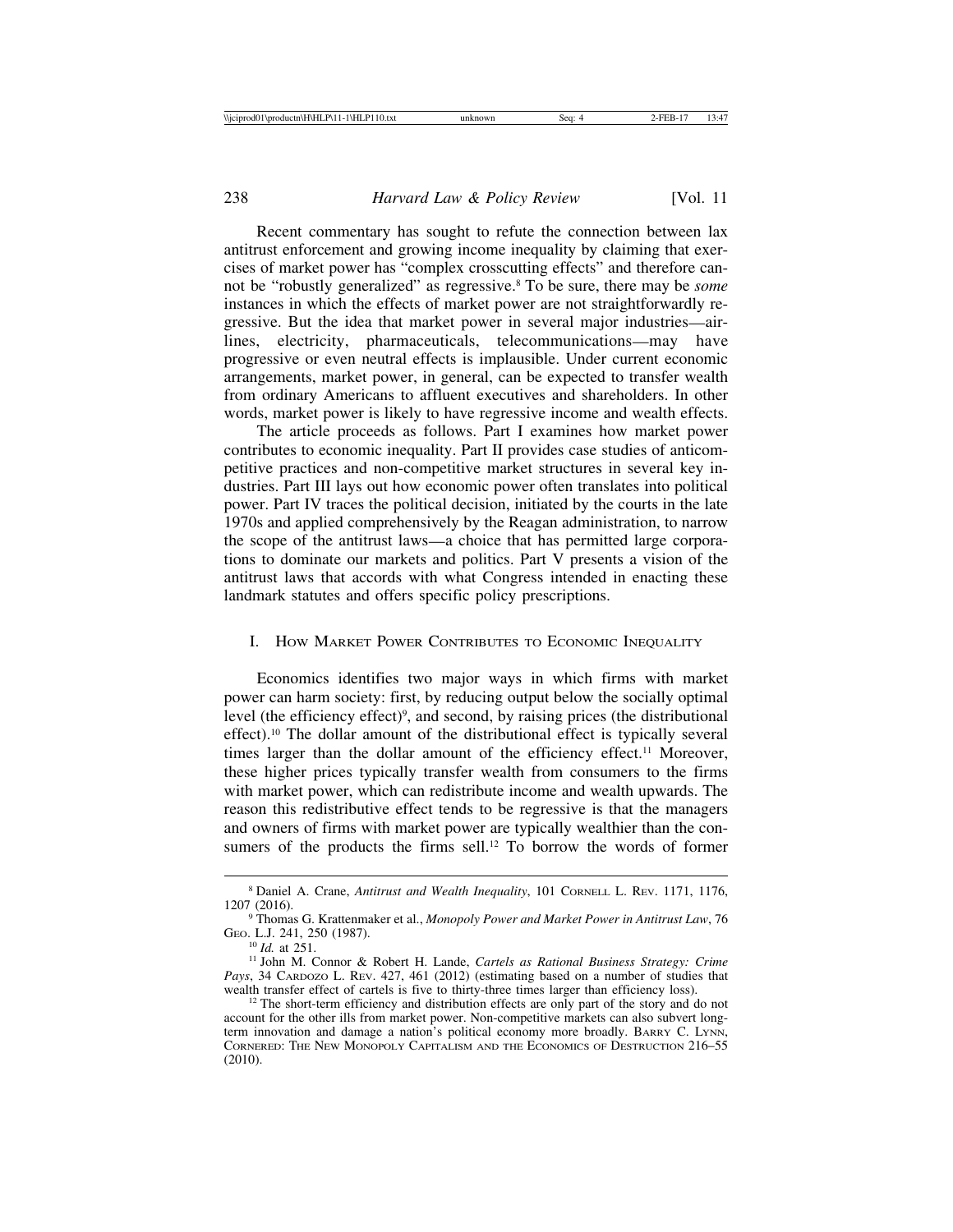Federal Reserve Chairman Marriner Eccles, pervasive market power in an economy is likely to operate as "a giant suction pump . . . draw[ing] into a few hands an increasing portion of currently produced wealth."13

The figure below lays out the short-term economic effects of market power. A market in which suppliers have market power is compared to a market in which perfect competition prevails.<sup>14</sup> Relative to a market with perfect competition, the equilibrium price is higher and the equilibrium quantity of output is lower when market power exists. As a result: (1) wealth is transferred from consumers to firms (the gray rectangle), and (2) economic efficiency is reduced (the two white triangles labeled "efficiency  $loss$ ").



FIGURE 1: SHORT-TERM ECONOMIC EFFECTS OF MARKET POWER

Further, in many markets—most notably agriculture—large buyers have the power to drive prices below the competitive level. In this monopsonistic or oligopsonistic scenario, wealth is transferred from suppliers to purchasers.

The wealth transfer from market power is likely to have regressive effects. Economic research has found that the ownership of stocks and other business interests is heavily concentrated among the top 10%, and especially

<sup>&</sup>lt;sup>13</sup> MARRINER S. ECCLES, BECKONING FRONTIERS: PUBLIC AND PERSONAL RECOLLECTIONS 76 (1951). <sup>14</sup> Perfect competition is, of course, a textbook ideal that is almost never seen in the real

world. Nonetheless, it provides a baseline for comparison and serves to illustrate how market power transfers wealth from consumers to firms.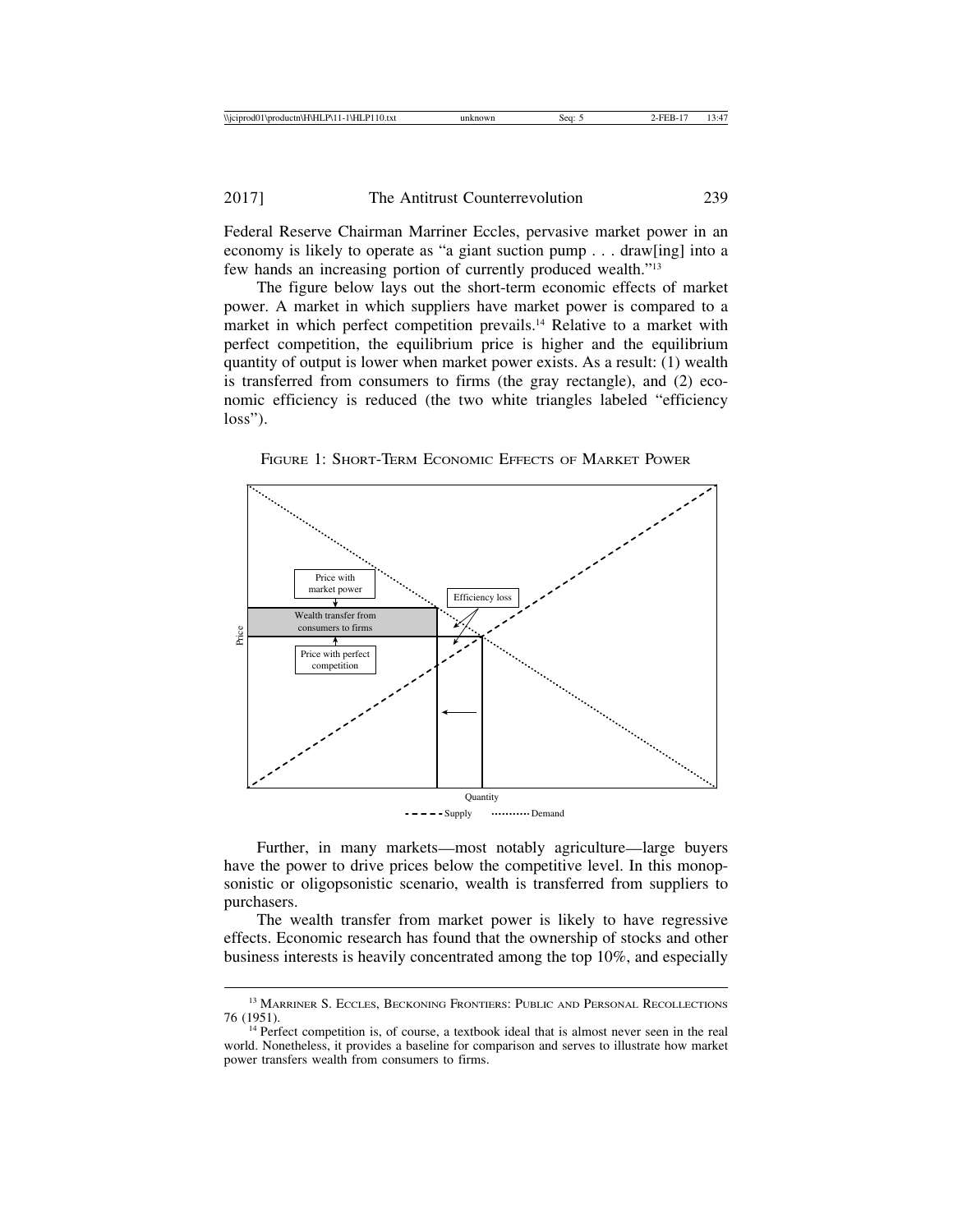the top 1% and 0.1% of American families ranked by wealth. Emmanuel Saez and Gabriel Zucman have estimated that in 2012 the top 10% owned 77.2% of total wealth in the United States, with the top 1% and top 0.1% accounting for 41.8% and 22%, respectively.15 In other words, the richest 160,000 families together owned nearly as much wealth in stocks, bonds, pensions, housing, and other assets as the 144 million families in the bottom 90% did as a whole.16 The following chart illustrates the concentrated ownership of business assets. Wealth, including business and non-business assets, is heavily concentrated at the very top of the distribution. Around seventyeight percent of the nation's wealth is concentrated in the top ten percent of the population. And as skewed as the overall wealth distribution is, this figure, in fact, *understates* the concentration of ownership of business assets because it includes housing wealth, which is distributed more broadly than other forms of wealth.17



FIGURE 2: WEALTH CONCENTRATION IN THE UNITED STATES IN 2012<sup>18</sup>

Focusing on income from productive assets, capital income is heavily concentrated among the top 10% and, in particular, the top 0.1%.19 In 2012,

<sup>15</sup> Emmanuel Saez & Gabriel Zucman, *Wealth Inequality in the United States Since 1913: Evidence from Capitalized Income Tax Data* 47 (NBER Working Paper No. 20625, 2014), http://gabriel-zucman.eu/files/SaezZucman2014.pdf [https://perma.cc/HY5K-FVAY].<br><sup>16</sup> *Id.*<br><sup>17</sup> *Id.* at 58.<br><sup>18</sup> Figure is based on data from Saez & Zucman, *see id.* at 49.<br><sup>19</sup> PIKETTY, *supra* note 1, at 302.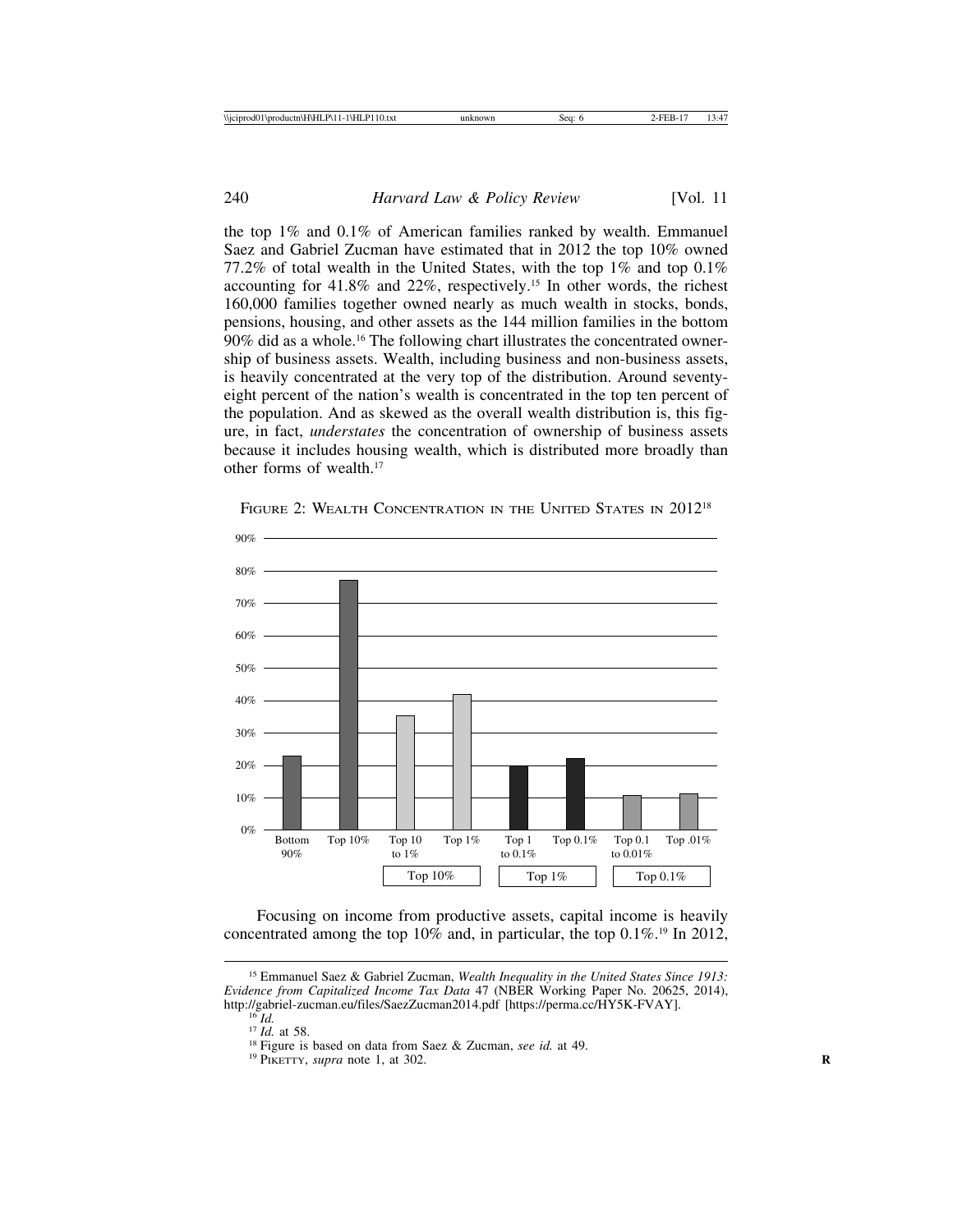the top 0.1% families, as measured by wealth, received approximately thirtythree percent of total capital income excluding capital gains and approximately forty-three percent of total capital income including capital gains.<sup>20</sup> In light of this distribution, a large percentage of market power rents likely flow to a tiny sliver of the American population.

Along with shareholders, top executives also appear to capture a portion of the rents<sup>21</sup> from their firm's market power.<sup>22</sup> In recent decades, executive pay has increased dramatically. The spectacular increases in income for this group—dubbed "super managers" by Thomas Piketty—has been an important driver of rising inequality in the United States.23 Due to passivity among dispersed shareholders and captive boards of directors, chief executive officers and other top managers have the effective power to set their own pay.24 A sizable fraction of this increase has come in the form of stockbased compensation.25 Executives' discretion over their own pay allows them to capture a portion of market power rents.26 Economist William Lazonick has written that "[e]ven when adjusted for inflation, the compensation of top U.S. executives has doubled or tripled since the first half of the 1990s, when it was already widely viewed as excessive."<sup>27</sup>

Contemporary corporate law and norms encourage managers to retain market power rents<sup>28</sup> among themselves and shareholders. The "shareholder revolution" of the late 1970s and early 1980s established a tight nexus between the interests of executives and shareholders—in particular short-term shareholders—of corporations based or publicly traded in the United States.29 Corporate law and norms in the United States today, much more so than in other industrialized nations and even the United States in the mid-

<sup>&</sup>lt;sup>20</sup> Saez & Zucman, *supra* note 15, at 53. <sup>21</sup> Per a standard economic definition, "rents" refers to profits earned above the amount that would be earned in a competitive market.

<sup>&</sup>lt;sup>22</sup> Jason Furman & Peter Orszag, Presentation at "A Just Society" Centennial Event in Honor of Joseph Stiglitz, A Firm-Level Perspective on the Role of Rents in the Rise in Inequality 14 (Oct. 16, 2015), https://www.whitehouse.gov/sites/default/files/page/files/20151016 \_firm\_level\_perspective\_on\_role\_of\_rents\_in\_inequality.pdf [https://perma.cc/LSY8-SMM G]; *see also* Gustavo Grullon & Roni Michaely, *Corporate Payout Policy and Product Market Competition* 19–20, Am. Fin. Ass'n New Orleans Meetings Paper (Mar. 15, 2007), http://portal .idc.ac.il/en/main/research/caesareacenter/annualsummit/documents/08-8.pdf [https://perma .cc/8T6U-TJ2W] (finding that corporations operating in less competitive markets pay out a

<sup>&</sup>lt;sup>23</sup> PIKETTY, *supra* note 1, at 302–03.<br><sup>24</sup> Lucian Bebchuk & Yaniv Grinstein, *The Growth of Executive Pay*, 21 OXFORD REV. ECON. POL'Y 283, 300–02 (2005); Marc van Essen et al., *Assessing Managerial Power Theory: A Meta-Analytic Approach to Understanding the Determinants of CEO Compensation*, 41 J.

<sup>&</sup>lt;sup>25</sup> Bebchuk & Grinstein, *supra* note 24, at 289–90  $^{26}$  As Bebchuk and Grinstein write, "The aggregate compensation paid by public firms to their top-five executives was 9.8 per cent of the aggregate earnings of these firms during  $2001-3$ , up from 5 per cent during  $1993-5$ ." *Id.* at 284.

<sup>&</sup>lt;sup>27</sup> William Lazonick, *Profits Without Prosperity*, 92 HARV. Bus. REV. 46, 48 (2014).<br><sup>28</sup> "Market power rents" refers to profits that a company earns by virtue of its market power and that—absent this market power—it wo

<sup>&</sup>lt;sup>29</sup> Lynn A. Stout, *The Toxic Side Effects of Shareholder Primacy*, 161 U. PENN. L. REV. 2003, 2008–10 (2013).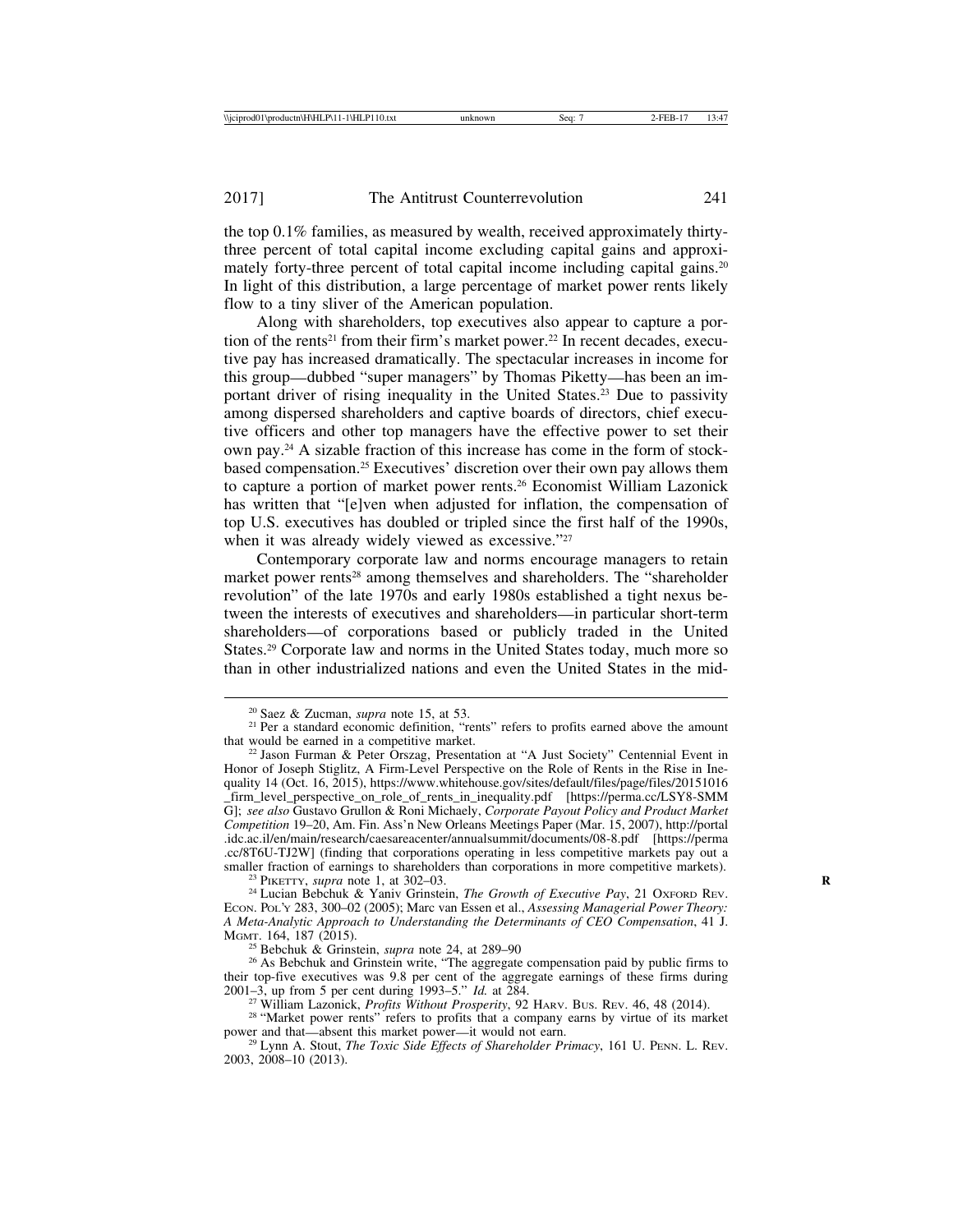twentieth century, encourage executives to identify with shareholders and pursue short-term profit maximization.30 Instead of promoting the welfare of workers and communities, for example,<sup>31</sup> executives are socialized to maximize short-term profits and enhance the price of the stock.<sup>32</sup> In effect, managers are conditioned and pressured to run the business to advance the interests of their wealthiest constituents: shareholders.33 While often taken as a given, the promotion of shareholder interests over those of workers or the public rests on questionable assumptions—and is historically new.34

At points in the past, managers may have felt sufficient pressure from other segments of the firm, specifically workers, to share market power rents more equitably. Indeed, in the unionized manufacturing sector in the midtwentieth century United States, the windfalls from market power appear to have been divided with workers. The paradigmatic example is the "Treaty of Detroit" arrangements that governed the U.S. auto industry (and heavy industry generally) during the decades following World War II.35 Although the three giant carmakers earned significant oligopoly profits, they shared some of the rents with their unionized workers through annual cost-of-living and productivity raises and pensions negotiated under collective bargaining agreements.36

Other sectors also followed this practice of sharing market power rents with organized workers. Evidence from pre-deregulation airline and trucking industries suggests that, in oligopolistic industries with high union density, market power rents were, in part, disbursed to workers through higher compensation.37 More generally, in concentrated industries characterized by oligopoly power, unionized workers appeared to earn more than their non-

<sup>35</sup> Frank Levy & Peter Temin, *Inequality and Institutions in 20th Century America* 20–21 (NBER Working Paper No. 13106, May 2007), http://www.nber.org/papers/w13106.pdf

<sup>36</sup> *Id.* at 23–24. **36** *Id.* at 23–24. **36** *Id.* Nancy L. Rose, *Labor Rent-Sharing and Regulation: Evidence from the Trucking Industry*, 95 J. POL. ECON. 1146 (1987); David Card, *Deregulation and Labor Earnings in the Airline Industry* (NBER Working Paper No. 5687, July 1996).

<sup>30</sup> *See generally* Mark J. Roe, *The Shareholder Wealth Maximization Norm and Industrial*

<sup>&</sup>lt;sup>31</sup> *See* Mark J. Roe, Political Determinants of Corporate Governance: Political Context, Corp. Impact 38–39 (2003).

<sup>&</sup>lt;sup>32</sup> *Id.* 33 Perhaps the most revealing—and troubling—illustration of this shareholder wealth maximization norm is the stock buyback phenomenon. In recent years, many companies have, instead of investing in their productive capacities, used surplus cash to buy back their stocks, raise their stock prices, and enrich equity holders—including the executives who have received stock options—in the process. In stark terms, this buyback epidemic means that many executives sacrifice the long-term profitability and viability of the company to promote the shortterm interests of shareholders. *See* Karen Brettell et al., *The Cannibalized Company*, REUTERS (Nov. 16, 2015, 2:30 PM), http://www.reuters.com/investigates/special-report/usa-buybacks-

<sup>&</sup>lt;sup>34</sup> See WILLIAM LAZONICK, STOCK BUYBACKS: FROM RETAIN-AND-REINVEST TO DOWN-SIZE-AND-DISTRIBUTE, BROOKINGS, CTR. FOR EFFECTIVE PUB. MGMT. 12–14 (Apr. 2015) (explaining that workers and the government often make sizable and uncertain investments in firms, contrary to the assumption that only shareholders do, and that shareholders typically do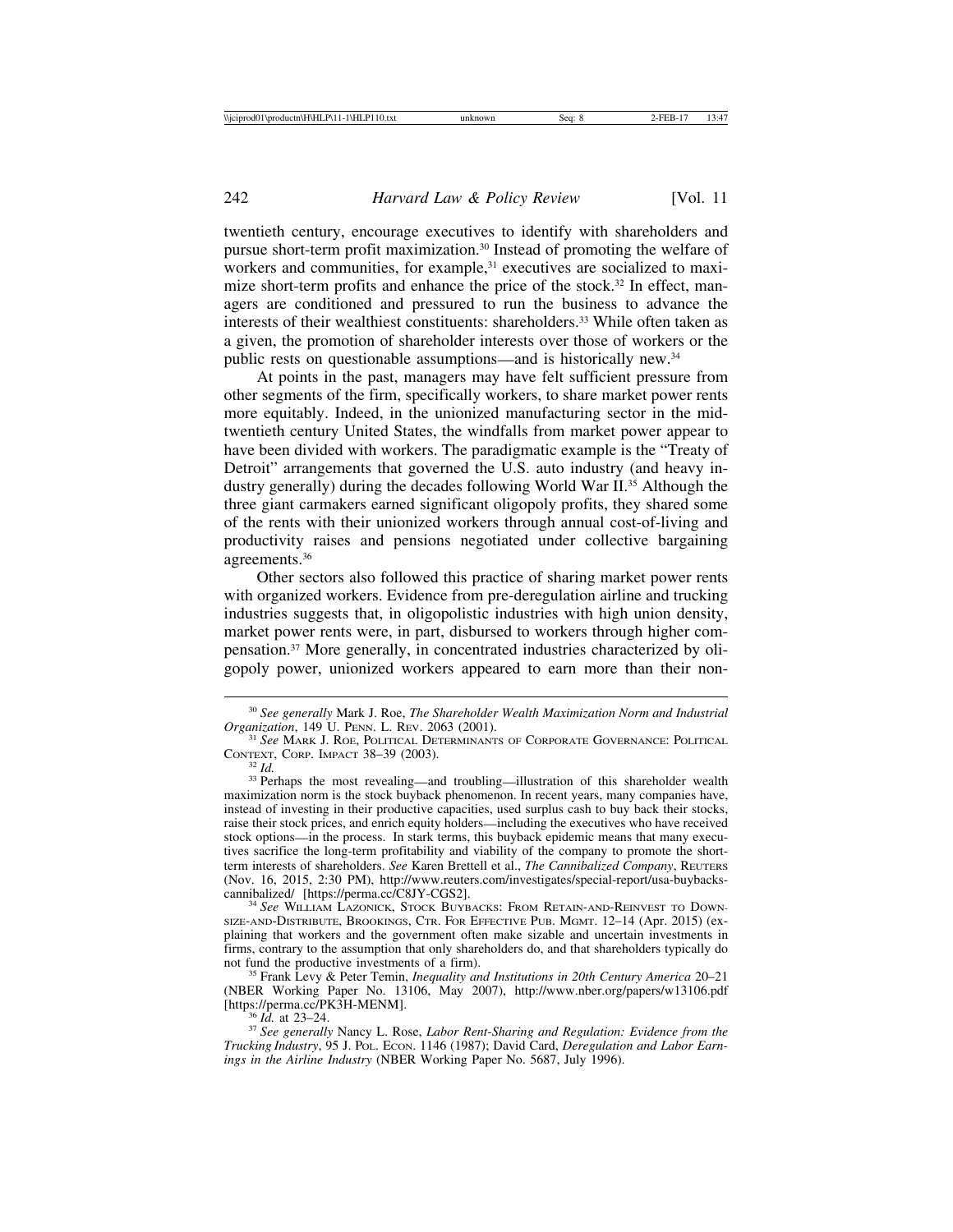unionized counterparts, receiving a portion of the rents obtained by their employers.<sup>38</sup> The effects of unionization extended beyond particular organized firms and industries. The higher density of unions contributed to the establishment norms of equity and to the securing of higher wages in nonunionized sectors as well.39 On the whole, the power of organized labor blunted the regressive economic effects of market power.

Given that labor today lacks effective countervailing power, market power rents are not likely to be shared with workers in shareholder-centric business sectors. In recent decades, labor's countervailing power has been more notable for its absence than its presence.40 Labor markets and workplaces have been radically transformed to the detriment of the working class, with a qualitative shift from unionized, full-time jobs in manufacturing to non-unionized, contingent jobs in the service sector.41 In 2015, only 6.7% of private sector workers belonged to a union,<sup>42</sup> compared to  $25\%$  in 1975.<sup>43</sup> On top of the decades-long decline of organized labor,<sup>44</sup> the U.S. labor market has been weak in recent years. Nearly eight years after the financial crisis, the U.S. economy has not returned to full employment,<sup>45</sup> undermining the bargaining power of even those with jobs.46 In an economy in which workers lack bargaining power and cannot demand higher wages, managers are un-

<sup>&</sup>lt;sup>38</sup> See generally Thomas Karier, *Unions and Monopoly Profits*, 67 Rev. Econ. & Stat. 34 (1985); John E. Kwoka, Jr., *Monopoly, Plant, and Union Effects on Worker Wages*, 36 INDUS. & LAB. REL. REV. 251 (1983).

<sup>&</sup>lt;sup>39</sup> See generally Bruce Western & Jake Rosenfeld, *Unions, Norms, and the Rise in U.S. Wage Inequality*, 76 AM. SOC. REV. 513 (2011). <sup>40</sup> *See* Quoctrung Bui, *50 Years of Shrinking Union Membership, In One Map*, NAT'L PUB-

LIC RADIO (Feb. 23, 2015, 11:04 AM), http://www.npr.org/sections/money/2015/02/23/3858 43576/50-years-of-shrinking-union-membership-in-one-map [https://perma.cc/3TQE-HUWY] ("Fifty years ago, nearly a third of U.S. workers belonged to a union. Today, it's one in 10.").

<sup>&</sup>lt;sup>41</sup> See generally GUY STANDING, THE PRECARIAT: THE NEW DANGEROUS CLASS (2011); DAVID WEIL, THE FISSURED WORKPLACE: WHY WORK BECAME SO BAD FOR SO MANY AND

WHAT CAN BE DONE TO IMPROVE IT (2014).<br><sup>42</sup> Press Release, Bureau of Labor Statistics, Union Members—2015 (Jan. 28, 2016), http://www.bls.gov/news.release/pdf/union2.pdf [https://perma.cc/C5HR-C5LY].

<sup>&</sup>lt;sup>43</sup> Henry S. Farber, Union Membership in the United States: The Divergence Between the *Public and Private Sectors* 27 (Princeton Univ., Working Paper No. 503, Sept. 2005), https://

<sup>&</sup>lt;sup>44</sup> Another labor market development, the growth of independent contracting and franchising, has created a "fissured workplace" in which those who work together on a daily basis may not be employed by the same entity or may have very different economic relationships with the same employer. This fissuring of workplaces appears to have further eroded notions of intra-firm wage equity and fairness and contributed to lower wages at the bottom of the pay scale. WEIL, *supra* note 41, at 83–87.

scale. WEIL, *supra* note 41, at 83–87. <sup>45</sup> Chico Harlan, *An Unfruitful Jobs Recovery Rewrites the Definition of Full Employment*, WASH. POST (July 2, 2015), https://www.washingtonpost.com/business/economy/an-unfruitfuljobs-recovery-rewrites-the-definition-of-full-employment/2015/07/02/1006e5c0-20ff-11e5-84<br>d5-eb37ee8eaa61\_story.html [https://perma.cc/5M3J-KY2S].

<sup>&</sup>lt;sup>46</sup> Paul Krugman, *The Populist Imperative*, N.Y. TIMES (Jan. 23, 2014), http://www.nytimes.com/2014/01/24/opinion/krugman-the-populist-imperative.html [https://perma.cc/X27S-5G58].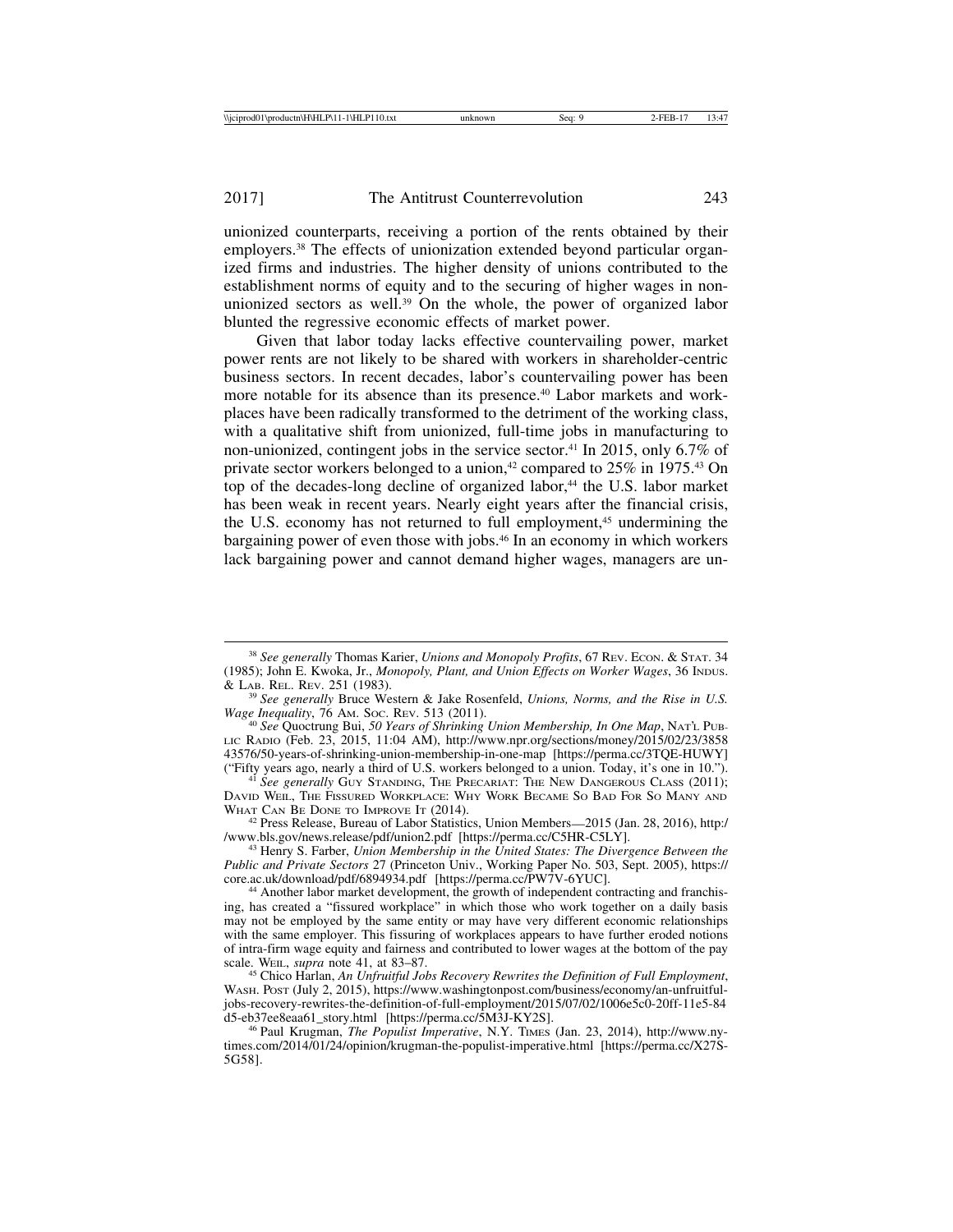likely to share the spoils from market power with their employees.<sup>47</sup> Wage trends support this hypothesis. Despite rising labor productivity, wages have stagnated for most workers since the mid-1970s.<sup>48</sup>

The trend of increasing consolidation and rising market power coupled with stagnant or declining wages suggests one possible way forward. A revived union movement and realigned CEO incentives could help mitigate the regressive effects of market concentration.<sup>49</sup> With the exception of industries whose network effects or high fixed costs necessitate monopoly, however, market competition is still preferable to market concentration.

In contrast to shareholders and executives at businesses with market power, consumers—the victims of market power—are much more likely to be representative of society at large. While an affluent person is very likely to spend more in absolute dollars on consumption than a person of lesser means, the relationship between income and consumption is not one-to-one. In other words, a person with an income fifty times greater than the median income is unlikely to consume fifty times as much as the person earning the median income. Rather, a person earning fifty thousand dollars per year almost certainly spends a larger fraction of his or her income on consumption than a person earning one million dollars per year.50 More specifically, a less affluent person is likely to spend a larger portion of his or her income on essential goods—such as energy, food, and health care—than a wealthier person.51 Monopoly and oligopoly overcharges are the functional equivalent

Mike Konczal, *How the Rise of Finance Has Warped Our Values*, WASH. POST (Apr. 22, 2016), https://www.washingtonpost.com/news/in-theory/wp/2016/04/22/how-the-rise-of-finance-has-

<sup>8</sup> See Josh Bivens & Lawrence Mishel, *Understanding the Historic Divergence Between Productivity and a Typical Worker's Pay: Why It Matters and Why It's Real* 3 (EPI, Briefing Paper No. 406, Sept. 2015), http://www.epi.org/files/2015/understanding-productivity-pay-divergence-final.pdf [https://perma.cc/72KG-VKSL] ("Net productivity grew 1.33 percent *each year* between 1973 and 2014, faster than the meager 0.20 percent annual rise in median hourly compensation. In essence, about fifteen percent of productivity growth between 1973 and 2014 translated into higher hourly wages and benefits for the typical American worker.").

<sup>49</sup> For a more comprehensive analysis of how a new labor law could help achieve greater. economic and political equality, see Kate Andrias, *The New Labor Law*, 126 YALE L.J. 1

(2016). <sup>50</sup> Saez & Zucman, *supra* note 15, at 30; Atif R. Mian et al., *Household Balance Sheets, Consumption, and the Economic Slump* 26 (Chi. Booth, Research Paper No. 13-32, June 2013), http://papers.ssrn.com/sol3/Papers.cfm?abstract\_id=1961211 [https://perma.cc/RE9Z-LJKD1.

<sup>51</sup> *See, e.g.*, PHILLIP R. KAUFMAN ET AL., U.S. DEP'T OF AGRIC., ECON. REPORT NO. 759, DO THE POOR PAY MORE FOR FOOD? ITEM SELECTION AND PRICE DIFFERENCES AFFECT LOW-INCOME HOUSEHOLD FOOD COSTS iii (1997), https://www.ers.usda.gov/webdocs/publications/

<sup>&</sup>lt;sup>47</sup> Even in unionized sectors defined by producer market power, corporations have been reluctant to share the proceeds with workers. Verizon, whose unionized workers went on strike in 2016, illustrates how the surplus of a corporation is disbursed today. The telecom undertook

a \$5 billion stock buyback last year to boost its stock price, on top of an already generous dividend. If that money had instead been divided among 180,000 workers, it would have come to \$28,000 per person—showing that there's plenty of profit to be shared across the company. Or, if it costs \$500 to install FiOS in one household, that money could have been used to help 10 million households cross the digital divide.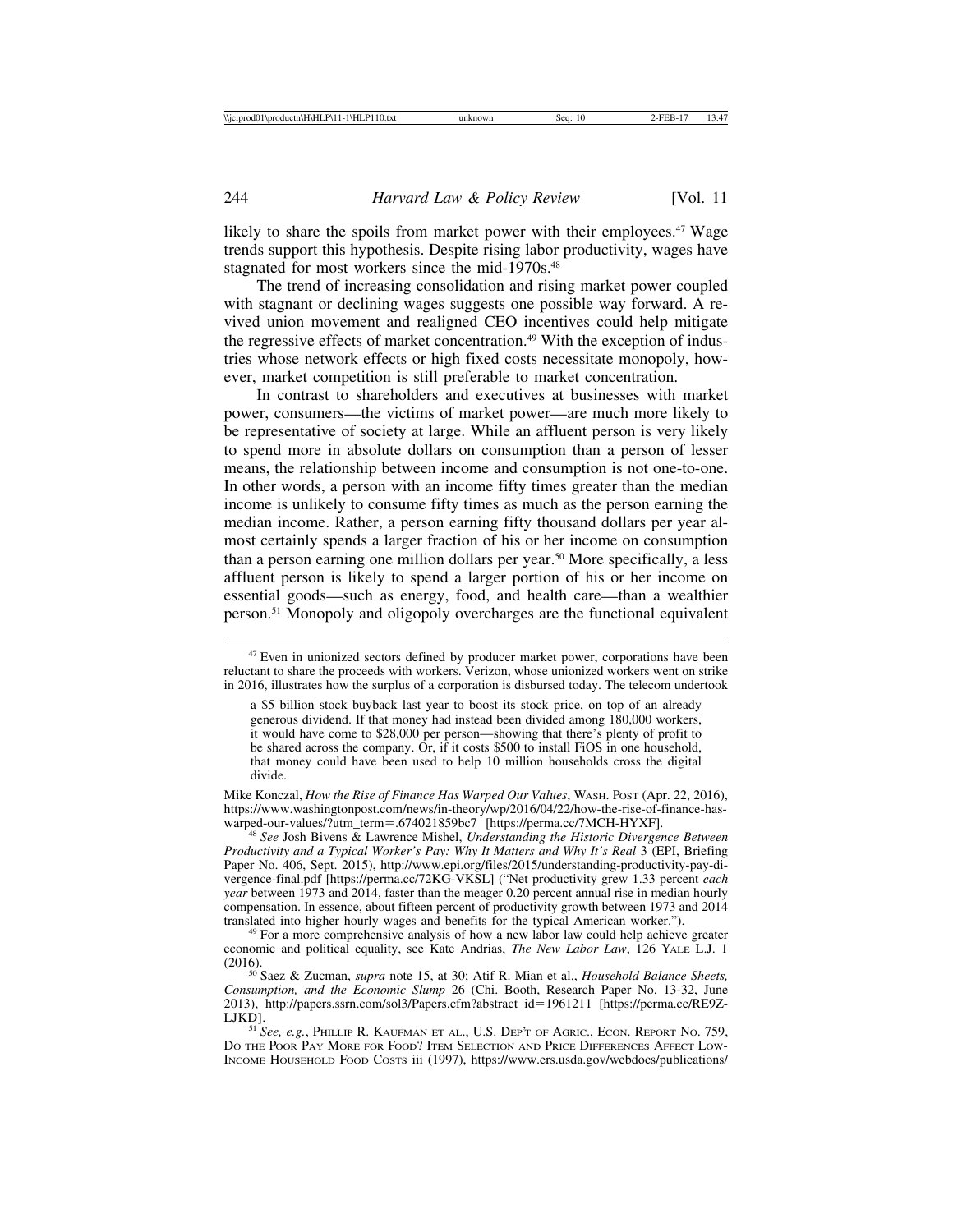of a sales tax and, in the markets for necessities, are very likely to have regressive effects, as most sales taxes do.52

The distributive effects of market power are understudied. In a 1975 study, William Comanor and Robert Smiley found that market power in the U.S. economy had significant regressive wealth effects in the 1960s—a period of much less economic inequality and greater economy-wide competition than the present.53 Their economic simulations of the U.S. economy in 196354 found that monopoly power transferred wealth to the most affluent segment of society. Comparing the real-world economy in which firms in many markets possess monopoly or oligopoly power with a theoretical economy in which all markets are competitive, Comanor and Smiley found that a fully competitive economy would benefit the overwhelming majority of Americans. Specifically, 93.3% of the population that had limited or no business ownership interests would see an improvement in their relative wealth position, thanks to lower prices for goods and services.55 In contrast, the most affluent 2.4% of the population, which had total assets of greater than one hundred thousand dollars in 1962, would see a decline in wealth of as much as fifty percent.<sup>56</sup> A recent study that performed an economic simulation of the European Union found comparable progressive distributional effects from curbing market power.57

Given managerial norms that prize the interests of the generally affluent shareholder class, the inability of workers to demand a share of market power rents, and the higher fraction of income devoted to consumption by working and middle class Americans, market power in most sectors can be expected to redistribute wealth upwards. Oligopolistic and monopolistic firms, by raising prices, capture wealth from consumers. In the case of oligopsonists and monopsonists, these powerful buyers capture wealth from small producers by depressing purchase prices for their output. The higher prices borne by consumers (the ninety-nine percent as a rough shorthand) translate into larger profits for firms and ultimately larger dividends and capital gains for shareholders and larger salaries and bonuses for executives two groups that tend to be overwhelmingly affluent (the one percent as shorthand).

aer759/32372\_aer759.pdf [https://perma.cc/44BF-PLST] ("[P]oor households spend a higher proportion of their income on food than wealthier households which confirms a fundamental principle of economics—the percentage of income spent on necessities falls as income

<sup>&</sup>lt;sup>52</sup> *See, e.g.*, Sean Higgins et al., *Comparing the Incidence of Taxes and Social Spending in Brazil and the United States, 61 REV. INCOME & WEALTH (forthcoming 2016).* 

<sup>&</sup>lt;sup>53</sup> PIKETTY, *supra* note 1, at 24.<br><sup>54</sup> William S. Comanor & Robert H. Smiley, *Monopoly and the Distribution of Wealth*, 89 Q.J. Econ. 177, 187 (1975).<br><sup>55</sup> *Id.* at 191.<br><sup>56</sup> *Id.* 57 Fabienne Ilzkovitz & Adriaan Dierx, *Competition Policy and Inclusive Growth*, VoxEU

<sup>(</sup>June 19, 2016), http://voxeu.org/article/competition-policy-and-inclusive-growth [https://per ma.cc/9REP-E7MN].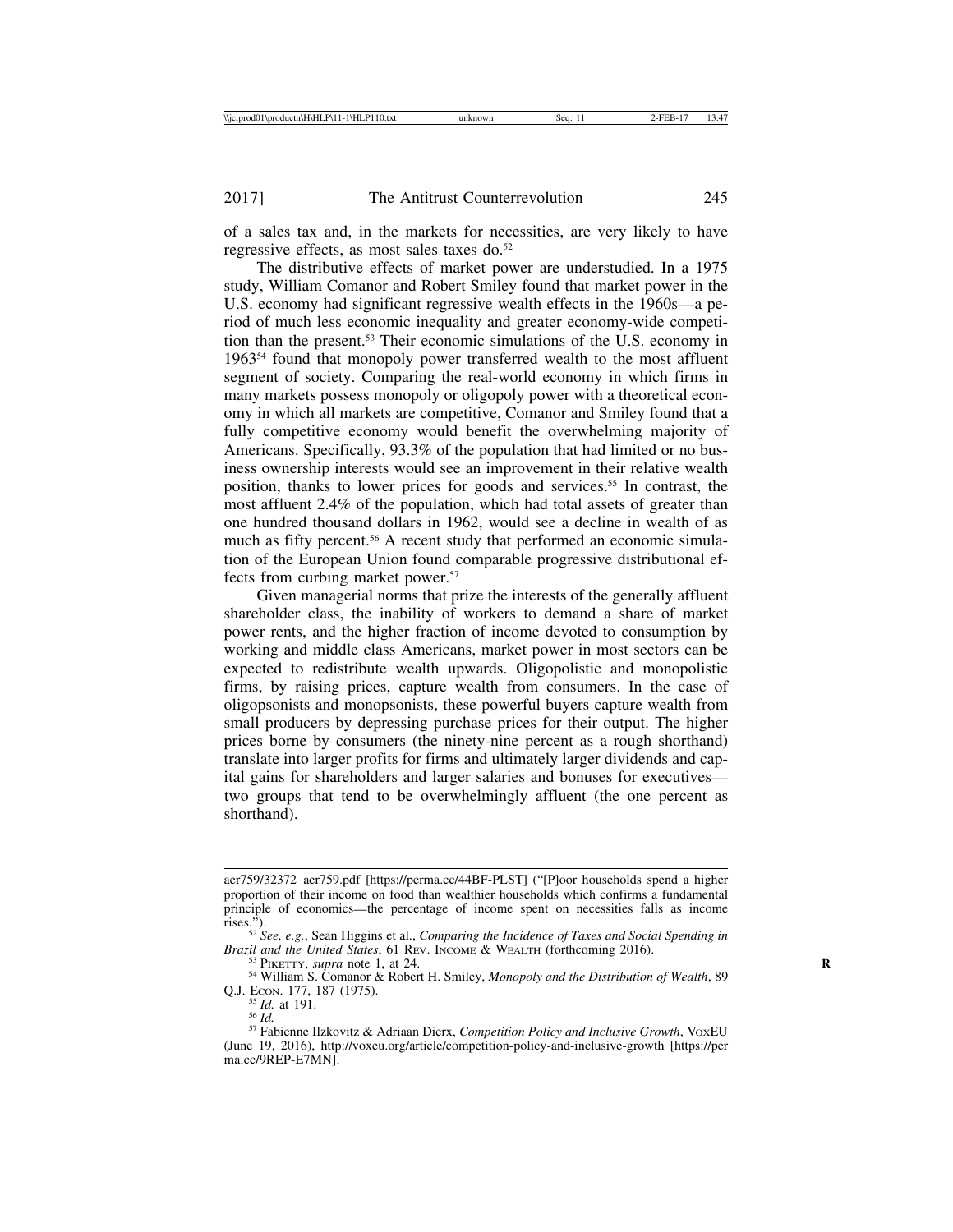#### II. HOW LARGE BUSINESSES COLLUDE, MERGE, AND MONOPOLIZE MARKETS AND EXTRACT INCOME FROM CONSUMERS AND SMALL PRODUCERS

Trends in several major industries suggest that market power is a pervasive problem and an important contributor to economic inequality in the United States.58 Businesses use a variety of methods—including collusion, mergers, and exclusion—that are, at best, policed imperfectly, to extract greater wealth from the public than would be possible were they subject to stronger competitive forces.<sup>59</sup> Case studies of anticompetitive behavior in six key sectors of the economy shed light on how market power transfers income and wealth in a generally upward direction. Consumers in a number of markets pay more for everyday goods and services—and small suppliers in some markets may receive less income—because of monopoly and oligopoly power. Given the distribution of capital ownership, power of top-level managers, and powerlessness of workers, these elevated consumer prices and depressed producer prices generally transfer income from the ordinary many to the elite few.

| TABLE 1: ESTIMATES OF SELLER-SIDE MARKET POWER RENTS IN SIX |  |  |  |  |  |  |  |  |
|-------------------------------------------------------------|--|--|--|--|--|--|--|--|
| SECTORS OF THE U.S. ECONOMY IN 2014 <sup>60</sup>           |  |  |  |  |  |  |  |  |

|                     |                                    | <b>Billions of Dollars of Market Power Rents</b>                     |       |       |       |       |  |  |
|---------------------|------------------------------------|----------------------------------------------------------------------|-------|-------|-------|-------|--|--|
|                     |                                    | <b>Percentage of Total Revenues Attributed to Market Power Rents</b> |       |       |       |       |  |  |
| Industry            | Annual<br>Revenue<br>(in billions) | 5%                                                                   | 10%   | 15%   | 20%   | 25%   |  |  |
| Hospitals           | \$972                              | \$49                                                                 | \$97  | \$146 | \$194 | \$243 |  |  |
| Pharmaceuticals     | \$377                              | \$19                                                                 | \$38  | \$57  | \$75  | \$94  |  |  |
| $Food*$             | \$704                              | \$35                                                                 | \$70  | \$106 | \$141 | \$176 |  |  |
| Telecommunications  | \$229                              | \$11                                                                 | \$23  | \$34  | \$46  | \$57  |  |  |
| Airlines            | \$207                              | \$10                                                                 | \$21  | \$31  | \$41  | \$52  |  |  |
| Electricity**       | \$176                              | \$9                                                                  | \$18  | \$26  | \$35  | \$44  |  |  |
| Total (in billions) | \$2,664                            | \$133                                                                | \$266 | \$400 | \$533 | \$666 |  |  |

\*Retail sales for food consumed at home.

\*\*Residential electricity sales only.

<sup>58</sup> Other important drivers of economic inequality in the United States appear to be the reduced progressivity of the tax system, the growth of the financial sector, and the weakening of organized labor. See generally ATKINSON, supra note 2.

<sup>&</sup>lt;sup>59</sup> In fact, market power may be even more severe and pervasive than some statistics suggest. Cross-ownership by financial institutions in competing firms means that conventional measures of concentration understate market power in many markets. José Azar et al., *Anti-Competitive Effects of Common Ownership* 37–38 (Ross Sch. of Bus., Paper No. 1235, 2016), http://papers.ssrn.com/sol3/papers.cfm?abstract\_id=2427345 [https://perma.cc/CC9C-MS69].<br><sup>60</sup> Sources of industry revenue data:

Hospitals: *National Health Expenditure Data*, CTRS. FOR MEDICARE & MEDICAID SERVS. (Aug. 10, 2016), https://www.cms.gov/research-statistics-data-and-systems/statistics-trendsand-reports/nationalhealthexpenddata/nhe-fact-sheet.html [https://perma.cc/DL5W-NHAU].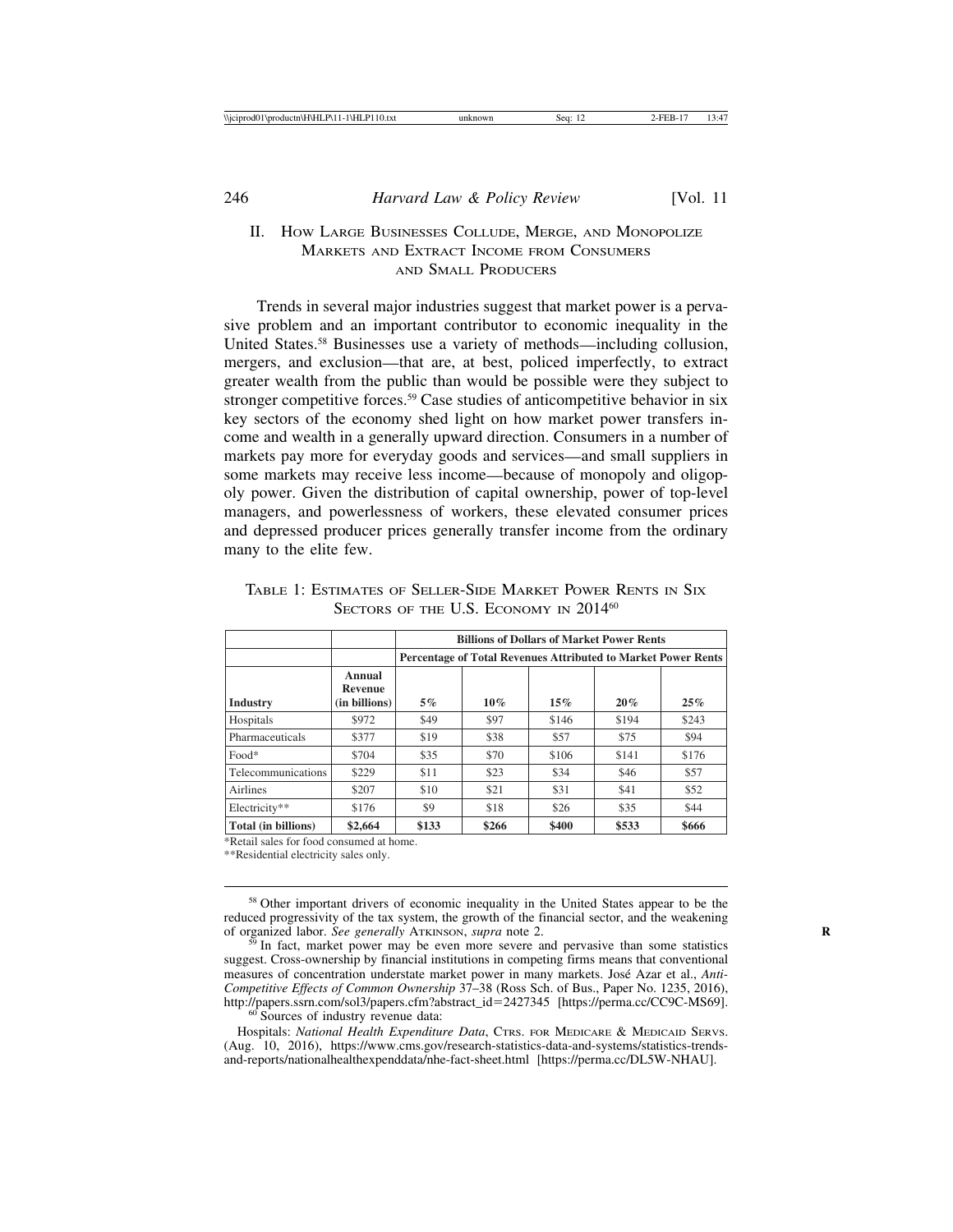While these case studies do not purport to establish a firm causal relationship between market power and economic inequality, they point to a connection between the two, particularly when viewed together with other developments.61 For instance, the share of corporate profits as a percentage of gross domestic product has risen alongside the rise in inequality, especially over the past fifteen years.62 More firms also appear to be earning rates of return on their assets that are above competitive levels.63 Goldman Sachs has even advised clients to invest in oligopolistic sectors as a means of enjoying higher rates of return.<sup>64</sup> In open, competitive markets, these high rates of return would ordinarily spur business investment from incumbents and new entrants. Rather than chasing these attractive returns, however, many businesses are sitting on large reserves of idle cash.<sup>65</sup>

Airlines: *Operating Revenue (In Thousands of Dollars \$000): All U.S. Carriers* – *All Regions*, U.S. DEP'T OF TRANSP., http://www.transtats.bts.gov/Data\_Elements\_Financial.aspx? Data=7 [https://perma.cc/R4H3-C98F].

Electricity: *2014 Total Electric Industry Revenue (Thousands Dollars)*, ENERGY INFO. ADMIN., http://www.eia.gov/electricity/sales\_revenue\_price/pdf/table3.pdf [https://perma.cc/ NG2Z-UTD4].

Connor and Lande reviewed 1,157 estimates of cartel overcharges and found the median overcharge to be 23.3% and the mean overcharge to be 49%. Connor & Lande, *supra* note 11, at 456. On the whole, monopolies and oligopolies face fewer coordination challenges than cartels and thus exercise market power more ruthlessly. Even accounting for reduced sales volume from higher prices, assuming market power rents in oligopolistic or monopolistic markets to be 15 to 25% of revenues appears quite defensible. In more competitive segments of an industry, market power rents (as a percentage of revenues) are likely to be lower. Market power rents (as a percentage of total revenues) for an entire industry depend on, among other things, the fraction of revenues derived from competitive rather than oligopolistic or monopolistic segments.<br><sup>61</sup> *See generally* Paul Krugman, CHALLENGING THE OLIGARCHY, N.Y. REV. BOOKS (Dec.

17, 2015), http://www.nybooks.com/articles/2015/12/17/robert-reich-challenging-oligarchy/ [https://perma.cc/U6V2-FPKM] (discussing the relationship between market power and rising inequality in a review of ROBERT B. REICH, SAVING CAPITALISM: FOR THE MANY, NOT THE FEW (2015)).

<sup>62</sup> *Corporate Profits After Tax (Without IVA and CCAdj) / Gross Domestic Product*, FED. RESERVE BANK OF ST. LOUIS, https://research.stlouisfed.org/fred2/graph/?g=cSh [https://per ma.cc/ZX8C-HK4R].

<sup>63</sup> Furman & Orszag, *supra* note 22, at 9–10.<br><sup>64</sup> Ryan Cooper, *Even Goldman Sachs Thinks Monopolies Are Pillaging Consumers*, WEEK (June 30, 2016), http://theweek.com/articles/633101/even-goldman-sachs-thinks-mo-<br>nopolies-are-pillaging-american-consumers [https://perma.cc/8M4L-GLJF].

<sup>65</sup> Eric Platt, *Top 50 Boardroom Hoarders Sit on \$1 Trillion in Cash*, FIN. TIMES (May 10, 2015), https://www.ft.com/content/34d58a8a-f5a0-11e4-bc6d-00144feab7de.

Pharmaceuticals: *U.S. Pharma Market Will Top \$377 Billion in 2014; Up 11*–*13%*, PHARM. COMMERCE (Nov. 20, 2014), http://pharmaceuticalcommerce.com/latest-news/us-pharmamarket-will-top-377-billion-in-2014-up-11-13/ [https://perma.cc/URS8-D8JT].

Food: *Food Sales*, U.S. DEP'T OF AGRIC. (June 23, 2016), http://www.ers.usda.gov/dataproducts/food-expenditures/food-expenditures/#Food%20Sales [https://perma.cc/6FQH-8VDH].

Telecommunications: FED. COMMC'NS COMM'N, UNIVERSAL SERVICE MONITORING REPORT 12 (2015), https://apps.fcc.gov/edocs\_public/attachmatch/DOC-337019A1.pdf [https://perma .cc/3GUU-LZ65].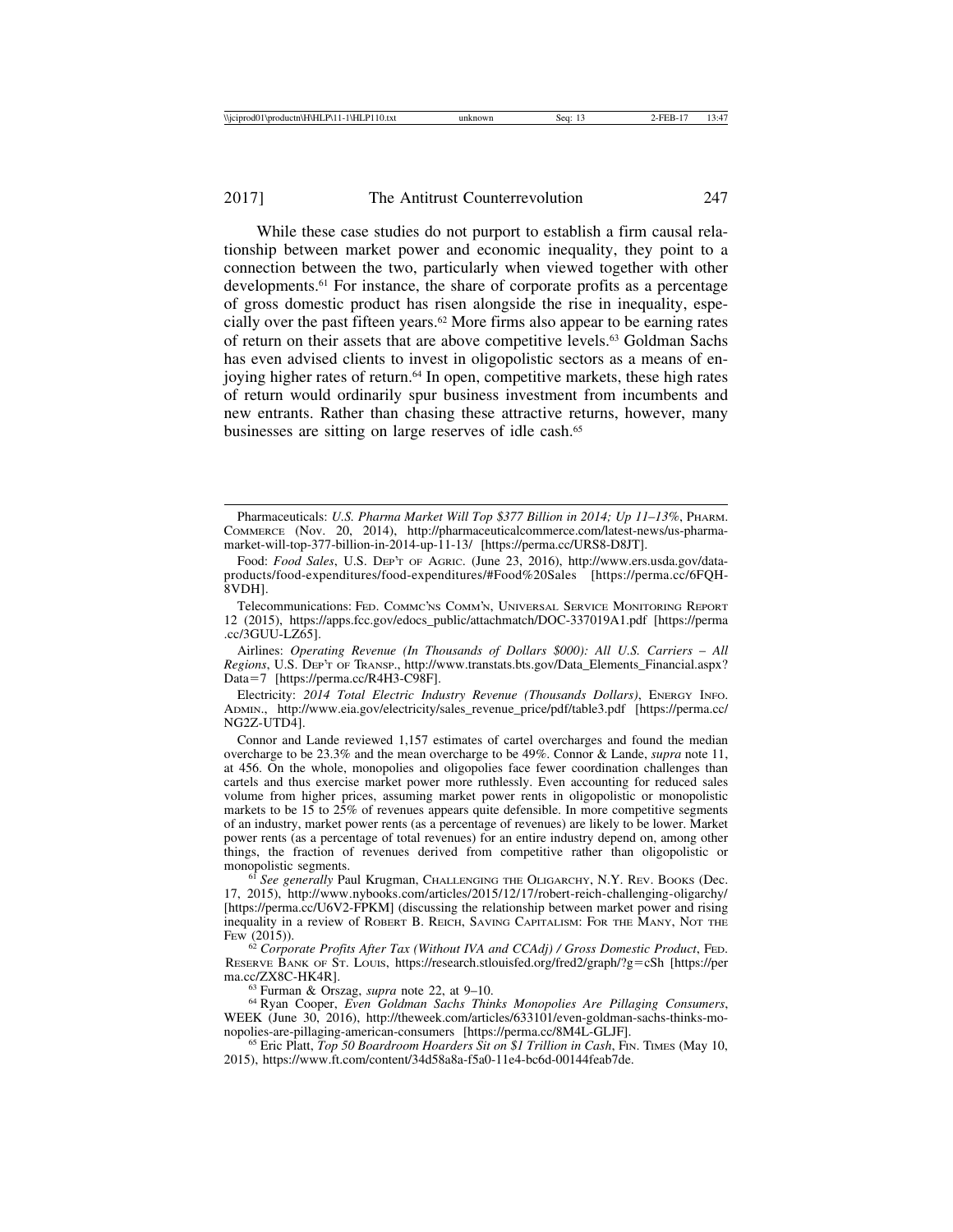#### *A. Health Care*

Health care is one of the biggest sectors of the U.S. economy, making up 17.5% of national gross domestic product in 2014.66 Consequently, changes in consumer prices have significant distributive effects. Some have argued that because health care spending is largely mediated through an insurance system, consumers are rarely the direct or even the ultimate payers of health care costs.67 What this view misses, however, is that insurers frequently pass on higher costs to consumers in the form of higher premiums and higher deductibles. Individuals receiving their health insurance through employer-based plans may experience price hikes in the form of lower wages, assuming employers choose to pass on costs too. Rising concentration in local health insurance markets makes consumers even more likely to bear higher healthcare costs. One study estimated that the increase in local market concentration raised insurance premiums by about thirty-four billion dollars per year, or about two hundred dollars per person with employersponsored health insurance, between 1998 and 2007.<sup>68</sup>

#### *1. Hospitals*

Hospitals comprise one of the leading sub-industries in health care, generating \$923 billion in revenue in 2014.<sup>69</sup> Two successive rounds of consolidation have transformed the hospital industry over the last few decades. The first major merger wave began in the 1980s, when nearly two hundred hospitals merged per year.<sup>70</sup> By the mid-1990s, annual merger volume had increased nine-fold.71 Market concentration increased accordingly: in 1990, the average Herfindahl-Hirschman Index (HHI, a widely used measure of market concentration) in a metropolitan statistical area was 1,576 (considered "moderately concentrated"); by 2003, that figure had risen to 2,323 (close to the threshold for "highly concentrated").<sup>72</sup> Over this period, the

<sup>66</sup> *National Health Expenditure Data*, CTRS. FOR MEDICARE & MEDICAID SERVS. (Aug. 10, 2016), https://www.cms.gov/research-statistics-data-and-systems/statistics-trends-and-reports/

<sup>&</sup>lt;sup>67</sup> See, e.g., Crane, *supra* note 8, at 31. <sup>68</sup> Leemore Dafny et al., *Paying a Premium on Your Premium? Consolidation in the US Health Insurance Industry*, 102 AM. Econ. Rev. 1161, 1163 (2012).

<sup>&</sup>lt;sup>69</sup> Revenue of Hospitals (NAICS 62211) in the United States from 2009 to 2014 (in Billion *U.S. Dollars)*, STATISTA (2016), http://www.statista.com/statistics/296845/revenue-hospitals-

<sup>&</sup>lt;sup>70</sup> The True Price of Reduced Competition in Health Care: Hospital Monopolies Drasti*cally Drive Up Prices*, PROMARKET (Mar. 14, 2016), https://promarket.org/the-true-price-ofreduced-competition-in-health-care-hospital-monopolies-drastically-drive-up-prices [https://

 $\frac{71}{71}$  Claudia H. Williams et al., How Has Hospital Consolidation Affected the PRICE AND QUALITY OF HOSPITAL CARE?, ROBERT WOOD JOHNSON FOUND. 1 (2006), http:// www.rwjf.org/en/library/research/2006/02/how-has-hospital-consolidation-affected-the-priceand-quality-of.html [https://perma.cc/72ZP-NCNP]. <sup>72</sup> *Id*.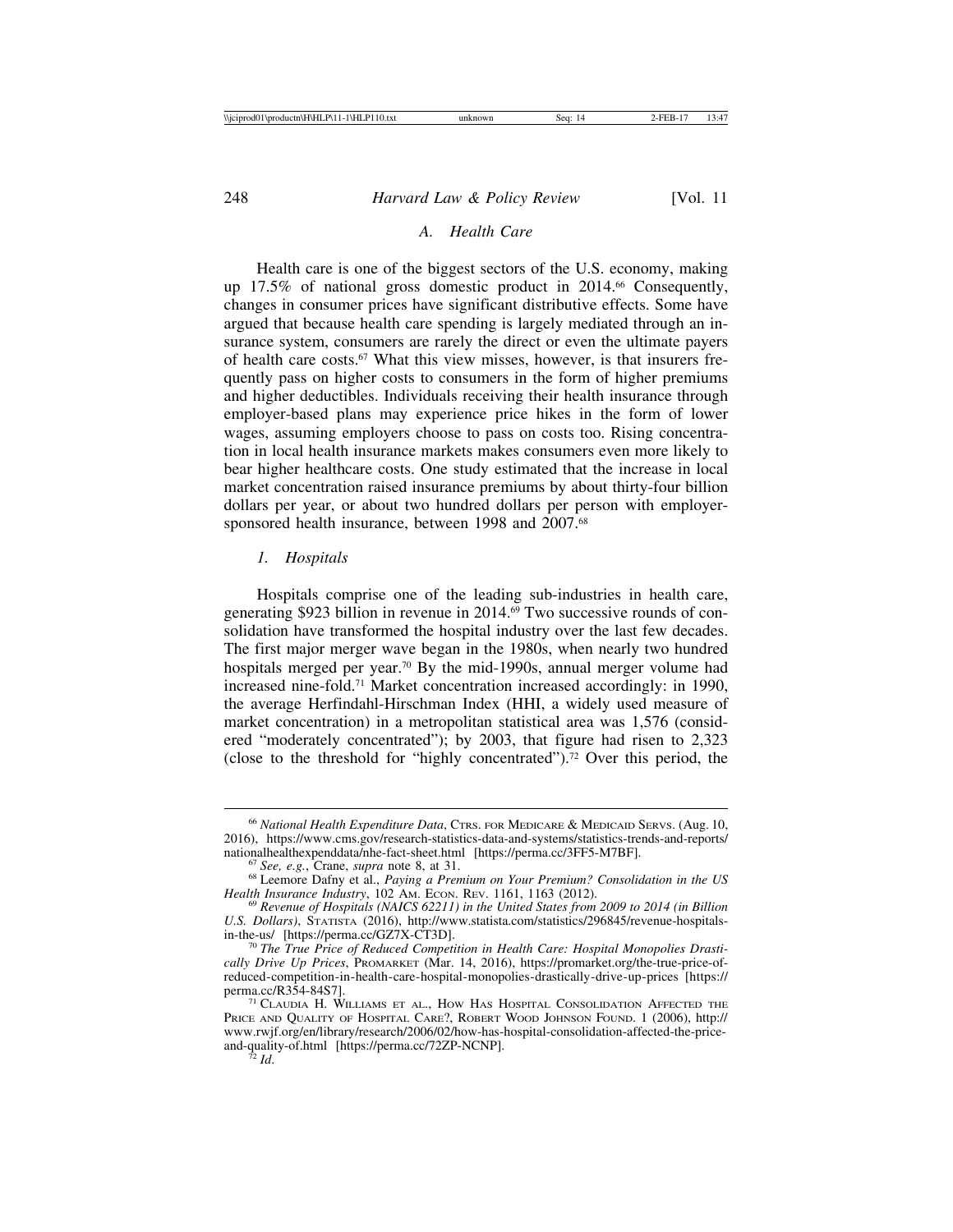number of competing local hospital systems available to the average American fell from six to four.73

This initial round of consolidation has been followed by a more recent wave, particularly in the wake of the Affordable Care Act, which encouraged provider consolidation in the name of greater coordination of health care delivery. Sixty-six mergers occurred in 2010; 488 have taken place since then, with 112 in 2015 alone.74 Sixty percent of hospitals are now part of larger health systems, an increase of seven percentage points from the early 2000s.75 Nearly half of all hospital markets in the United States are highly concentrated, one-third are moderately concentrated, and the remaining one-sixth are unconcentrated. Meanwhile, under the HHI, no hospital market is considered highly competitive.<sup>76</sup>

Research indicates that consolidation among hospitals has led to a significant increase in health care prices. Studies assessing the effects of consolidation within the same geographic region in the 1990s found that prices in these areas increased by forty percent or more.77 More recent work found that the trend continues: price increases following hospital mergers in concentrated markets often exceed twenty percent.78 A separate summary of existing research cites eight studies that found price increases ranging from ten to forty percent due to mergers.79

Hospital consolidation can raise consumer health prices in many ways, including by increasing the bargaining power of hospitals in negotiations with insurers. Having fewer hospital systems makes it costlier for a health insurer to exclude even one system from its network. Given that each system may cover a large part of the market, consumers and employers are less likely to purchase a plan that does not provide patients access to a significant fraction of the local hospital market. With greater leverage, each hospital system can charge insurers a higher price—which insurers pass on to consumers in the form of lower benefits and higher premiums, co-pays, and deductibles.

A recent study of private health care spending analyzed data for thirty percent of individuals with employer-sponsored coverage, encompassing ninety-two billion health insurance claims from eighty-eight million people. The authors found that the prices hospitals negotiate with health insurance firms vary significantly both within and across geographic areas in the

<sup>73</sup> *Id.* <sup>74</sup> *Hospital Merger and Acquisition Activity Up Sharply in 2015, According to Kaufman Hall Analysis*, KAUFMANHALL, http://www.kaufmanhall.com/about/news/hospital-merger-andacquisition-activity-up-sharply-in-2015-according-to-kaufman-hall-analysis [https://perma.cc/

<sup>&</sup>lt;sup>75</sup> David M. Cutler & Fiona Scott Morton, *Hospitals, Market Share, and Consolidation*, 310 JAMA 1964, 1965 (2013).

<sup>&</sup>lt;sup>76</sup> Id. at 1966.<br><sup>77</sup> Id. at 1967–68.<br><sup>78</sup> Martin Gaynor & Robert Town, The Impact of Hospital Consolidation—Up-DATE, ROBERT WOOD JOHNSON FOUND. 1 (2012), http://www.rwjf.org/content/dam/farm/reports/issue\_briefs/2012/rwjf73261 [https://perma.cc/UYR3-UYVZ]. <sup>79</sup> Cutler & Scott Morton, *supra* note 75.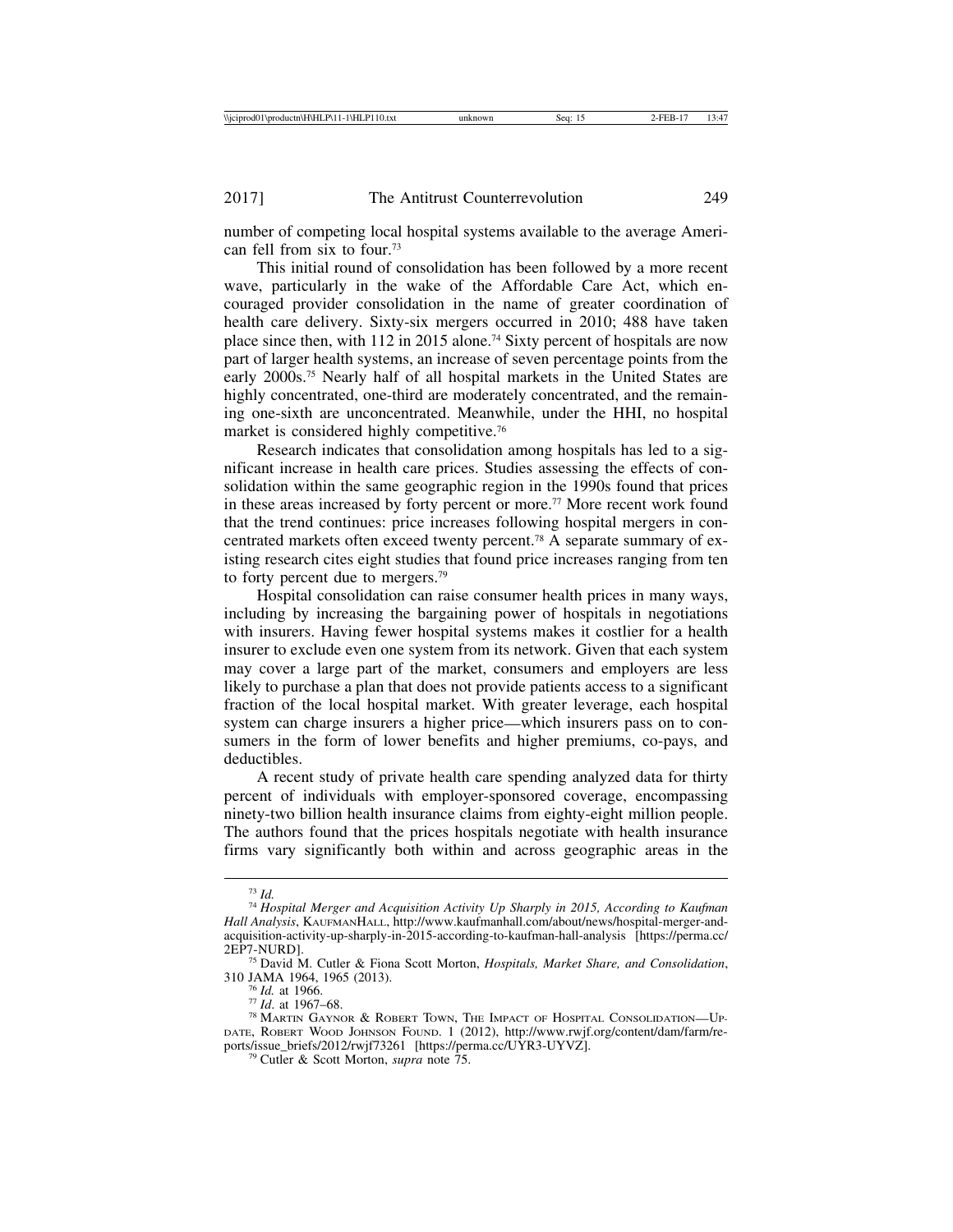United States. For example, 2011 hospital prices for certain treatments were twelve times higher in the most expensive region in the country than in the cheapest region, and could vary by up to a factor of nine even *within* a city. Notably, the single primary driver of this difference across markets is competition. Hospitals in monopoly markets, for example, have prices that are fifteen percent higher than those in markets with four or more providers, the study found, even after controlling for differences in cost and clinical quality. Hospitals in duopoly markets, meanwhile, charge prices that are 6.4% higher, and markets with a hospital triopoly are 4.8% more expensive.<sup>80</sup> The authors estimate that the price of an average inpatient stay at a monopoly hospital is almost \$1,900 higher than where there are four or more competitors. "We know that these higher prices end up getting translated into higher premiums that employers pass on to workers," one of the authors said in an interview.<sup>81</sup>

Strikingly, the correlation between market consolidation and increased prices holds across different forms of ownership. Nonprofit hospitals traditionally argue that mergers between them will not raise prices precisely because they are nonprofits. But data established that "prices are just as high in nonprofit as in for-profit organizations,"82 even though the government subsidizes nonprofits "to the tune of \$30 billion dollars annually, in the form of tax exemptions."83

#### *2. Pharmaceuticals*

The pharmaceutical industry raises a number of competition issues. These include well-known debates over the optimal level of patent protection, as well as two specific practices that will be our focus here: (1) exclusion payments by branded drug makers to prospective generic rivals and (2) product hopping by branded drug makers. Both practices delay generic drug

<sup>80</sup> *See* Zack Cooper et al., *The Price Ain't Right? Hospital Prices and Health Spending on the Privately Insured* 3 (NBER, Working Paper No. 21815, Dec. 2015), http://www.nber.org/ papers/w21815.pdf [https://perma.cc/993D-9ZYH]. <sup>81</sup> Mike Cummings, *Hospital Prices Show "Mind-Boggling" Variation Across U.S. Driv-*

*ing Up Health Care Costs*, YALE NEWS (Dec. 2015), http://news.yale.edu/2015/12/15/hospitalprices-show-mind-boggling-variation-across-us-driving-health-care-costs [https://perma.cc/<br>TY9C-3VDF].

<sup>&</sup>lt;sup>82</sup> Cutler & Scott Morton, *supra* note 75, at 1967 (citation omitted); *see also* Emmett B. Keeler et al., *The Changing Effects of Competition on Non-Profit and For-Profit Hospital Pricing Behavior*, 18 J. HEALTH ECON. 69, 81–82 (1999); Cooper et al., *supra* note 80; Michael G. Vita & Seth Sacher, *The Competitive Effects of Not-for-Profit Hospital Mergers: A Case Study*, FED. TRADE COMM'N 31, https://www.ftc.gov/sites/default/files/documents/reports/ competitive-effects-not-profit-hospital-mergers-case-study/hospitals.pdf [https://perma.cc/ NHH2-27DF] ("These price increases—and in particular, the price increase at Watsonville hospital, a locally-sponsored and administered community hospital—suggest strongly that mergers involving not-for-profit hospitals are a legitimate focus of antitrust concern.").

<sup>&</sup>lt;sup>83</sup> See The True Price of Reduced Competition in Health Care: Hospital Monopolies Dras*tically Drive Up Prices*, PROMARKET (Mar. 14, 2016), https://promarket.org/the-true-price-ofreduced-competition-in-health-care-hospital-monopolies-drastically-drive-up-prices [https:// perma.cc/R354-84S7].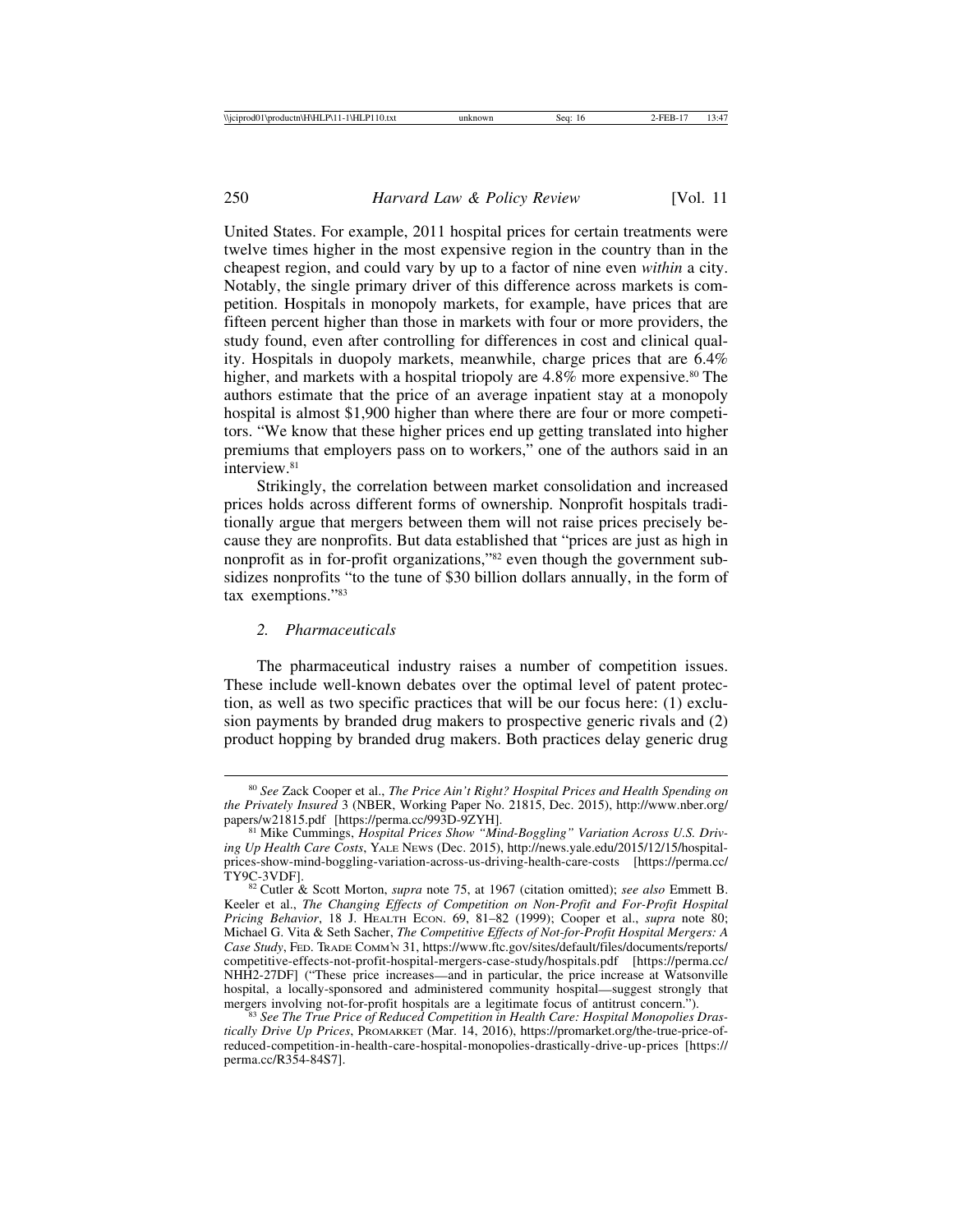competition and cost consumers billions of dollars more per year in pharmaceutical expenditures.

Exclusion payments between branded and generic drug manufacturers have received significant antitrust scrutiny in recent years.<sup>84</sup> Under the regulatory scheme established by the Hatch-Waxman Act, a generic drug maker can enter the market and compete against a patented drug maker with a bioequivalent drug and without performing full clinical trials ordinarily required for a new drug. To qualify for this path to the market, the generic company must show that either the patents covering the branded drug are invalid or the generic drug does not infringe these patents.<sup>85</sup> The incumbent branded drug maker has the opportunity to prevent generic entry by filing a patent infringement suit.<sup>86</sup> The Hatch-Waxman regime offers a faster path to entry for generic drugs and is intended to promote greater competition in the pharmaceutical market.

Over the past two decades, however, branded drug makers have used the system to frustrate generic competition. Soon after a generic company has announced its intention of entering a market under the auspices of Hatch-Waxman, branded drug manufacturers have filed lawsuits alleging patent infringement by the prospective generic entrant.87 This act alone is not necessarily either anticompetitive or contrary to the purpose of Hatch-Waxman. However, instead of litigating the case or reaching a settlement in which the branded manufacturers receive compensation from the alleged patent infringers, branded drug manufacturers *pay* the generic company on the condition that the generic company postpone its planned market entry.<sup>88</sup> On its face, this conduct is suspicious, as the branded company with a patented product is paying the alleged infringer; the owner of a legal entitlement is paying someone else not to violate it.<sup>89</sup> This conduct appears to be market allocation, with the branded drug company paying the generic rival *not* to compete.<sup>90</sup>

<sup>&</sup>lt;sup>84</sup> *See, e.g.*, FTC v. Actavis, Inc., 133 S. Ct. 2233 (2013).<br><sup>85</sup> 21 U.S.C. § 355(j)(2)(A)(vii) (2015).<br><sup>86</sup> *Id.* § 355(j)(5)(B)(iii). 87 *See* FED. TRADE COMM'N, PAY-FOR-DELAY: HOW DRUG COMPANY PAY-OFFS COST CONSUMERS BILLIONS 1 (2010) [hereinafter FTC PAY-FOR-DELAY STUDY], https://www.ftc .gov/sites/default/files/documents/reports/pay-delay-how-drug-company-pay-offs-cost-consu mers-billions-federal-trade-commission-staff-study/100112payfordelayrpt.pdf [https://perma

<sup>88</sup> See STAFF OF THE BUREAU OF COMPETITION, AGREEMENTS FILED WITH THE FEDERAL TRADE COMMISSION UNDER THE MEDICARE PRESCRIPTION DRUG, IMPROVEMENT, AND MOD-ERNIZATION ACT OF 2003: OVERVIEW OF AGREEMENTS FILED IN FY 2013, at 4 (2014), https:// www.ftc.gov/system/files/documents/reports/agreements-filled-federal-trade-commission-

under-medicare-prescription-drug-improvement/141222mmafy13rpt-1.pdf [https://perma.cc/ QL77-CHHA] (providing number of settlements in each year between 2004 and 2013 in

which branded company paid generic entrant to resolve litigation).<br><sup>89</sup> *See* Michael A. Carrier, *Unsettling Drug Patent Settlements: A Framework for Pre-*<br>*sumptive Illegality*, 108 Mich. L. Rev. 37, 68 (2009).

<sup>&</sup>lt;sup>90</sup> See Susan Schipper, *Bad Medicine: FTC v. Actavis, Inc. and the Missed Opportunity to Resolve the Pay-for-Delay Problem*, 73 MD. L. REV. 1240, 1262 (2014).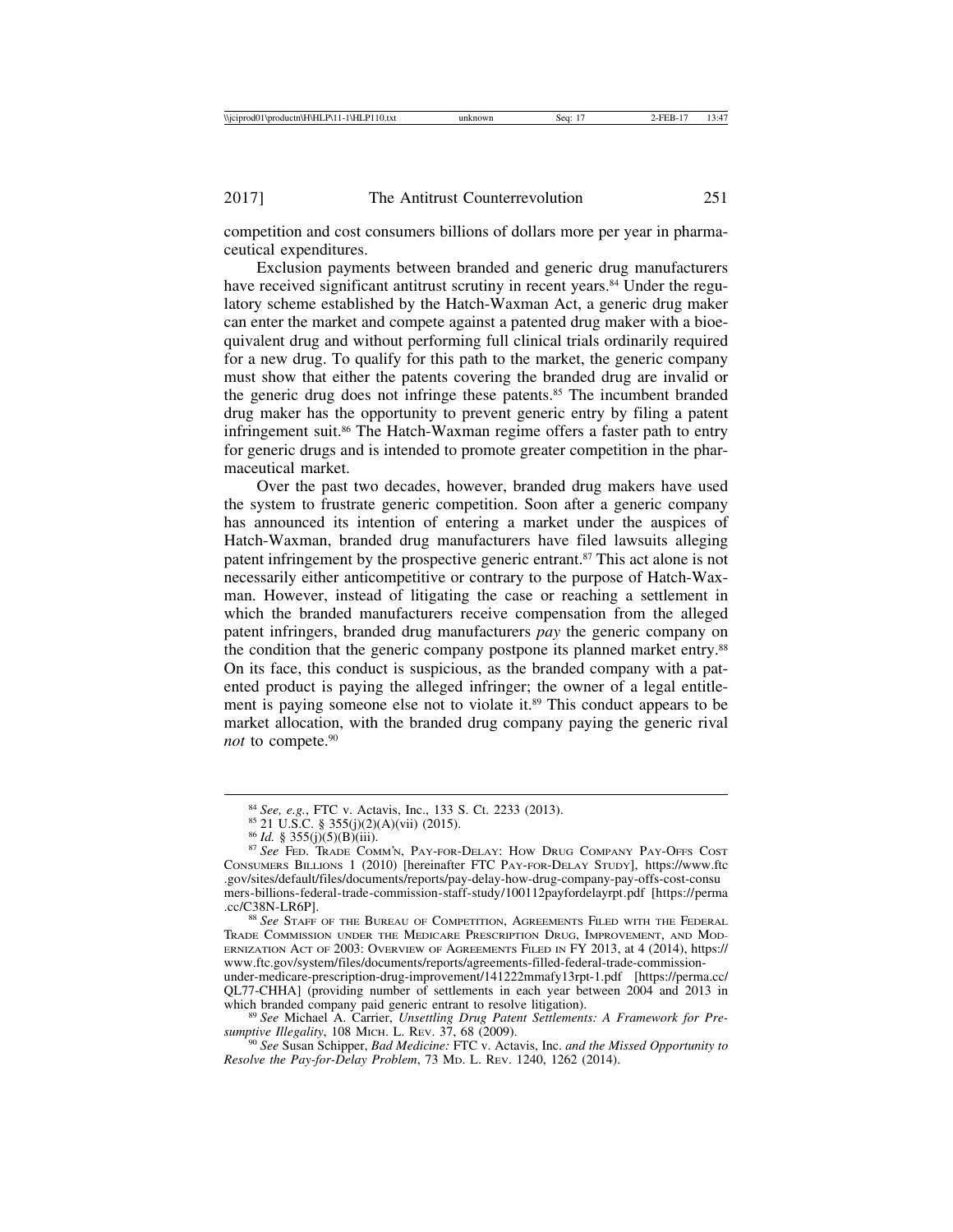These arrangements are lucrative for both the branded and generic drug companies—and costly for consumers. The attraction for the branded drug company is apparent: monopoly profits, even when diminished by the amount of the exclusion payment, remain higher than the competitive profits the branded drug company would otherwise make.91 A generic drug can sell for as much as ninety percent less than the branded drug.<sup>92</sup> For the generic company, the exclusion payment—a share of the branded drug company's monopoly profits—is almost certainly greater than the profits it would make in a competitive market.<sup>93</sup> In other words, the branded and generic drug companies agree to share monopoly profits instead of competing them away and ending up collectively worse off. These monopoly rents come out of the pockets of consumers who bear the higher prices for essential drugs. In the case of widely used medicines, an exclusion payment can transfer billions of dollars per year from consumers into the pockets of pharmaceutical companies.94 One scholar estimated that in 2005, settlements that had the appearance of anticompetitive purpose cost consumers approximately fourteen billion dollars.95

Another anticompetitive practice, arguably even more costly to consumers than exclusion payments,<sup>96</sup> is "product hopping" by branded drug companies. In a product hopping strategy, branded drug manufacturers make minor tweaks to the existing branded drug to obtain a new patent and extend their monopoly position. Under state generic substitution laws, pharmacists are allowed or required to fill a prescription with an available generic equivalent, unless the doctor or patient expressly requests the branded version in the prescription.<sup>97</sup> Because generic competition can reduce prices substantially,<sup>98</sup> branded drug manufacturers have powerful incentives to take measures to perpetuate patent protection in the years leading up to the expiration of the patent.

Product hopping can foreclose generic entry for a significant period of time. The tweaks made to the existing drug often have negligible clinical benefits for patients and include changing a drug delivery form to a capsule from a pill (or vice-versa), combining two drugs that had been marketed

<sup>&</sup>lt;sup>91</sup> *See* C. Scott Hemphill, *Paying for Delay: Pharmaceutical Patent Settlement as a Regulatory Design Problem, 81 N.Y.U. L. Rev. 1553, 1580–81 (2006).* 

<sup>&</sup>lt;sup>92</sup> FTC PAY-FOR-DELAY STUDY, *supra* note 87.<br><sup>92</sup> FTC PAY-FOR-DELAY STUDY, *supra* note 87.<br><sup>94</sup> FTC PAY-FOR-DELAY STUDY, *supra* note 87, at 2.<br><sup>95</sup> See C. Scott Hemphill, *An Aggregate Approach to Antitrust: Using New Rulemaking to Preserve Drug Competition*, 109 COLUM. L. REV. 629, 649 (2009).<br><sup>96</sup> For now, government action appears to have diminished the prevalence of exclusion

payments. *See* Press Release, Fed. Trade Comm'n, Pay-for-Delay Deals Decreased Substantially in the First Year Since Supreme Court's Actavis Decision (Jan. 13, 2016), https://www.ftc .gov/news-events/press-releases/2016/01/ftc-report-drug-patent-settlements-shows-potential-

<sup>&</sup>lt;sup>97</sup> See Garth Boehm et al., *Development of the Generic Drug Industry in the U.S. After the Hatch-Waxman Act of 1984*, 3 ACTA PHARMACEUTICA SINICA B 297, 298 (2013). <sup>98</sup> *See* FTC PAY-FOR-DELAY STUDY, *supra* note 87, at 1.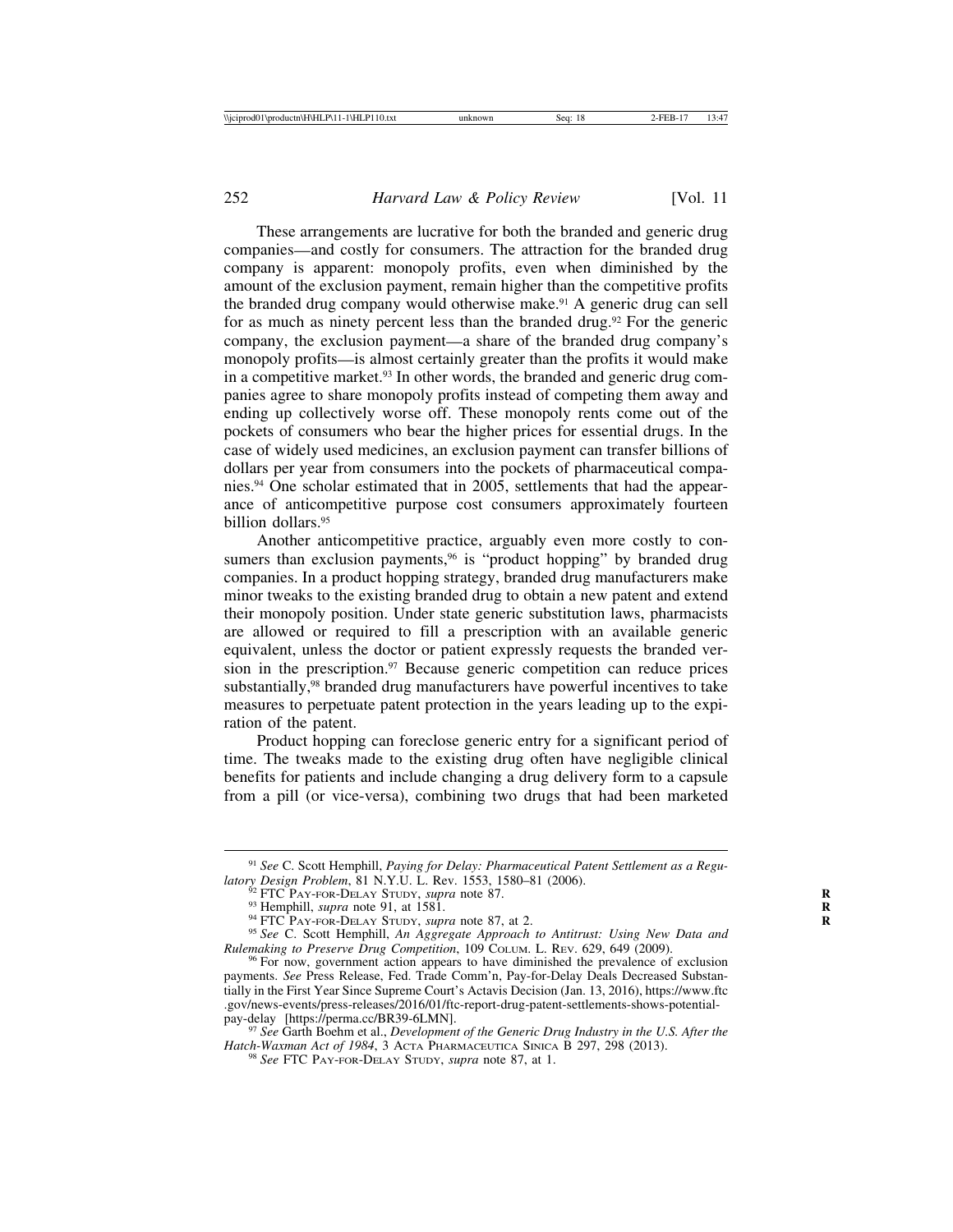separately, and slightly modifying the drug molecule.<sup>99</sup> Once they develop the new formulation or delivery mechanism, pharmaceutical companies heavily market the new version to doctors and seek to persuade them to prescribe it instead of the previous version that is about to go off patent.100

Given the large amounts of money branded companies devote to marketing efforts,101 these efforts at "switching the market" to the new version are likely to be successful.102 If the branded drug company executes the switch successfully, doctors, who do not bear the price of more expensive drugs,103 start prescribing the new drug in place of the old.104 Generic drug makers cannot offer an unbranded version of the new patented drug, which means that state generic substation laws cannot play their competition-enhancing purpose. The result is that the branded drug company maintains its monopoly.105 To ensure that the product hop is successful, some branded drug makers have even withdrawn the old version from the market to deprive doctors of the option of comparing the clinical effectiveness of the old and new versions and prescribing the old out of consideration for the patient's out-of-pocket expenses.<sup>106</sup>

This product hopping costs consumers billions of dollars annually. One analysis, using conservative assumptions, estimated that product hopping costs consumers more than twenty billion dollars a year.107 As an example, insulin, essential for diabetics, appears to be persistently expensive because of a series of product hops by branded manufacturers that have limited generic competition.108 Even when a product change has non-trivial benefits for patients, this product improvement has to be weighed against the high cost of monopolistic overcharges that third-party payers and ultimately consumers have to bear.109 And importantly, in many actual instances of product

 $102$  Empirical research has found that payments from drug manufacturers to doctors do influence doctors' prescribing practices. *See* Charles Ornstein et al., *Now There's Proof: Docs Who Get Company Cash Tend to Prescribe More Brand-Name Meds*, PROPUBLICA (Mar. 17, 2016, 5:00 AM), https://www.propublica.org/article/doctors-who-take-company-cash-tend-to-

<sup>103</sup> See Shadowen et al., supra note 100, at  $11-13$ .<br><sup>104</sup> Cf. Michael A. Carrier, *Provigil: A Case Study of Anticompetitive Behavior*, 3 HAs-TINGS SCI. & TECH. L.J. 441, 447–48 (2011) [hereinafter Carrier II] (describing why this process happens in this way).

<sup>99</sup> *See* Michael A. Carrier, *A Real-World Analysis of Pharmaceutical Settlements: The Missing Dimension of Product Hopping*, 62 FL. L. REV. 1009, 1016–17 (2010) [hereinafter

Carrier I].<br><sup>100</sup> *See* Steve D. Shadowen et al., *Anticompetitive Product Changes in the Pharmaceutical Industry*, 41 RUTGERS L.J. 1, 45–46 (2009).

<sup>&</sup>lt;sup>101</sup> See Troyen A. Brennan et al., *Health Industry Practices That Create Conflicts of Interest: A Policy Proposal for Academic Medical Centers*, 295 J. Am. MED. Ass<sup>3</sup>N 429, 430 (2006).

<sup>&</sup>lt;sup>105</sup> See Carrier I, *supra* note 99, at 1018.<br><sup>106</sup> See Shadowen et al., *supra* note 100, at 56–57.<br><sup>107</sup> See id. at 42.<br><sup>107</sup> See Kasia Lipska, Opinion, *Break Up the Insulin Racket*, N.Y. TIMES (Feb. 20, 2016), http://www.nytimes.com/2016/02/21/opinion/sunday/break-up-the-insulin-racket.html [https://

<sup>&</sup>lt;sup>109</sup> See Jonathan Jacobson et al., *Predatory Innovation: An Analysis of Allied Orthopedic* v. Tyco *in the Context of Section 2 Jurisprudence*, 23 LOY. CONSUMER L. REV. 1, 3–4 (2010).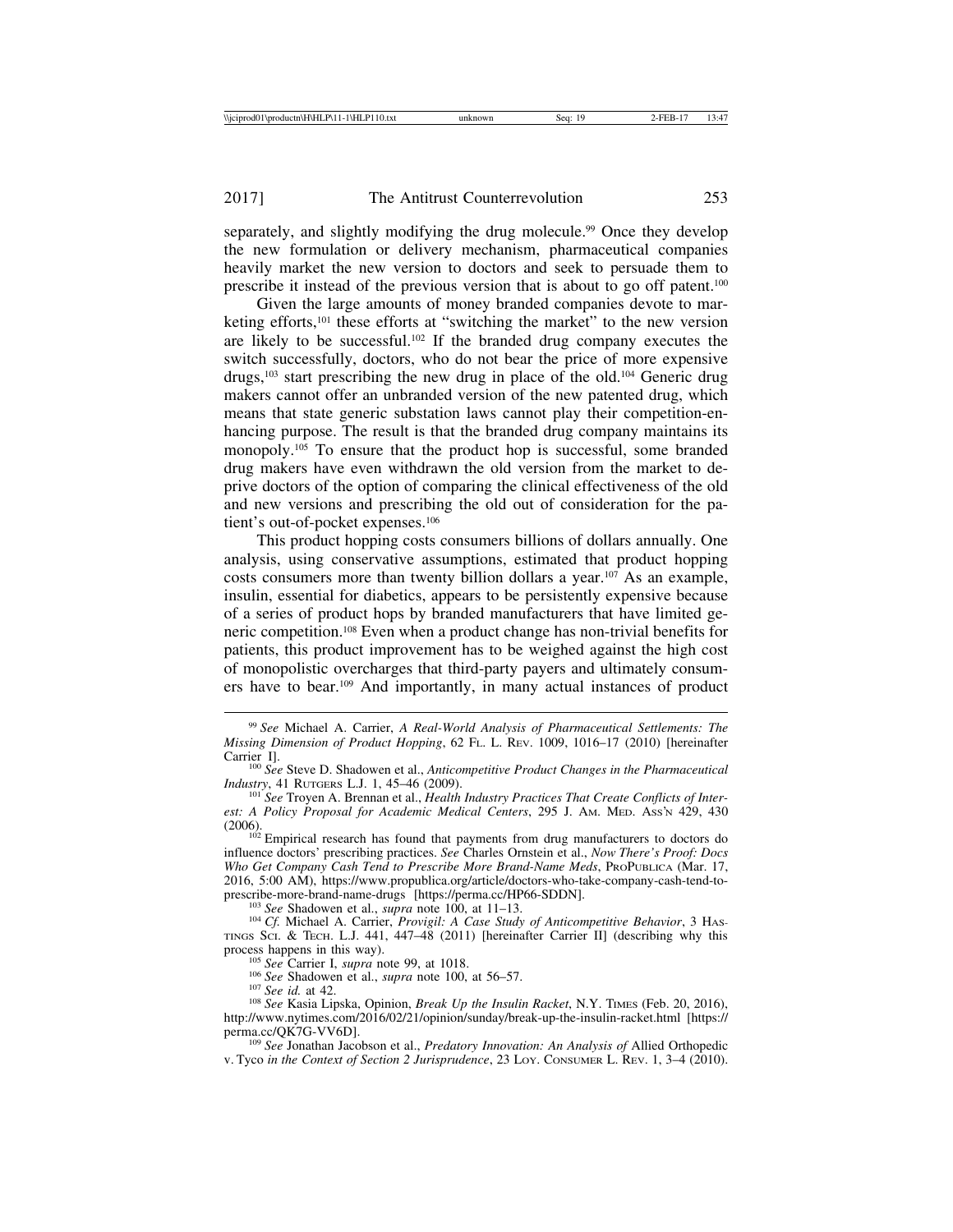hopping, the new iteration of the drug appears to offer no tangible clinical benefits over the existing version.<sup>110</sup>

#### *B. Agriculture and Food Retail*

After decades of mergers, the food retail and agricultural inputs and processing sectors have become highly concentrated. The industry today is shaped like an hourglass: millions of consumers and farmers on either end, connected through a few large companies. Retail consolidation has enabled firms to squeeze their suppliers for greater margins—spurring consolidation along the supply chain—and led to worse outcomes for consumers. Research suggests this level of consolidation has redistributive effects, transferring wealth from both farmers and consumers to processors, distributors, and retailers in the middle.

In retail, the top four grocers—Walmart, Kroger, Costco, and Safeway —control more than half of all grocery sales.111 Concentration can be even higher at the local level: in over twenty-nine metropolitan markets, Walmart captures more than fifty percent of all grocery sales.112 Meanwhile, consolidation shows no signs of slowing;<sup>113</sup> the last few years have seen major mergers between Kroger and Harris Teeter, Albertsons and Safeway,<sup>114</sup> and Ahold and Delhaize (which operate a suite of East Coast grocers, including Giant, Stop  $\&$  Shop, and Food Lion).<sup>115</sup>

<sup>110</sup> *See, e.g.*, Carrier I, *supra* note 99, at 1017 ("[T]he makers of the antidepressant Prozac and the cholesterol treatment TriCor switched from capsule to tablet form, while anxiety-treat-<br>ing Buspar switched from tablet to capsule.").

<sup>&</sup>lt;sup>111</sup> Market Share of the Leading Grocery Retailers in the United States in 2014, STATISTA RESEARCH & ANALYSIS, http://www.statista.com/statistics/240481/food-market-share-of-the-leading-food-retailers-of-north-america/.

<sup>&</sup>lt;sup>112</sup> Stacy Mitchell, *Eaters Beware: Walmart Is Taking over Our Food System*, GRIST (Dec. 30, 2011), http://grist.org/food/2011-12-30-eaters-beware-walmart-is-taking-over-our-foodsystem/ [https://perma.cc/L76Y-MV6X]. This number has not been updated to reflect Walmart's market share since announced it would be shuttering several Express Stores and SuperCenters.

<sup>&</sup>lt;sup>113</sup> As an industry analyst recently wrote, "The food retail industry is simultaneously consolidating and differentiating. We're seeing fewer companies and more store concepts. The mindset winning today is that you need to 'get big or get niche' to capture more of the market." Mark Dunson, *Five Emerging Trends for Supermarket Retailers to Leverage in 2016*, CHAIN STORE AGE (Nov. 30, 2015), http://www.chainstoreage.com/article/five-emerging-<br>trends-supermarket-retailers-leverage-01 [https://perma.cc/H245-BRCT]. trends-supermarket-retailers-leverage-01 [https://perma.cc/H245-BRCT]. <sup>114</sup> The level of consolidation resulting from this merger will be greater than what govern-

ment had planned and approved. Last year the FTC required Albertsons and Safeway to sell off hundreds of stores as part of their merger. Months after the sale, however, one of the major buyers of their stores declared bankruptcy and put the acquired stores back up for sale. Albertsons has bought back twelve of those stores—at a price far lower than what it had originally paid. *See* Emily Parkhurst, *Albertsons Buys Haggen, Will Continue to Operate 15 Stores Under Haggen Brand*, PUGET SOUND BUS. J. (Mar. 14, 2016), http://www.bizjournals.com/

<sup>&</sup>lt;sup>115</sup> Alexandra Biesada, *Albertsons-Files IPO amid Consolidation in Grocery Industry*, BIZMOLOGY (July 9, 2015), http://bizmology.hoovers.com/albertsons-files-ipo-amid-consolidation-in-grocery-industry [https://perma.cc/47VY-4KAD].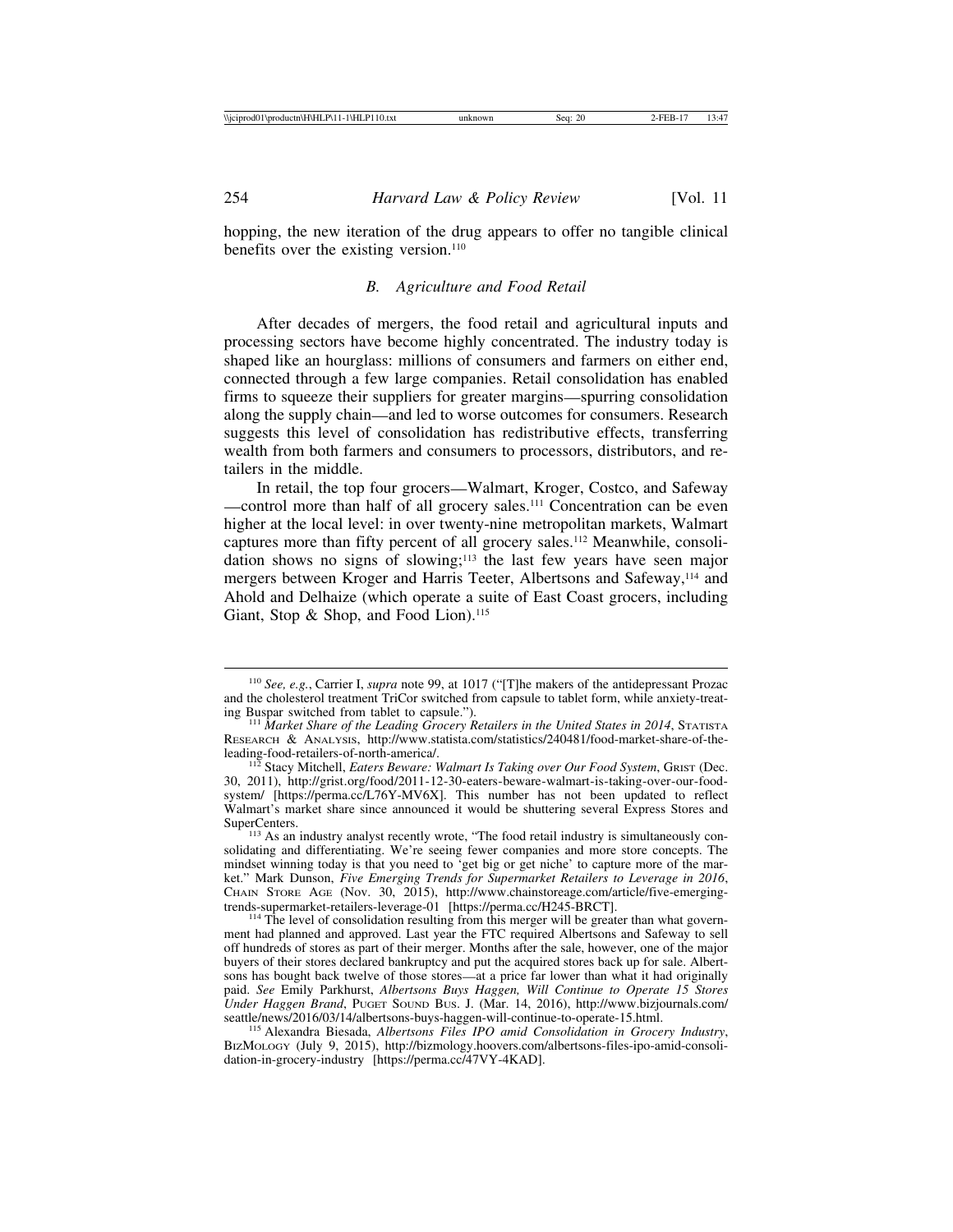Concentration in the grocery sector is a relatively new phenomenon: through the 1980s, the industry was largely decentralized and most Americans purchased food from a variety of regional and local supermarket chains. A wave of grocery mergers and buyouts in the 1990s, coupled with entry by warehouse clubs and discount general merchandise stores into grocery products, reshaped the landscape. Grocers sought to bulk up in order to compete with the scale of warehouse clubs and large discount stores, fueling further mergers and leading many local grocers to close; there were 385 grocery mergers between 1996 and 1999 alone.<sup>116</sup> The share of groceries sold by the four biggest food retailers more than doubled between 1997 and 2009, from seventeen percent in 1994 to twenty-eight percent in 1999 and thirty-four percent in 2004.117

While grocers often tout efficiencies as a benefit of mergers, little evidence suggests that consumers have actually witnessed lower prices. Instead, concentration seems to have resulted in higher prices.118 Several academic studies have found a link between higher levels of local retail concentration and higher grocery prices.119 A majority of studies reviewed by the U.S. Department of Agriculture (USDA) in 2003 found that higher concentration in grocery store markets contributes to higher consumer food prices.120 According to the American Antitrust Institute, concentration across the food supply chain has "undoubtedly contributed to the increased cost of food."<sup>121</sup>

In addition to raising prices for consumers, consolidation in the food and agriculture sector has facilitated a significant wealth transfer from farmers to food processors and meat packers. A handful of firms today control the processing sector. The top four processors nationally control eighty percent of beef, sixty percent of hog, and fifty percent of poultry.122 Powerful players in commodities have expanded both horizontally and vertically; ADM, Bunge, Cargill, and Dreyfus—the "big four"—control "as much as 90 per cent of the global grain trade."123 On the processor side, firms have

<sup>&</sup>lt;sup>116</sup> Consolidation and Buyer Power in the Grocery Industry, FOOD & WATER WATCH 1 (Dec. 2010), https://www.foodandwaterwatch.org/sites/default/files/consolidation\_buyer\_pow

 $^{117}$  Tom Vilsack, U.S. Sec'y of Agric., Comments at Workshop on Agriculture and Antitrust Enforcement Issues in Our 21st Century Economy 7 (Dec. 8, 2010), https://www.justice .gov/sites/default/files/atr/legacy/2011/02/22/dc-agworkshop-transcript.pdf [https://perma.cc/

<sup>&</sup>lt;sup>118</sup> *But cf.* David E. Davis, *Prices, Promotions, and Supermarket Mergers*, J. Food & AGRIC. INDUS. OrG., Jan. 2010, at 1.

<sup>&</sup>lt;sup>119</sup> *See, e.g.*, Ronald W. Cotterill, Antitrust Analysis of Supermarket Retailing: Common Global Concerns that Play Out in Local Markets 6–7 (Food Mkt. Policy Ctr. ed., July 2005).

<sup>&</sup>lt;sup>120</sup> Richard Sexton et al., *Grocery Retailer Behavior in the Procurement and Sale of Perishable Fresh Produce Commodities*, USDA-ERS CONTRACTORS & COOPERATORS REP NO. 2., at 3 (Sept. 2003).

<sup>&</sup>lt;sup>121</sup> AM. ANTITRUST INST., TRANSITION REPORT ON COMPETITION POLICY 281 (2008). <sup>122</sup> Table 2: Comparison of 1999 and 2011 data of CR 4 (on file with Harvard Law Library).

<sup>&</sup>lt;sup>123</sup> SOPHIA MURPHY ET AL., CEREAL SECRETS 3 (Oxfam ed., 2012), https://www.oxfam .org/sites/www.oxfam.org/files/rr-cereal-secrets-grain-traders-agriculture-30082012-en.pdf [https://perma.cc/2XP3-S243].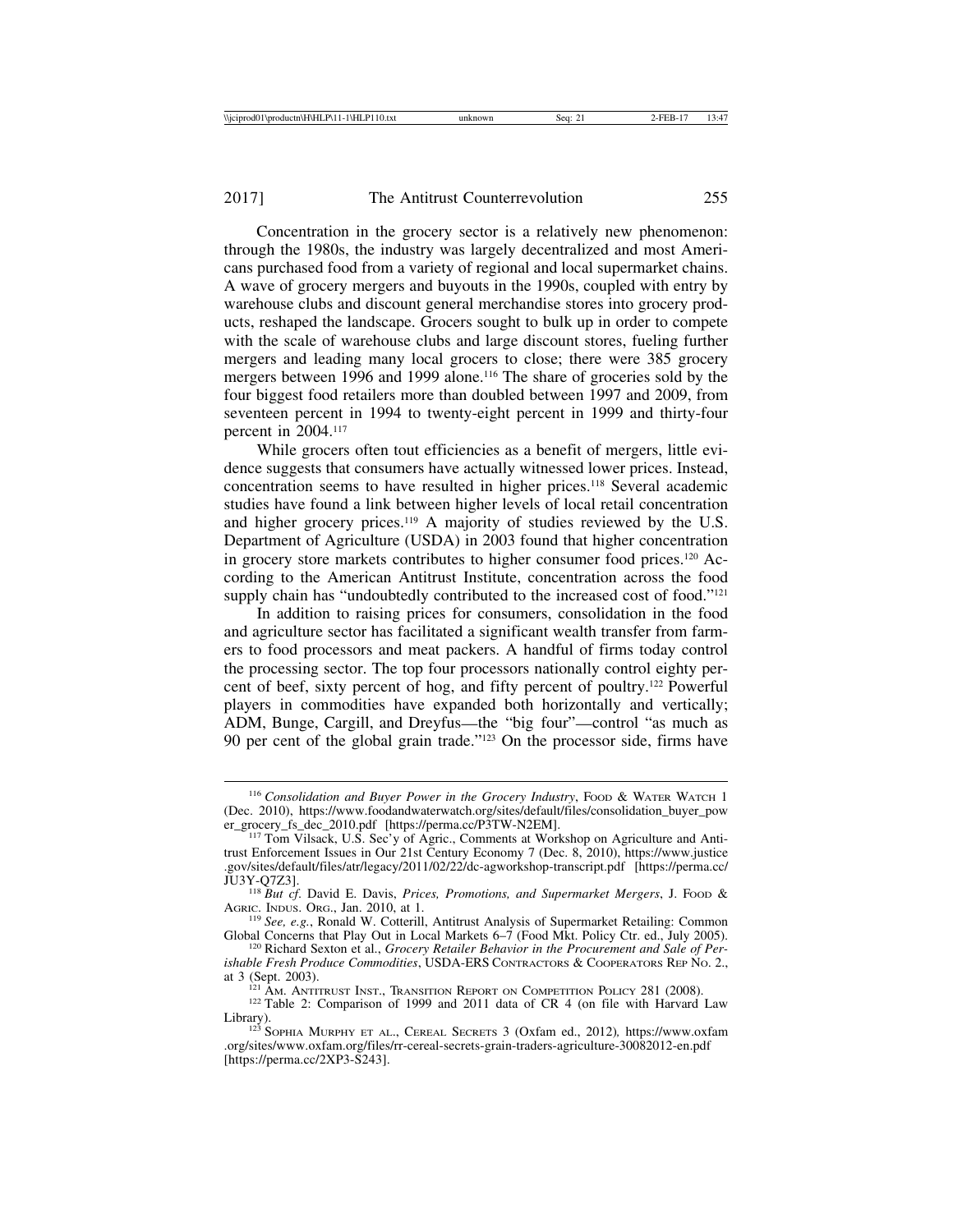both horizontally consolidated and vertically integrated, upending the structure of the industry for farmers and rendering them captive to a handful of buyers. As with grocery stores, concentration at the local level can be even more severe; many local markets are monopolized by a single firm, rendering farmers captive to the one entity. Farmers are also squeezed by powerful players when they purchase inputs. In the seed industry, six hundred independent companies in 1996 have whittled down today to six giants,124 which now control sixty-three percent of the global seed market.<sup>125</sup>

The effects of horizontal consolidation are exacerbated by the fact that the dominant and other leading firms in some of these sectors have also vertically integrated. In the chicken industry, for example, a processing company delivers birds to farmers, who feed and grow them, and the firm then collects them to take to market.<sup>126</sup> The monopsony power held by these processors enables them to require farmers to bear the risks of business including steep investments in farming equipment—and also to reduce the prices paid for farmers' products.127

Academic research has found that the farmer's share of the retail dollar of food has been dramatically decreasing, while consumers pay largely the same or slightly higher prices. What has changed is that the middlemen that dominate these sectors—Cargill, Monsanto, Tyson, JBS—are reaping much higher returns, effecting a wealth transfer from farmers to these firms.

#### *C. Telecommunications*

Telecommunication services are central to the lives of most Americans. It is estimated that in 2015 the average U.S. household spent around three thousand dollars accessing services such as mobile voice, mobile data, cable, landline voice, and broadband Internet.<sup>128</sup> Consumers spent approximately forty-one percent of this on mobile service (for voice and data), and over thirty-seven percent of U.S. households have between four and eight connected devices—a number that is expected to rise.129 In sum, telecommunications services comprise a significant and growing part of the consumer economy.

Historically, the telecom sector—both wireline and wireless service has been highly concentrated. In 1984, under a court-approved settlement in

<sup>&</sup>lt;sup>124</sup> Guy Chazan & Lindsay Whipp, *Farmers Sound Alarm Over Mega Deals*, Fin. TIMES (Sept. 6, 2016), http://www.ft.com/cms/s/0/c815119c-6f4f-11e6-9ac1-1055824ca907.html#axz

<sup>&</sup>lt;sup>125</sup> *Id.* 126 *Id.* 126 *Id.* 126 *See Lina Khan, <i>Obama's Game of Chicken*, WASH. MONTHLY (Oct./Nov. 2012), http:// washingtonmonthly.com/magazine/novdec-2012/obamas-game-of-chicken/ [https://perma.cc/

F24Y-CAVC]. <sup>127</sup> *See id.* <sup>128</sup> Chetan Sharma, *US Mobile Market Update Q3 2015*, TECH. & STRATEGY CONSULTING (2015), http://www.chetansharma.com/usmarketupdateq32015.htm [https://perma.cc/JZ8X-U  $TGN$ ].<br> $^{129}$  *Id.*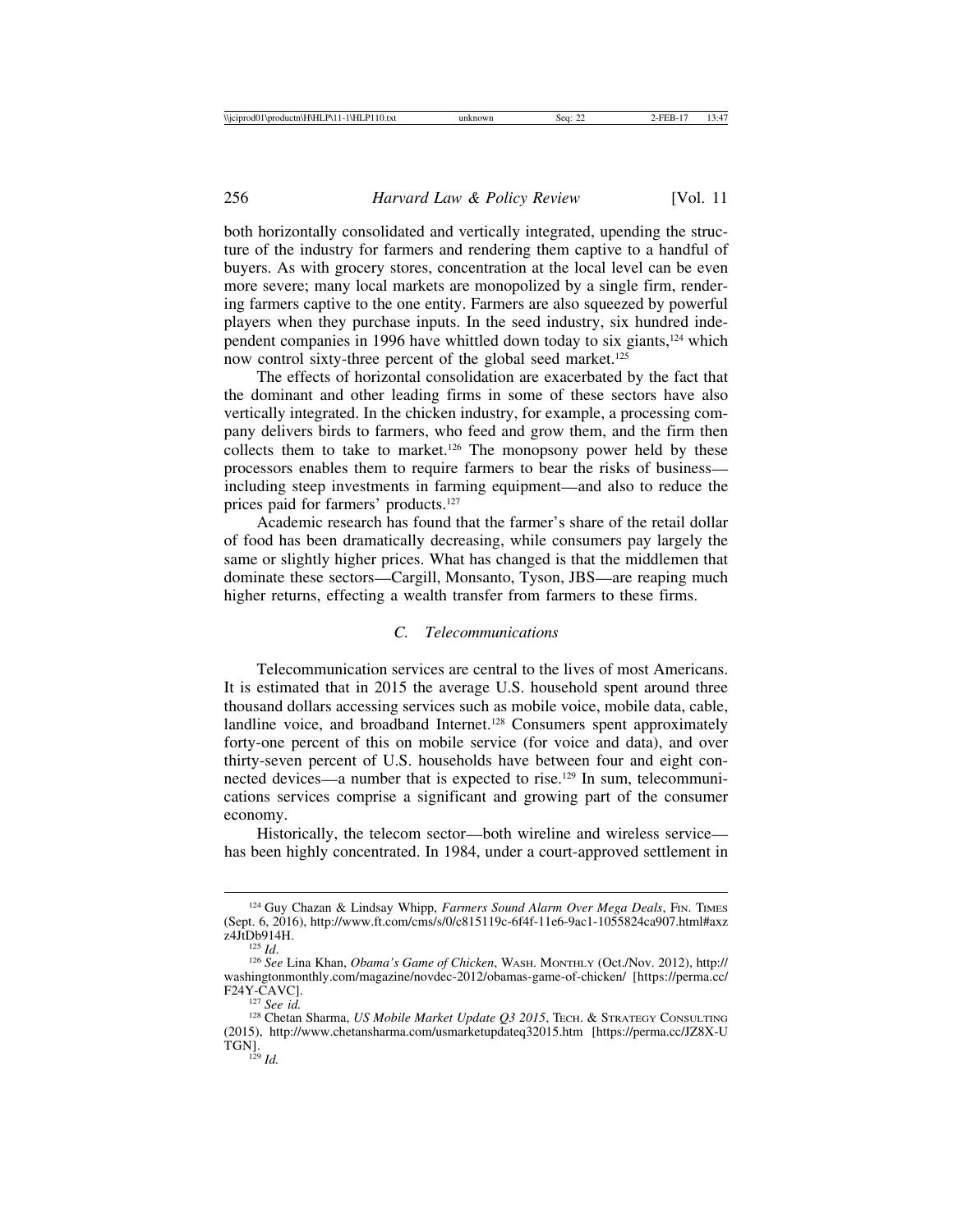a long-running monopolization suit, AT&T divested its local phone operations and created seven "Baby Bells." The aim was to isolate the monopolistic local phone segment and establish the conditions for competition in the long-distance and equipment markets.

Following the 1996 Telecommunications Act—which lifted ownership caps and deregulated rates—companies across sub-sectors linked up. The old AT&T, meanwhile, had for years been seeking to enter local markets, but exclusionary tactics by the Baby Bells kept the firm out.130 In 2005, AT&T gave up and merged with SBC, while Verizon bought up MCI.<sup>131</sup> Long-distance and local phone service—which the government had sought to separate in 1984—had once again been coupled, and the United States was left with two major phone companies, AT&T and Verizon. The sector remains highly concentrated today: in mobile subscriptions, the top four firms—AT&T, Verizon, Sprint, and T-Mobile—control roughly ninety-eight percent of the market; the top two alone control around sixty-eight percent.132

Over the last few years, evidence has emerged that these firms are not competing to improve service. During AT&T's proposed bid to buy up T-Mobile, the public learned that AT&T was "sitting on large swaths of underutilized spectrum and maintaining legacy networks rather than investing in upgrades that would substantially increase capacity"—signaling that it was not facing competitive pressures.<sup>133</sup>

More generally, these firms have responded to increased demand not by expanding capacity but by hiking prices and degrading service—primarily through introducing data caps and tiered pricing. In 2010, AT&T eliminated its unlimited data plan for new users;134 Verizon followed shortly after by introducing tiered pricing. Since then, AT&T has gone on to "throttle" customers with existing unlimited coverage, slowing down their service once they hit certain usage amounts, even when there was no congestion.135 As noted by analysts and reporters, the company has used throttling to coax customers to switch to pricier plans with limited service. AT&T drew a one hundred million dollar fine from the Federal Communications Commission

<sup>130</sup> *See* SUSAN CRAWFORD, CAPTIVE AUDIENCE 50 (2013). <sup>131</sup> *Id.* <sup>132</sup> *Market Share of Wireless Subscriptions Held by Carriers in the U.S. from 1st Quarter* 2011 to 3rd Quarter 2016, STATISTA, https://www.statista.com/statistics/199359/market-share-<br>of-wireless-carriers-in-the-us-by-subscriptions/ [https://perma.cc/E25J-NT6Y].

<sup>&</sup>lt;sup>133</sup> Hibah Hussain et al., *Capping the Nation's Broadband Future*, NEW AMERICA 10 (Dec. 17, 2012), https://www.newamerica.org/oti/policy-papers/capping-the-nations-broadband-fu-<br>ture/ [https://perma.cc/TAN8-2ZYK].

 $AT&T$  has recently re-introduced an "unlimited" data plan that maxes out at three hundred GBP. *See* Press Release, AT&T, AT&T Introduces New Unlimited Plan for AT&T Wireless and DIRECTV Subscribers (Jan. 11, 2016), http://about.att.com/story/unlimited\_plan\_for\_wireless\_and\_directv\_subscribers.html [https://perma.cc/VKG9-TGXP].

 $\frac{d}{dt}$  Ion Brodkin, *AT&T Still Throttles "Unlimited Data"—Even When Network Not Congested*, ARS TECHNICA (Dec. 4, 2014), http://arstechnica.com/information-technology/2014/12/ att-still-throttles-unlimited-data-even-when-network-not-congested/ [https://perma.cc/5YEP-L 8VH].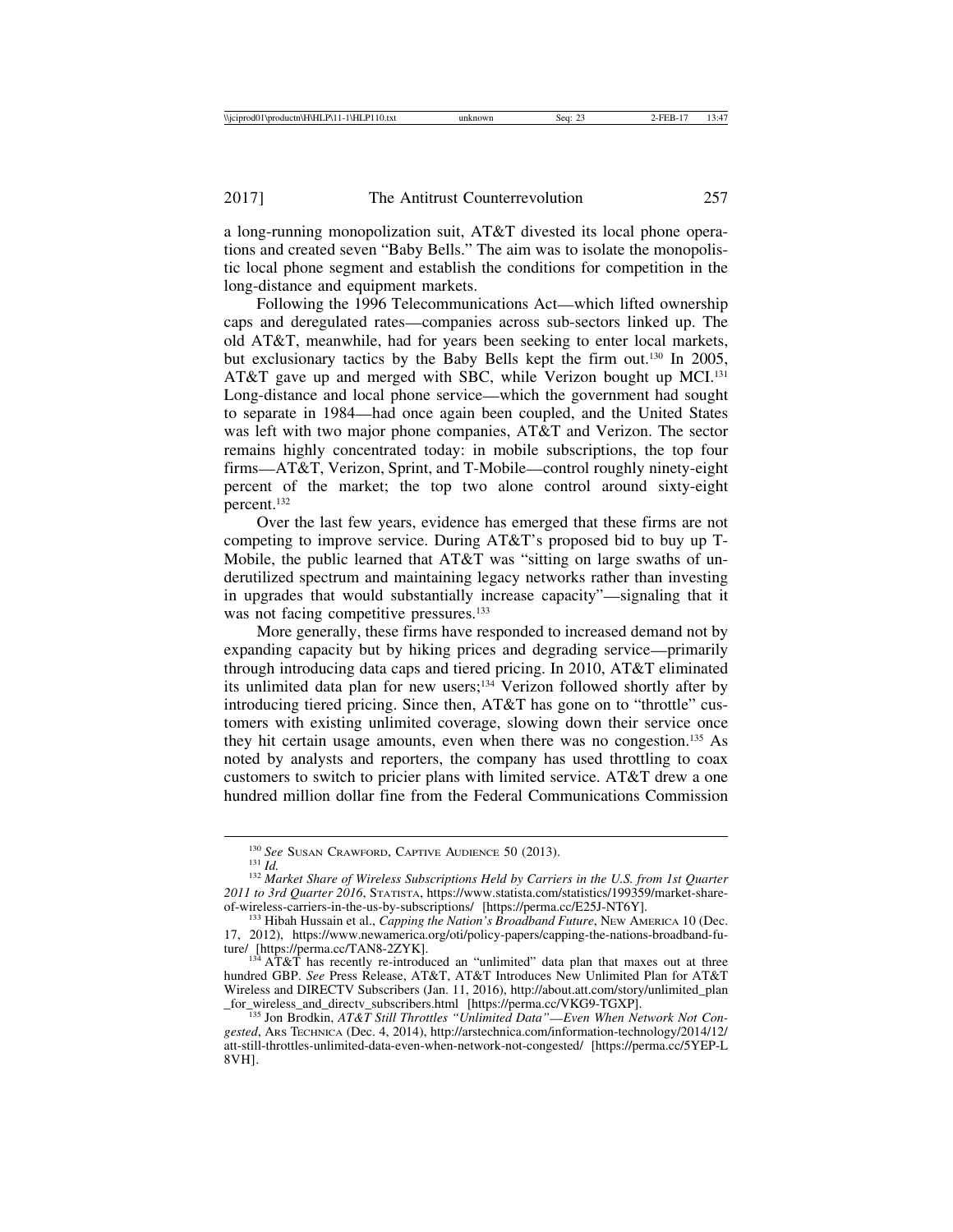and a lawsuit from the Federal Trade Commission for deceptively marketing these plans subject to throttling as "unlimited."136 Looking at wireless broadly, analysts estimate that between fifty to seventy percent of Americans overpay for their mobile-phone plans, paying double what they would in a more competitive market.<sup>137</sup>

Research suggests that Verizon and AT&T's choice to introduce data caps and tiered pricing is an exercise of market power. Rapid technological advancement over the last few years has led the costs of providing service to decline, even as consumer demand for data has increased. As one study observes:

Though mobile providers may need to utilize some usage limitations on their network given greater capacity constraints as compared to wired broadband, the use of flat monthly caps makes little sense when congestion on the network is likely to be time and geographically limited. Instead, the decision by AT&T Wireless and Verizon Wireless to move users onto tiered plans and the current price levels are largely influenced by Wall Street demands to report ever-growing revenue and profit margins. Rather than effectively managing use of the network, data caps are a strategy for ISPs to increase their revenue per user.138

Partly as a result, Americans are allocating a greater share of their monthly budget to pay for wireless service. Consumer spending for mobile service has increased since 2008, even while families have cut back in other sectors—a fact that wireless carriers are using to bet they can hike prices even higher.139 Profits at wireless firms remain high: AT&T made \$6.7 billion in net income in 2014 and \$13.7 billion in 2015,<sup>140</sup> while Verizon generated \$9.6 billion and \$17.9 billion, respectively.141 AT&T returned more than

<sup>136</sup> Jon Brodkin, *AT&T Urges Unlimited Data Customers to Give Up Plans, Raises Price by \$5*, ARS TECHNICA (Dec. 1, 2015), http://arstechnica.com/gadgets/2015/12/att-urges-unlim-

<sup>&</sup>lt;sup>137</sup> Olga Kharif & Scott Mortiz, *You're Probably Paying Too Much for Your Mobile-Phone Service*, BLOOMBERG (Mar. 11, 2016), http://www.bloomberg.com/news/articles/2016-03-11/ you-re-probably-paying-too-much-for-your-mobile-phone-service [https://perma.cc/XEH7-29 EP].<br><sup>138</sup> Hussain et al., *supra* note 133, at 3.<br><sup>139</sup> Anton Troianovski, *Cellphones Are Eating the Family Budget*, WALL St. J. (Sept. 28,

<sup>2012),</sup> http://www.wsj.com/articles/SB10000872396390444083304578018731890309450 ("Wireless carriers are betting they can pull bills even higher by offering faster speeds on expensive new networks and new usage-based data plans. The effort will test the limits of consumer spending as the draw of new technology competes with cellphone owners' more rudimentary needs and desires.").

<sup>&</sup>lt;sup>140</sup> AT&T Inc., Annual Report (Form 10-K, Exhibit 13) (Feb. 18, 2016), https://www.sec .gov/Archives/edgar/data/732717/000073271716000147/ex13.htm [https://perma.cc/7M3C-9P

<sup>7</sup>E].141 Verizon Commc'ns Inc., Annual Report (Form 10-K, Exhibit 13) (Feb. 23, 2016), https://www.sec.gov/Archives/edgar/data/732712/000119312516473367/d35513dex13.htm [https://perma.cc/K5CT-ARUV].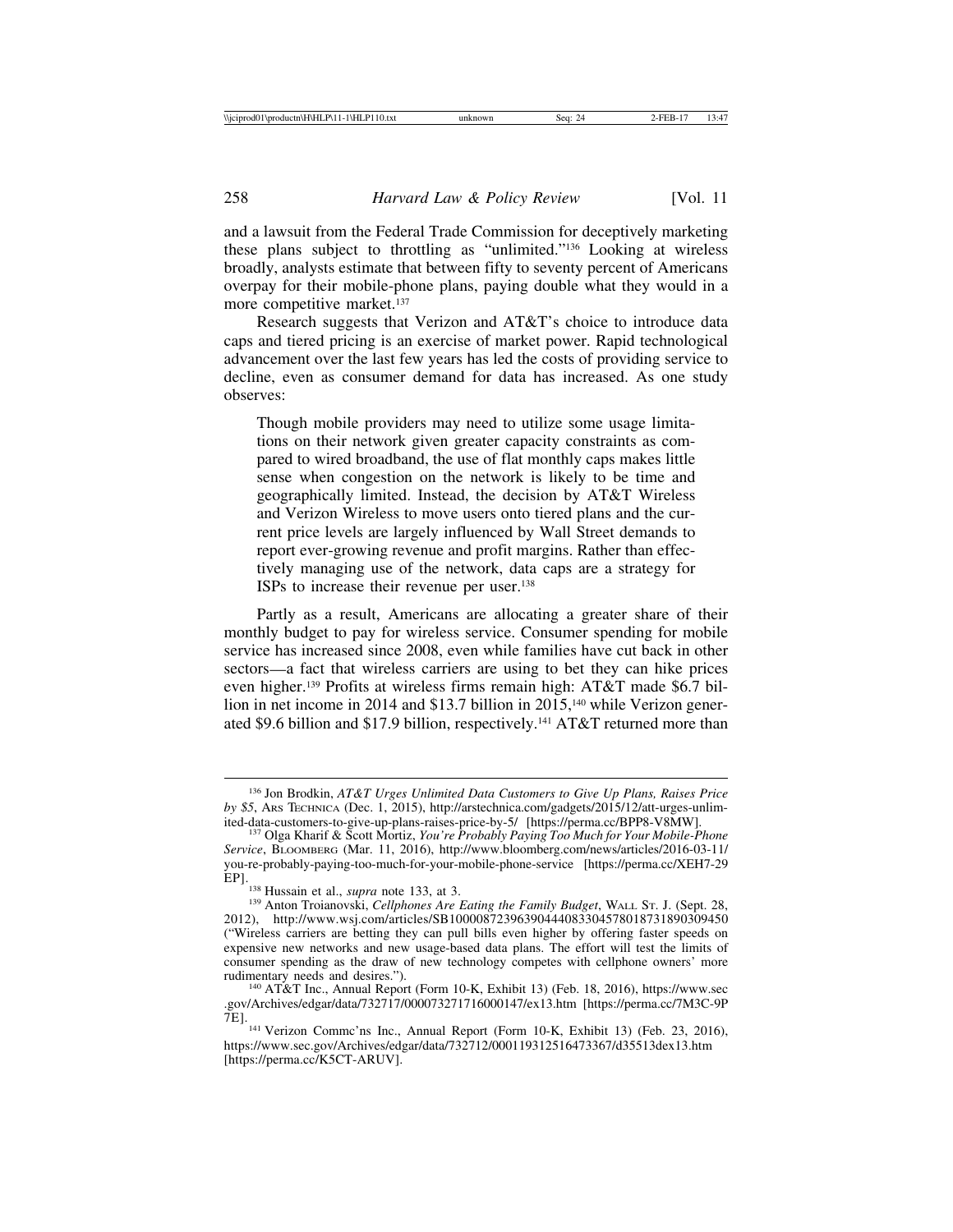\$11 billion to shareholders in 2014,<sup>142</sup> while Verizon returned \$7.8 billion in dividends.143

A similar story is true in the cable sector. Two firms—Comcast and Time Warner—control more than two-thirds of the national broadband market. Sixty-one percent of Americans live in markets with no competition, meaning they have access to, at most, one high-speed broadband provider.<sup>144</sup> Despite a substantial decrease in the cost of operating a network and transporting data, consumers have not seen a subsequent decline in the cost of service. Instead, broadband companies have further raised prices and also imposed data caps.145 Since their reports to investors show sharply declining costs for IP transit as a percentage of revenue, this is leading to higher net profits.146

At the same time, quality has not kept up. Studies show that U.S. consumers pay more for slower Internet speeds than consumers in other countries. For example, providers in Seoul, Hong Kong, and Tokyo offer one gigabit per second plans for under forty dollars; in major U.S. cities, the fastest speed available is five hundred Mbps and costs around three hundred dollars a month.<sup>147</sup>

Although regulators managed to block the proposed Comcast-Time Warner deal—which would have handed a single firm more than half the country's high-speed Internet and one-third of the cable television market148—a suite of proposed deals since then show that the oligopolistic providers seek to consolidate further. In July 2015, the Justice Department<sup>149</sup> and Federal Communications Commission<sup>150</sup> permitted AT&T's forty-eight billion dollar acquisition of DirecTV to proceed. Another large merger was

<sup>142</sup> Press Release, AT&T, AT&T Reports Strong Subscriber Gains and Solid Revenue Growth in Fourth Quarter (Jan. 27, 2015), http://about.att.com/story/att\_fourth\_quarter\_earn-<br>ings 2014.html [https://perma.cc/S7Z3-L2RW].

<sup>&</sup>lt;sup>143</sup> Letter from Lowell McAdam, Chairman & Chief Exec. Officer, Verizon Commc'ns Inc., to Verizon Commc'ns Inc. Shareowners (2014), http://www.verizon.com/about/sites/de-<br>fault/files/annual/chairmans-letter-2014.html [https://perma.cc/Z8BE-P8GZ].

<sup>&</sup>lt;sup>144</sup> FEDERAL COMMC'NS COMM'N, 2016 BROADBAND PROGRESS REPORT **[ 86 (2016)**, https://apps.fcc.gov/edocs\_public/attachmatch/FCC-16-6A1.pdf [https://perma.cc/4UMT-6LF W].<br><sup>145</sup> Hussain et al., *supra* note 133, at 6–7.<br><sup>146</sup> *Id.* at 6.<br><sup>147</sup> Danielle Kehl et al., *The Cost of Connectivity*, New AMERICA (Oct. 30, 2014), https://

www.newamerica.org/oti/new-report-the-cost-of-connectivity-2014/ [https://perma.cc/3KTT-

<sup>&</sup>lt;sup>148</sup> Brian Fung, *The Latest Time Warner Cable Merger Isn't Comcast All Over Again, Execs Argue*, WASH. POST (May 26, 2015), https://www.washingtonpost.com/news/the-switch/ wp/2015/05/26/the-latest-time-warner-cable-merger-isnt-comcast-all-over-again-execs-argue/ [https://perma.cc/9MFY-LAAD].<br><sup>149</sup> Press Release, Dep't of Justice, Office of Public Affairs, Just. Dep't Will Not Challenge

AT&T's Acquisition of DirecTV (July 21, 2015), https://www.justice.gov/opa/pr/justice-de-

<sup>&</sup>lt;sup>150</sup> FED. COMMC'NS COMM'N, FCC ORDER APPROVING AT&T-DIRECTV TRANSACTION (July 28, 2015), https://www.fcc.gov/document/fcc-releases-order-approving-att-directvtransaction.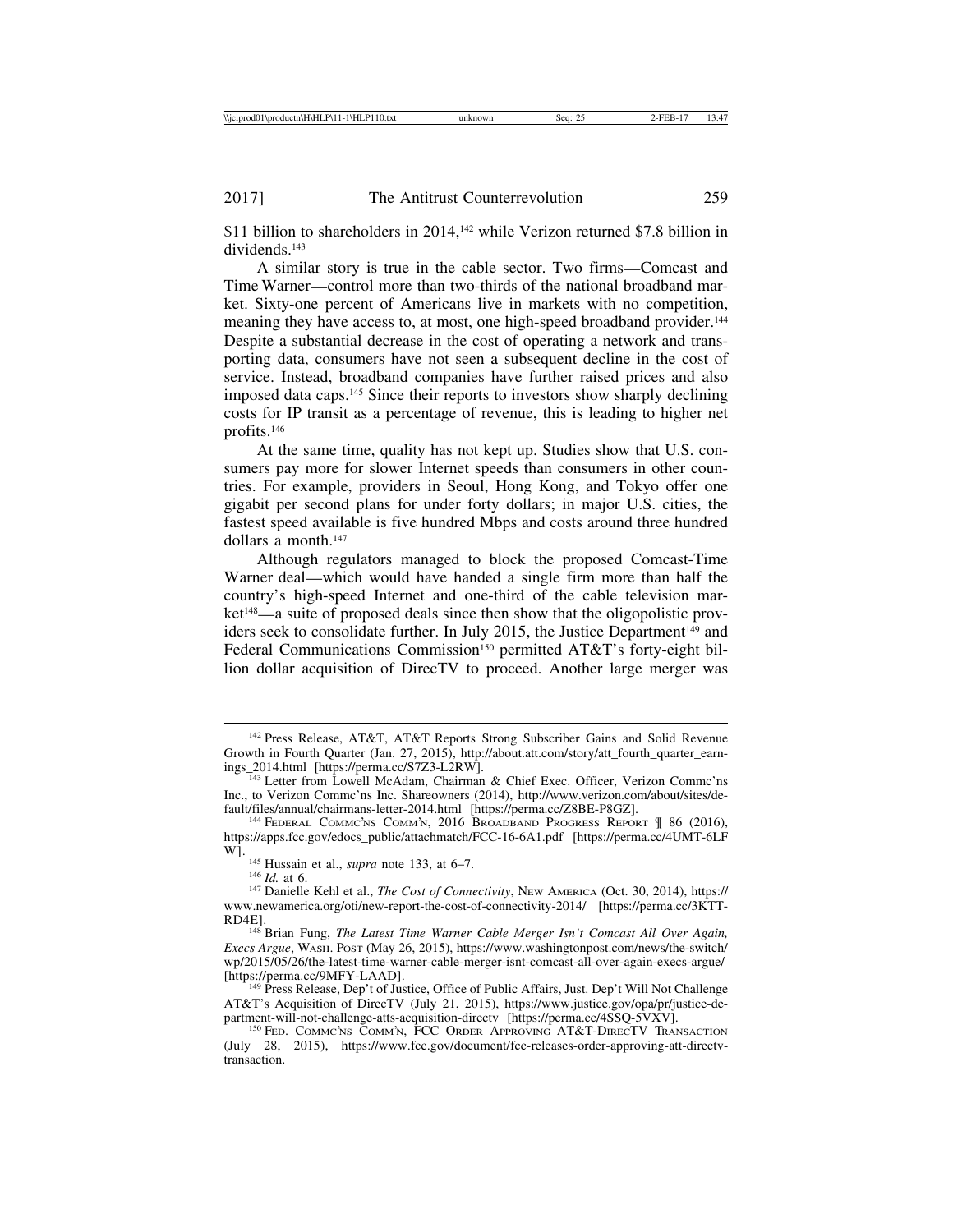recently allowed to proceed: Charter's bid to acquire Time Warner Cable.151 Shortly after, Time Warner proceeded to raise its Internet and television rates for New York customers.152

#### *D. Industries Historically Subject to Price Regulation*

#### *1. Airlines*

Since the deregulation of entry and prices in the airline industry in 1978, the sector has been characterized by boom-and-bust cycles.153 Airlines collectively lost nearly sixty billion dollars between 1978 and 2009.154 While this fact might suggest that the restructured industry has been competitive, the sector is, in fact, dominated by firms that wield market power—the result of a wave of mergers and exclusionary practices by dominant hub carriers. Looking both nationwide and at major hub airports, a defining feature of the industry today is extremely high concentration.

Over the past ten years, the number of major carriers has declined from nine to four, with a handful of smaller competitors existing on the fringes.155 This concentrated market structure is the culmination of merger activity that took off a few years after deregulation in 1978.156 While vigorous entry has occurred at times over the past forty years, nearly all entrants were either liquidated or absorbed by a rival.157 Mergers have eliminated previous headto-head competition on a number of routes.158 In the latest merger wave, Delta purchased Northwest in 2008, United acquired Continental in 2010, Southwest bought AirTran in 2011, and American combined with US Airways in 2014.159 Nearly ninety percent of city-pair markets are highly

<sup>151</sup> FEDERAL COMM'CNS COMM'N, COMMISSION APPROVES CHARTER, TWC AND BRIGHT MERGER OFFICE OF PUBLIC AFFAIRS (May 10, 2016), https://www.fcc.gov/document/commission-approves-charter-twc-and-bright-house-merger. <sup>152</sup> Larry Rulison, *Time Warner Cable Raises TV and Internet Rates Once Again*, ALBANY

TIMES UNION (Jan. 18, 2016), http://blog.timesunion.com/business/after-ny-oks-merger-time-warner-cable-raising-rates/72121/ [https://perma.cc/U3Q7-GZ46].

<sup>&</sup>lt;sup>153</sup> See Severin Borenstein, *On the Persistent Financial Losses of U.S. Airlines: A Preliminary Exploration* 2, (NBER Working Paper No. 16,744, Jan. 2011), http://www.nber.org/papers/w16744.pdf [https://perma.cc/GB6W-N2X9] ("[I]n 2009 dollars, domestic passenger airline operations lost  $$10$  billion from 1979 to 1989, made profits of  $$5$  billion in the 1990s and lost  $$54$  billion from 2000 to 2009.").

<sup>&</sup>lt;sup>154</sup> Id.<br><sup>155</sup> Kerry Close, *Travel Groups Want Congress to Investigate Airline Competition (or Lack Thereof)*, TIME (Feb. 2, 2016), http://time.com/money/4204413/airline-competition-congress/ ?iid=sr-link1 [https://perma.cc/RYX5-Z5Y7]. <sup>156</sup> Severin Borenstein & Nancy L. Rose, *How Airlines Market Work . . . Or Do They?*

*Regulatory Reform in the Airline Industry* 20 (NBER Working Paper No. 13,452, Sep. 2013), http://www.nber.org/papers/w13452.pdf [https://perma.cc/P7AF-RGLG].

<sup>&</sup>lt;sup>157</sup> *Id.* at 18. 158 Scott McCartney, *Where Airfares Are Taking Off*, WALL ST. J. (Apr. 10, 2013), http://<br>www.wsj.com/articles/SB10001424127887324010704578414813368268482.

<sup>&</sup>lt;sup>159</sup> Christopher Drew, Airlines Under Justice Dept. Investigation Over Possible Collusion, N.Y. TIMES (July 1, 2015), http://www.nytimes.com/2015/07/02/business/airlines-under-justice-dept-investigation-over-possible-collusion.html [https://perma.cc/MJ6M-FS9B].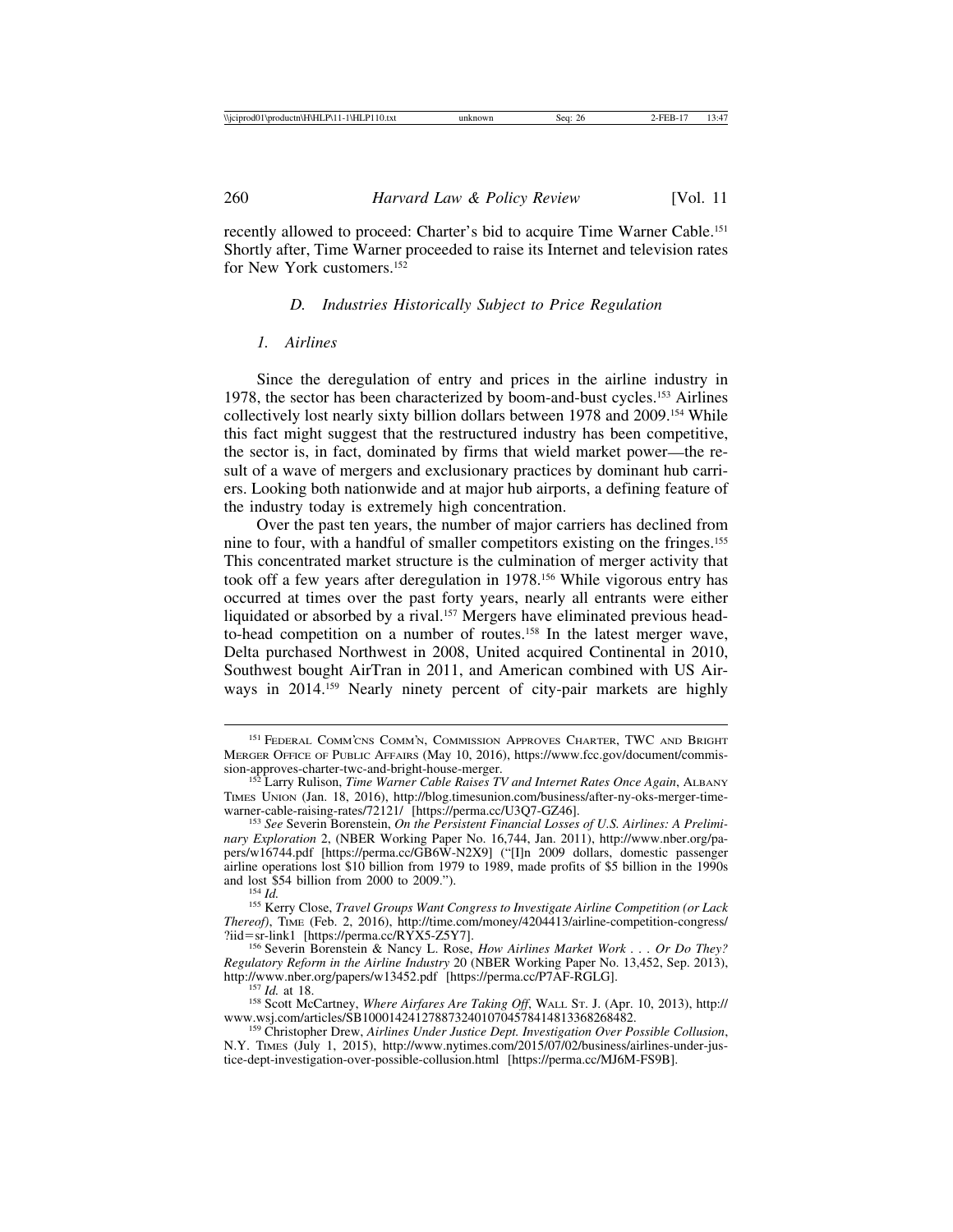concentrated.160

The effects of this concentrated market structure are clear. With just four major players in the market, the incentives to compete have been significantly diminished. A market structure conducive to coordinated pricing appears to have emerged.161 The big four carriers face each other in a number of markets and have little reason to undercut current fares and sabotage collective profits.162 Airlines indeed appear to follow each other in imposing new fees on fliers, an indication of tacit collusion.163 Pricing "discipline" (at the expense of consumers) is now the watchword among airline executives.164

Despite the dramatic decline in fuel prices (one of the most important inputs in air travel) over the past two years, airfares have remained largely constant and even increased on some routes.<sup>165</sup> In 2015, the average airfare hit a twelve-year high, accounting for inflation.<sup>166</sup> After a decade of massive losses following the attacks of September 11, 2001, and the subsequent decline in demand for air travel, $167$  the industry has posted strong profits over the past two years.<sup>168</sup> American Airlines alone made \$7.6 billion in 2015.<sup>169</sup> Warren Buffett, who previously vowed not to invest in airlines again after losing money in the industry in the 1990s, has acquired stakes in all four major carriers, reflecting a belief that bountiful profits are here to stay.170

<sup>163</sup> Tim Wu, *Enough with the Crazy Change Fees*, New Yorker (July 21, 2015), http:// www.newyorker.com/business/currency/enough-with-the-crazy-change-fees [https://perma.cc/

<sup>164</sup> James B. Stewart, *"Discipline" for Airlines, Pain for Fliers*, N.Y. TIMES (June 11, 2015), http://www.nytimes.com/2015/06/12/business/airline-discipline-could-be-costly-for-<br>passengers.html [https://perma.cc/BL64-VEUO].

<sup>165</sup> Volodymyr Bilotkach, *Oil Prices Have Nosedived. Why Aren't Airfares Doing the Same?*, WASH. POST (Dec. 25, 2015), https://www.washingtonpost.com/posteverything/wp/ 2014/12/25/oil-prices-have-nosedived-why-arent-airfares-doing-the-same/?utm\_term=.eff0e4 715c96 [https://perma.cc/58T2-XN97]. <sup>166</sup> Drew Harwell, *Airlines Are Making Record Profits, But Don't Expect a Cheaper Seat*,

233–34 (2011).

<sup>168</sup> Jad Mouawad, *Airlines Reap Record Profits, and Passengers Get Peanuts*, N.Y. TIMES (Feb. 6, 2016), http://www.nytimes.com/2016/02/07/business/energy-environment/airlines-<br>reap-record-profits-and-passengers-get-peanuts.html?\_r=0 [https://perma.cc/6E6J-CH7X].

record-profits-and-passengers-get-pearuts.<br><sup>170</sup> Martin Schmalz, *Warren Buffett Is Betting the Airline Oligopoly Is Here to Stay*, HARV.

BUS. REV. (Nov. 17, 2016), https://hbr.org/2016/11/warren-buffett-is-betting-the-airline-oligopoly-is-here-to-stay [https://perma.cc/Q6UJ-9TDJ].

<sup>160</sup> FIONA SCOTT MORTON ET AL., CHARLES RIVER ASSOCIATES, BENEFITS OF PRESERVING CONSUMERS' ABILITY TO COMPARE AIRLINE FARES 35–36 (2015), http://www.traveltech.org/ wp-content/uploads/2015/05/CRA.TravelTech.Study\_.pdf [https://perma.cc/73RM-Z9KH]. <sup>161</sup> David McLaughlin & Mary Schlangenstein, *U.S. Looks at Airline Investors for Evi-*

*dence of Fare Collusion*, BLOOMBERG (Sept. 22, 2015), http://www.bloomberg.com/news/articles/2015-09-22/do-airfares-rise-when-carriers-have-same-investors-u-s-asks [https://perma

<sup>&</sup>lt;sup>162</sup> See generally Federico Ciliberto & Jonathan W. Williams, *Does Multimarket Contact Facilitate Tacit Collusion? Inference on Conduct Parameters in the Airline Industry*, 45 RAND J. Econ. 764 (2014).

WASH. POST (Apr. 30, 2015), https://www.washingtonpost.com/news/business/wp/2015/04/30/ airlines-are-making-record-profits-but-dont-expect-a-cheaper-seat/ [https://perma.cc/Q5R5- TELN]. <sup>167</sup> Severin Borenstein, *Why Can't U.S. Airlines Make Money?*, 101 AM. ECON. REV. 233,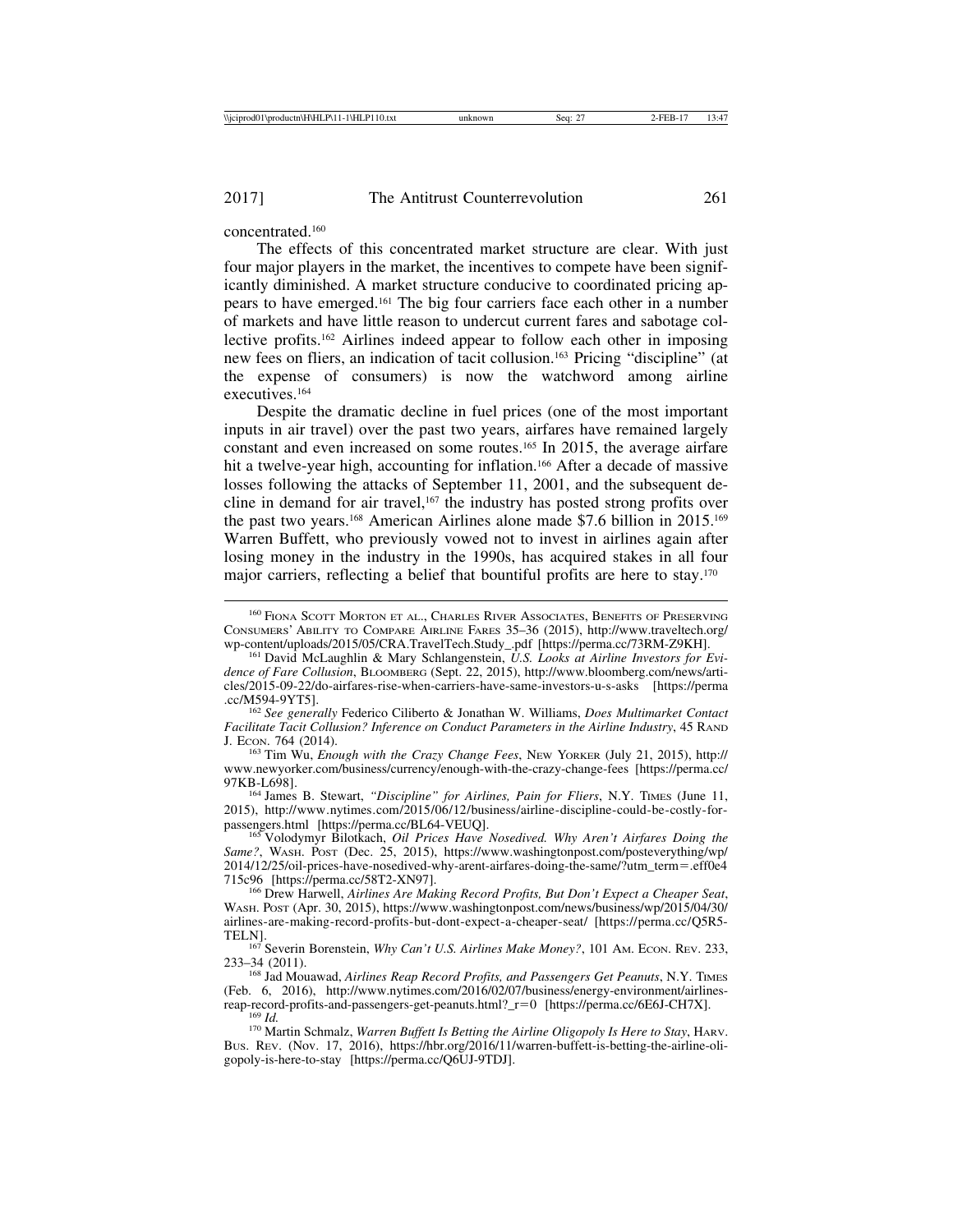The deregulation of the airline industry also ushered in the development of the hub-and-spoke model—an outcome that some deregulation advocates did not foresee and one that has produced monopolized hub airports.171 Instead of offering direct point-to-point service, airlines typically route fliers through one of their hubs. Hubs dominated by one airline include Dallas-Fort Worth (American) and Atlanta (Delta).<sup>172</sup> Empirical research has found that higher concentration at an airport is associated with higher fares.173 These findings suggest that, by establishing a so-called fortress hub that it dominates, an airline can insulate itself from competition and make larger profits than it would at a more competitive airport.

In light of the economic attraction of hubs, dominant airlines have taken a number of measures to impede and exclude new entrants. Dominant hub carriers have resorted to predatory pricing—short periods of below-cost competition—to drive out new entrants that threatened their monopolistic position.174 Among other carriers, American Airlines at Dallas Fort-Worth and Northwest at its Detroit hub appear to have resorted to deep, but shortlived, price cuts to exclude new rivals and maintain their hub market power.175 These campaigns have succeeded, in light of the fragile financial positions of many of the new entrants, and perpetuated the hub carriers' dominance.176 Monopolistic hub carriers also appear to have built large holdings of slots and thereby deprived rivals of the access that they need to serve an airport.177 Some carriers appear to have exchanged and purchased an excess number of airport slots (the right to take off or land) to shore up hub dominance and deny rivals access to these airports.178

<sup>171</sup> *See, e.g.*, Alfred E. Kahn, *Surprises of Airline Deregulation*, 78 AM. ECON. REV. 316, 318 (1988). <sup>172</sup> Justin Bachman, *This Is Why No Airline Will Ever Dominate LAX*, BLOOMBERG (Feb. 2,

<sup>2016),</sup> https://www.bloomberg.com/news/articles/2016-02-02/this-is-why-no-airline-will-ever-<br>dominate-lax [https://perma.cc/NH7M-KHAC].

<sup>&</sup>lt;sup>173</sup> Borenstein & Rose, *supra* note 156, at 44; *see also* Ashutosh Dixit et al., *Aggressive and Predatory Pricing: Insights and Empirical Examination in the Airline Industry*, 25 J. PUB. POL'Y & MKTG. 172, 184 (2006) ("Our descriptive studies show increasing concentration and yield premiums within the major airline hubs.").

<sup>&</sup>lt;sup>174</sup> Dixit et al., *supra* note 173, at 184. 175 *See* Spirit Airlines, Inc. v. Nw. Airlines, Inc., 431 F.3d 917, 953 (6th Cir. 2005); United States v. AMR Corp., 335 F.3d 1109, 1111 (10th Cir. 2003); Aaron S. Edlin, *Stopping*

<sup>&</sup>lt;sup>176</sup> Edlin, *supra* note 175, at 980–81, 983–84.<br><sup>177</sup> MORTON ET AL., *supra* note 160, at 40–43.<br><sup>178</sup> Justin Bachman, *Forget About Airline Mergers. Now It's All About Trading Airport Slots*, BLOOMBERG (June 16, 2015), http://www.bloomberg.com/news/articles/2015-06-16/for get-about-airline-mergers-now-it-s-all-about-trading-airport-slots [https://perma.cc/PPA2- UTH4]; *see also* Jad Mouawad, *Justice Department Opposes United-Delta Swap for Newark Landing Slots*, N.Y. TIMES (Nov. 10, 2015), http://www.nytimes.com/2015/11/11/business/ united-delta-deal-at-newark-opposed-by-justice-department.html [https://perma.cc/H22G-TE9 Y].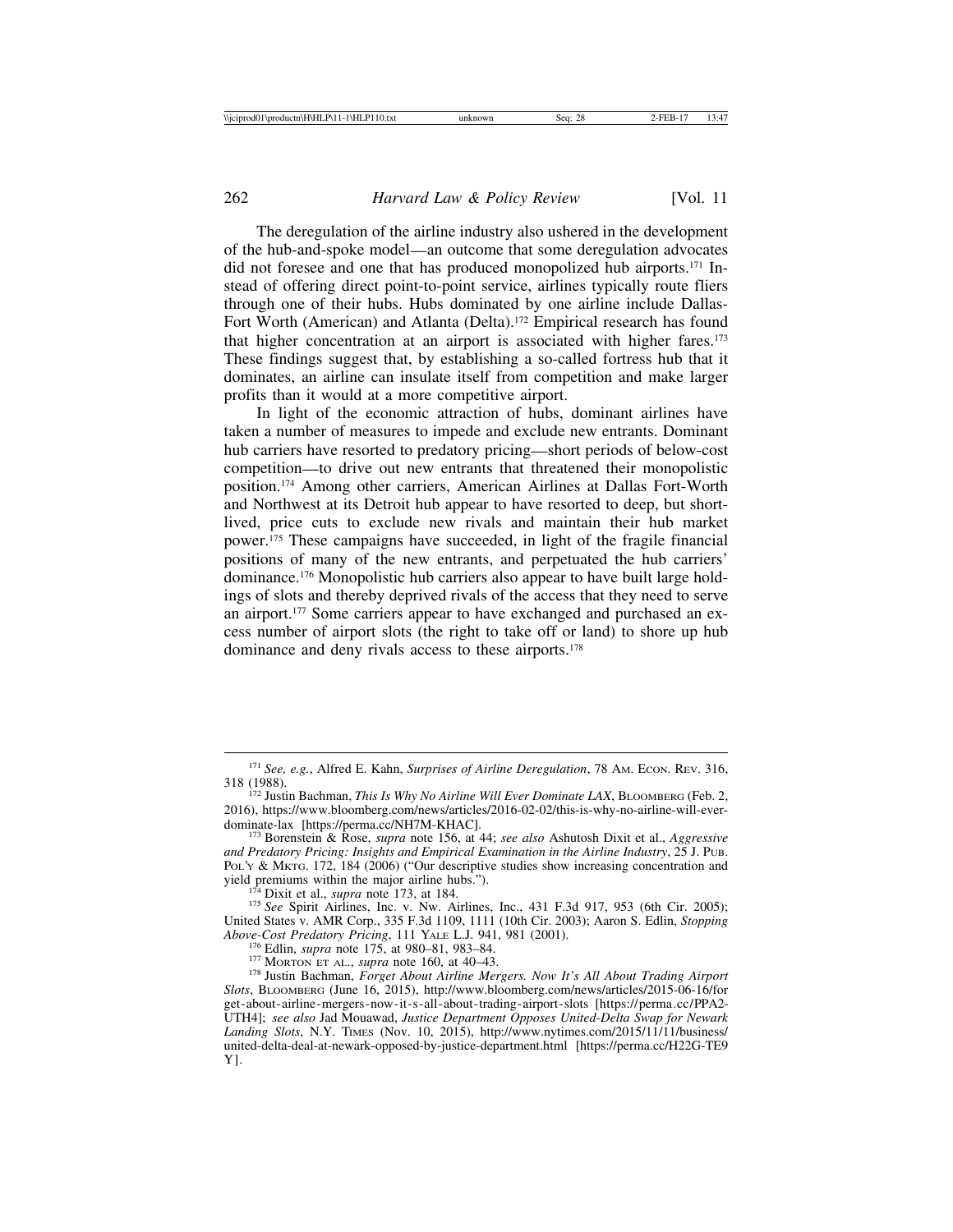#### *2. Electricity*

With the shift away from utility regulation to market-based pricing at the wholesale level, the lack of competition has become a serious and persistent issue in electricity markets. Across the country, the generation sector has been opened up to new entry and competition, even as transmission and distribution remain natural monopolies. Despite the benefits touted by proponents, wholesale markets have proven structurally vulnerable to the exercise of market power by generators.179 In electricity markets that are not structurally competitive, the logic of withholding capacity is straightforward: because the demand for electricity is inelastic, higher prices are not likely to lower volume of sales. Instead, raising prices can pay off handsomely because "collecting \$120 for 83% of your fleet of electric power plants produces 99% more revenue than getting \$50 for 100% of the fleet."<sup>180</sup>

Four episodes of anticompetitive behavior—one in California, another in New York, and two more recent ones in New England and the Mid-Atlantic—exemplify the high consumer cost of market power in electricity markets. Given that electricity is essential and that residential electric supply is a nearly \$180 billion dollars per year industry, $181$  even the occasional exercise of market power can cost consumers billions of dollars.

Although California's wholesale electricity markets performed competitively during their first two years of operation in 1998 and 1999,<sup>182</sup> a wave of anticompetitive behavior starting in late 2000 showed the shortcoming of how electricity markets have been structured.<sup>183</sup> The manner in which the market had been set up proved to be a critical mistake. Due to reduced hydropower generation in the Pacific Northwest, a major source of electricity for California, the state became heavily reliant on in-state generation in 2000.184 During the restructuring of the industry, the vertically-integrated, regulated utility companies sold most of their natural gas generation facilities to just five companies.185 In the absence of adequate import competition, these five generators could unilaterally withhold capacity and raise wholesale market prices above competitive levels.<sup>186</sup> Manipulative trading strate-

<sup>179</sup> Sandeep Vaheesan, *Market Power in Power Markets: The Filed-Rate Doctrine and*

<sup>&</sup>lt;sup>80</sup> David Cay Johnston, *How Electricity Auctions Are Rigged to Favor Industry*, AL JAZEERA AM. (May 29, 2014), http://america.aljazeera.com/opinions/2014/5/electricity-auc-<br>tionpricespowerbillsconsumers.html [https://perma.cc/2UUR-3WFT].

<sup>&</sup>lt;sup>181</sup> 2014 Total Electric Industry-Revenue (Thousands Dollars), U.S. ENERGY INFO. ADMIN, http://www.eia.gov/electricity/sales\_revenue\_price/pdf/table3.pdf [https://perma.cc/WJ74-

<sup>&</sup>lt;sup>182</sup> Frank A. Wolak, *Diagnosing the California Electricity Crisis*, 16 ELECTRICITY J. 11, 20 (2003).

<sup>&</sup>lt;sup>184</sup> *Id.* at 21. 185 *Id.* at 21. 185 Severin Borenstein, *The Trouble with Electricity Markets: Understanding California's Restructuring Disaster*, 16 J. ECON PERSPS. 191, 195 (2002). <sup>186</sup> Wolak, *supra* note 182, at 23.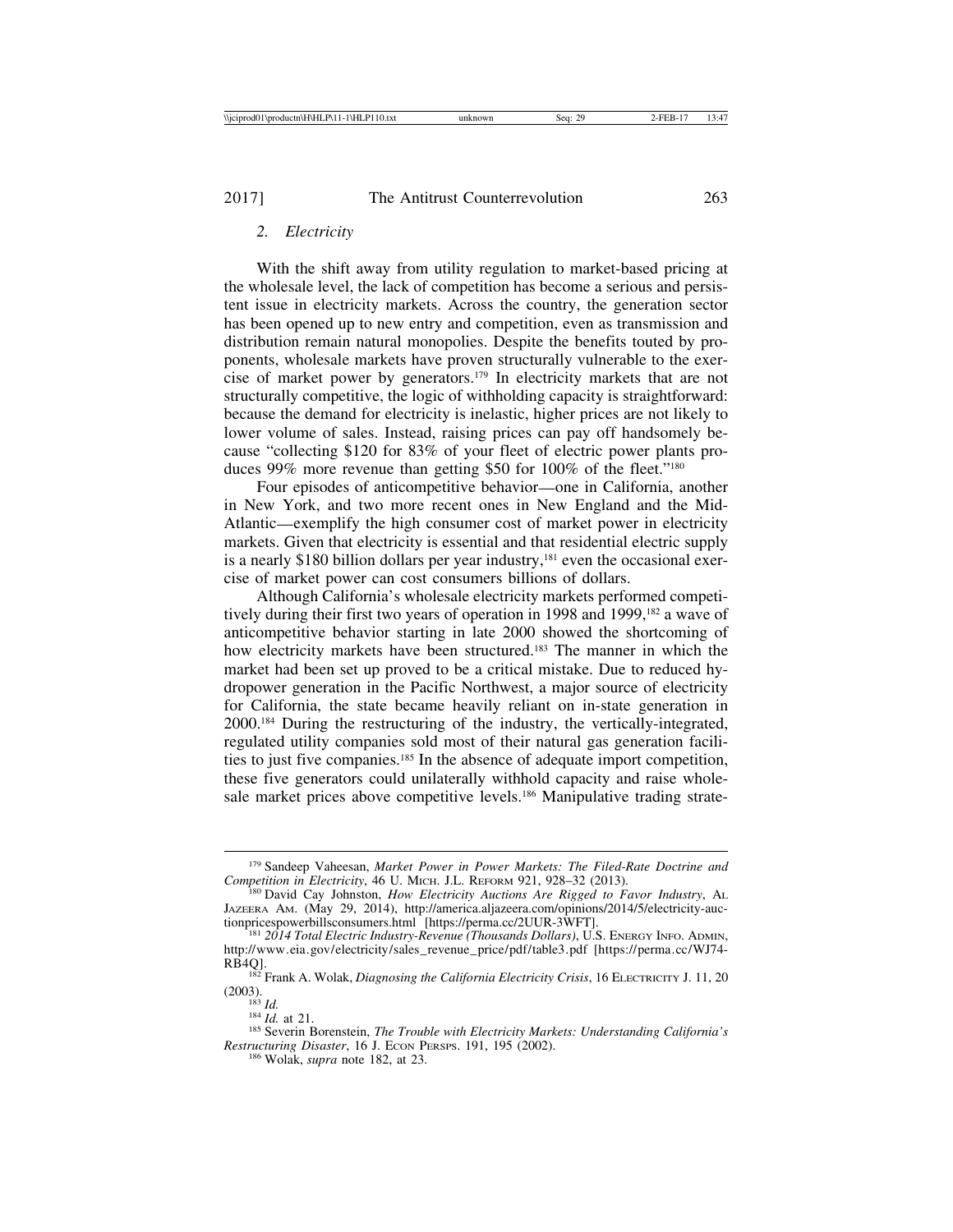gies orchestrated by Enron exacerbated the abuse of market power.187 At the retail level, prices were capped in much of the state.188 The combination of high wholesale prices and fixed retail prices meant that utilities serving customers hemorrhaged money, resulting in rolling blackouts and one of the largest utility companies in the state filing for bankruptcy.<sup>189</sup>

This crisis lasted from late 2000 until the summer of 2001 and inflicted massive harm on California residents. The devastating blackouts belied the fact that generators held more than sufficient capacity within the state to meet demand.190 The crisis was most likely the product of generators acting independently (that is, without colluding with each other) to create artificial shortages that boosted their profits.<sup>191</sup> As a result of rampant anticompetitive behavior by these firms, the public is estimated to have paid close to twenty billion dollars more for electricity during the affected period in 2000 and 2001 than it would have had markets been competitive.<sup>192</sup>

On the East Coast, New York experienced a costly period of anticompetitive behavior from 2006 to 2008. Due to insufficient transmission connections with upstate New York, New York City is dependent on generators within its five boroughs, particularly during periods of peak demand.<sup>193</sup> At the time, generation ownership within New York City was highly concentrated.194 After potential antitrust obstacles thwarted its attempt to buy a competing generation facility, Keyspan—one of the in-city generators—entered into a financial swap agreement that gave it an economic interest in this rival.195 With this quasi-equity stake, Keyspan successfully raised prices in the capacity market,<sup>196</sup> where utility companies purchase generation to meet peak demand and maintain adequate reserves.<sup>197</sup> This arrangement is

<sup>&</sup>lt;sup>187</sup> Severin Borenstein et al., *Inefficiencies and Market Power in Financial Arbitrage: A Study of California's Electricity Markets, 56 J. INDUS. ECON. 347, 371 (2008).* 

<sup>&</sup>lt;sup>188</sup> Wolak, *supra* note 182, at 16.<br><sup>189</sup> Id. at 29.<br><sup>190</sup> Id. at 25.<br><sup>191</sup> See Frank A. Wolak, *Measuring Unilateral Market Power in Wholesale Electricity Markets: The California Market, 1998-2000*, 93 AM. ECON. REV. 425, 430 (2003). <sup>192</sup> Frank A. Wolak, *Managing Unilateral Market Power in Electricity* 7 (World Bank

Policy Research, Working Paper No. 3691, 2005). In the summer of 2000 alone, ratepayers are estimated to have paid over four billion dollars more due to the exercise of market power. *See* Severin Borenstein, James B. Bushnell & Frank Wolak, *Measuring Market Inefficiencies in* California's Restructured Wholesale Electricity Market, 92 Am. ECON. REV. 1376, 1398 (2002).

<sup>&</sup>lt;sup>193</sup> Transmission Congestion Drives Power Price Division Between Upstate and Down*state New York*, ENERGY INFO. ADMIN. (Sept. 26, 2011), http://www.eia.gov/todayinenergy/

<sup>&</sup>lt;sup>194</sup> United States v. Keyspan Corp., 763 F. Supp. 2d 633, 635 (S.D.N.Y. 2011).<br><sup>195</sup> *Id.* at 636.<br><sup>196</sup> *Id.* at 635.<br><sup>196</sup> *Id.* at 635.<br><sup>197</sup> *ICAP Data & Information*, New York INDEP. Sys. OPERATOR (2016), http://www

iso.com/public/markets\_operations/market\_data/icap/index.jsp [https://perma.cc/6JVT-FSU N].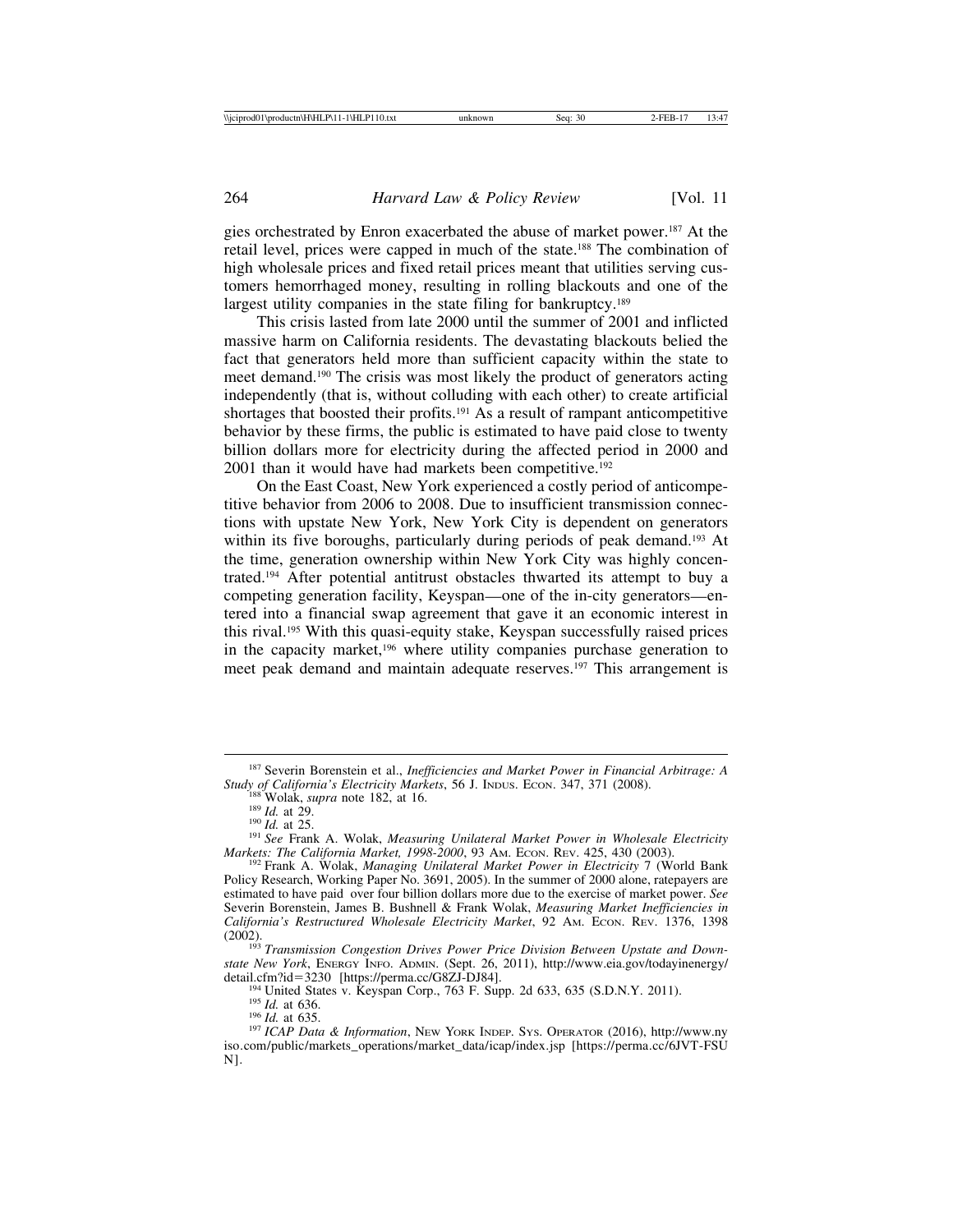estimated to have increased capacity market costs by nearly \$160 million dollars in 2006 alone.<sup>198</sup>

Over the past two years, officials have uncovered evidence of manipulation in the Mid-Atlantic and New England capacity markets. In both markets, firms have bought up generation assets and then gone on to dramatically increase capacity market prices. In New England, for example, prices more than doubled over the previous year after a private equity fund bought—and almost immediately shut down—a large coal-fired power plant in Connecticut.199 This action raised capacity market costs by an estimated \$1.7 billion.<sup>200</sup> In the wholesale market that covers the Mid-Atlantic and parts of the Midwest, Exelon submitted high bids on three nuclear power plants in the capacity market, causing prices to rise and capacity market costs to balloon by \$3.7 billion.<sup>201</sup> This price increase occurred just a few years after Exelon had acquired Constellation, a major Mid-Atlantic power generator.202

#### III. HOW OLIGOPOLISTS AND MONOPOLISTS ALSO RIG POLITICS AND POLICY IN THEIR FAVOR

As described above, powerful firms in concentrated markets possess greater ability to extract wealth from consumers and producers than they would in competitive markets. Another way in which concentrated market structures can have regressive wealth effects is through the levers of politics and policy. Firms that achieve economic dominance in their sectors also gain political influence, which they can marshal to sway policy in their favor.

The idea that market power has political significance was foundational to the passage of the Sherman Act. At the most basic level, proponents understood that concentration of economic power concentrates political power, posing a threat to democracy akin to monarchy or dictatorship. Responding to the large industrial entities that had developed through the late 1800s, one article denounced the growth of concentrated economic power as a "great, unscrupulous, powerful plutocracy."203 Another warned of the "political menace that was resident in these stupendous aggregations of wealth."204 The Sherman Act itself was widely understood as following in a tradition that "aimed to control political power through decentralization of economic

<sup>&</sup>lt;sup>198</sup> Motion to Comment of Consolidated Edison Co. of N.Y., Inc., etc., Re N.Y. Indep.

Sys. Operator, FERC Docket No. ER07-360 (Jan. 27, 2009). 199 Motion to Intervene and Protest of George Jepsen, Att'y Gen. for the State of Conn. at 7, No. ER14-1409 (Fed. Energy Reg. Comm'n, April 14, 2014).

<sup>&</sup>lt;sup>200</sup> *Id.* at 8. <sup>201</sup> Rich Heidorn Jr. & Ted Caddell, *How Exelon Won by Losing*, RTO INSIDER (June 3, 2014), http://www.rtoinsider.com/exelon-pjm-capacity-mkt/ [https://perma.cc/BRW6-2AB3].

<sup>&</sup>lt;sup>202</sup> Joel Kirkland, *Exelon-Constellation Deal Could Create* 'Clean Energy' Giant, N.Y. TIMES (Apr. 29, 2011), http://www.nytimes.com/cwire/2011/04/29/29climatewire-exelon-con-<br>stellation-deal-could-create-clean-83126.html [https://perma.cc/SQX2-XFSN].

<sup>&</sup>lt;sup>203</sup> D. M. Mickey, *Trusts*, 22 Am. L. REV. 538, 549 (1888).<br><sup>204</sup> Andrews, *Trusts According to Official Investigations*, 3 Q.J. Econ. 117, 150 (1889).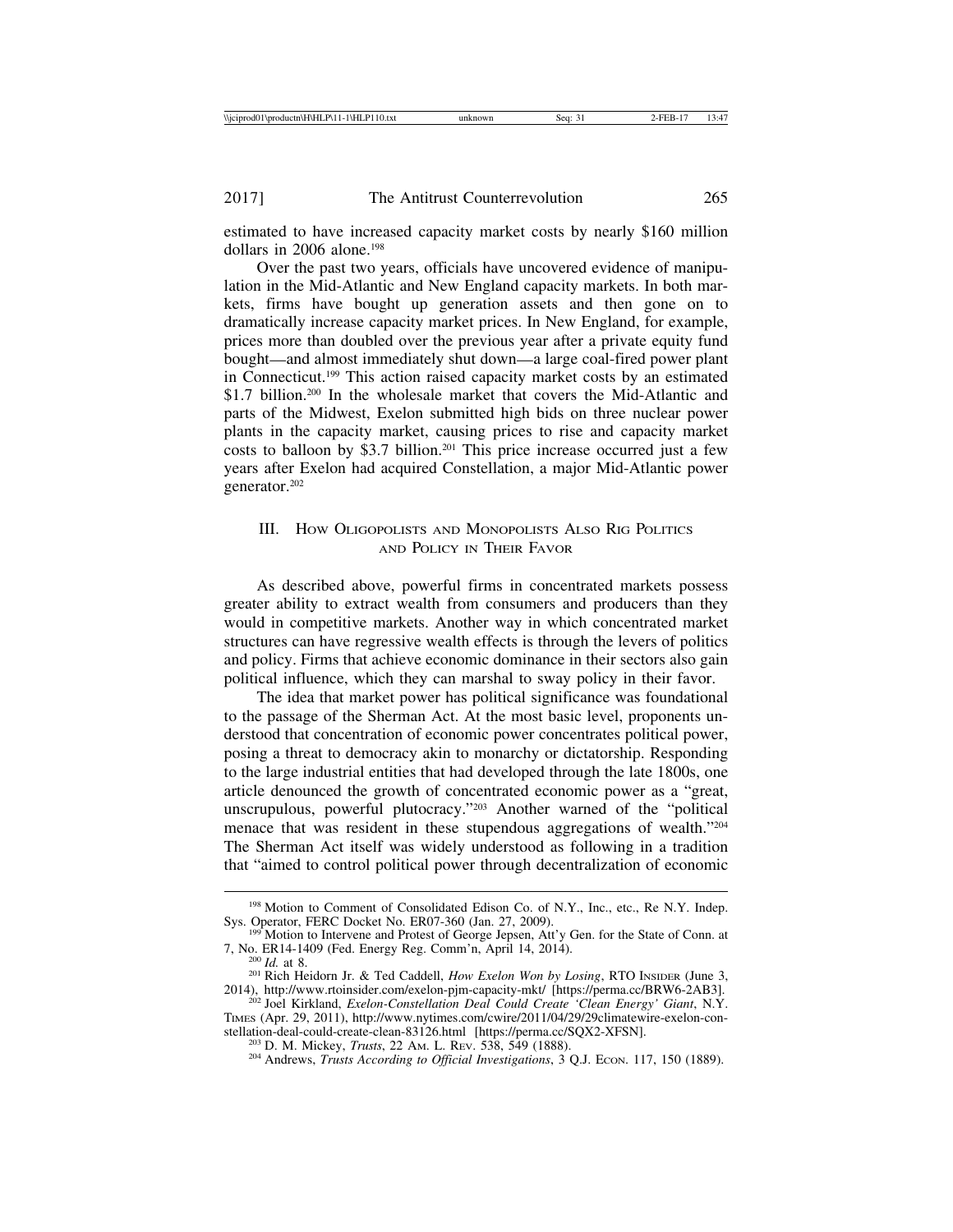power."205 Former President and future Supreme Court Justice William Howard Taft sounded a similar theme and argued that antitrust legislation was essential in combating the "plutocracy" of the "great and powerful corporations which had, many of them, intervened in politics and through use of corrupt machines and bosses threatened us."206

Though contemporary antitrust analysis disregards the political ramifications of market power, large corporations have significant power and influence over politics and policy.<sup>207</sup> Concentrated markets, in which few players dominate, aggrandize corporate influence over politics and policy in at least two ways. First, an industry characterized by five hundred firms of varying sizes, with different leadership and business philosophies, will typically share a more heterogeneous set of goals than an industry controlled by five firms. In an industry with fewer participants, there are less likely to be conflicts and more likely to be an agreed upon set of common interests.208 And second, a smaller group of concentrated interests will face a lower cost of organizing than the larger groups of dispersed interests. In general, fewer actors will mean that the industry can more easily solve collective action problems, be it through jointly identifying what to demand, sharing costs of lobbying, or producing effective messaging.209 In some instances, a single large entity may even find it worthwhile to act unilaterally. In short, concentration increases the likelihood that actors will share interests and decreases the costs of organizing to advocate for their agenda.

While empirical research on this subject is mixed, evidence suggests that concentration and industry lobbying activity are related.<sup>210</sup> Research examining industry size, structure, and rent-seeking backs this finding: "a study of six thousand publicly traded firms' reported lobbying from 1999 to 2006 showed that corporate lobbying is directly related to firm size."211 Po-

<sup>&</sup>lt;sup>205</sup> David K. Millon, *The Sherman Act and the Balance of Power*, 61 S. CAL. L. REV. 1219, 1220 (1988).

<sup>1219, 1220 (1988).</sup> <sup>206</sup> WILLIAM HOWARD TAFT, THE ANTI-TRUST ACT AND THE SUPREME COURT 4 (1914). <sup>207</sup> *See* Martin Gilens & Benjamin I. Page, *Testing Theories of American Politics: Elites, Interest Groups, and Average Citizens*, 12 PERSPS. ON POL. 564, 565 (2014) ("The central point that emerges from our research is that economic elites and organized groups representing business interests have substantial independent impacts on U.S. government policy, while mass-based interest groups and average citizens have little or no independent influence.").

<sup>&</sup>lt;sup>208</sup> See, e.g., Adam Levitin, *Glass-Steagall Is Campaign Finance Reform*, CREDIT SLIPS (Nov. 29, 2015), http://www.creditslips.org/creditslips/2015/11/glass-steagall-is-campaign-finance-reform.html [https://perma.cc/V4NA-CZ96] ("By splitting up the financial services industry into squabbling factions, the result will be a substantial reduction in the influence of any particular section of the industry. Divide et impera.").

<sup>&</sup>lt;sup>209</sup> See generally MANCUR OLSON, THE LOGIC OF COLLECTIVE ACTION: PUBLIC GOODS AND THEORY OF GROUPS (1965). <sup>210</sup> *See generally* Jeffrey Drope & Wendy Hansen, *New Evidence for the Theory of*

*Groups: Trade Association Lobbying in Washington, D.C.*, 62 POL. RES. Q. 303 (2009). <sup>211</sup> Zephyr Teachout, *Corporate Rules as Political Rules: Antitrust as Campaign Finance*

*Reform* 34 (Fordham Law Legal Studies, Research Paper No. 238418, 2014), https://papers.ssrn.com/sol3/papers.cfm?abstract\_id=2384182 [https://perma.cc/W8DC-RQVH] (citing Matthew D. Hill, G. Wayne Kelly, G. Brandon Lockhart & Robert A. Van Ness, *Determinants* and Effects of Corporate Lobbying, FIN. MGMT. 931, 944-55 (2013)).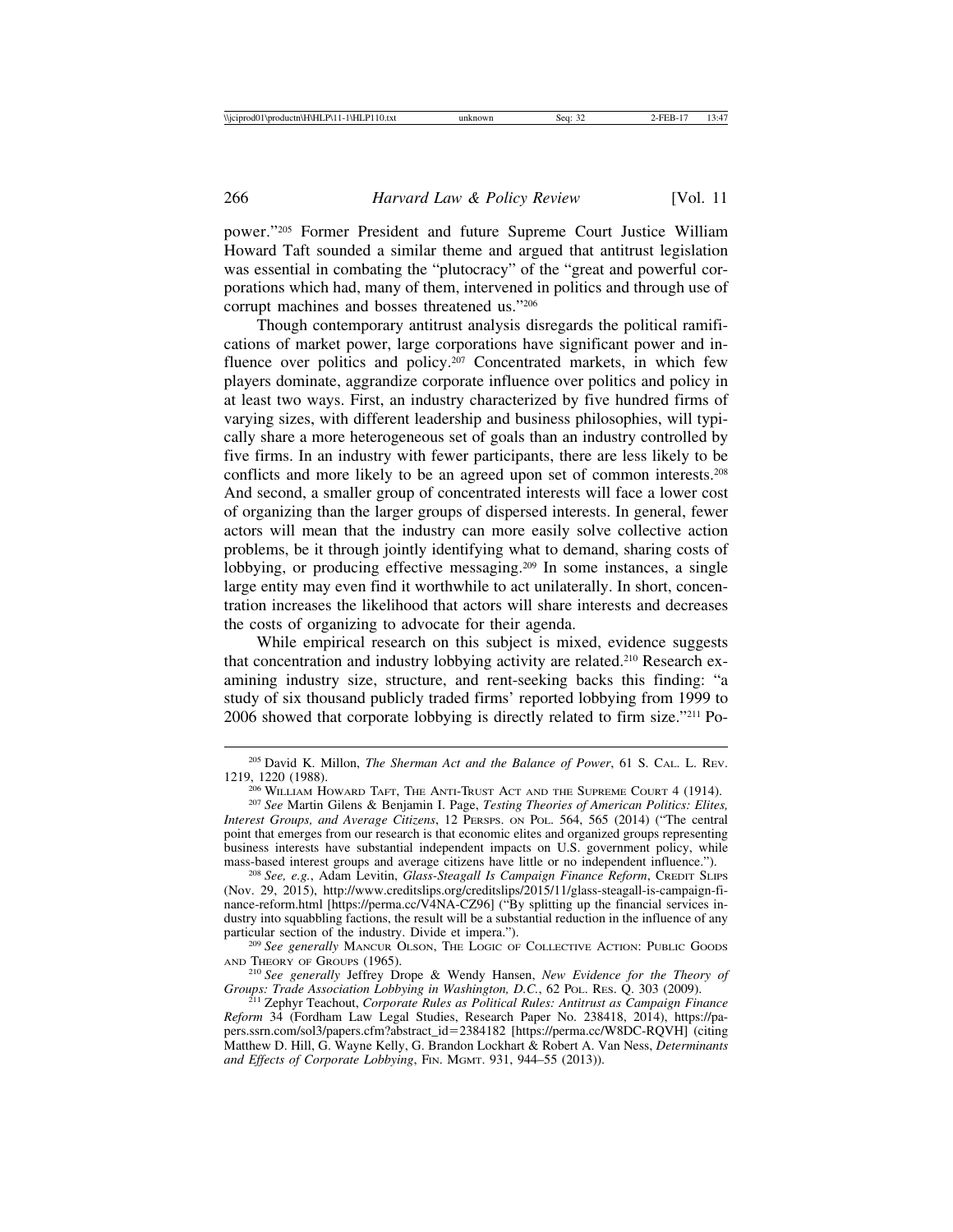litical theory, meanwhile, suggests that several factors shape the type of rentseeking that firms choose to undertake; almost all are positively correlated with company size.<sup>212</sup>

Recent observations linking economic concentration to increased political influence have remained largely broad and vague about how firms translate economic dominance into political power.<sup>213</sup> Insofar as observers do detail the connection, they generally point to corporate donations to political campaigns.214 No doubt, funding of elections is a key lever companies use to exercise political power. However, it is worth identifying the larger set of activities that fall in this toolbox, including lobbying, staffing and recruiting from government, creating information, directing the politics of employees and contractors, and threatening sector failure or collapse.215

Finance presents a particularly salient example for understanding how possession of market powers aids or facilitates the exercise of political influence. As Simon Johnson and James Kwak have traced, a wave of mergers in the 1990s transformed the banking sector, yielding banks that were not just bigger but also involved in riskier financial activities. Their goal was to

create ubiquitous financial "supermarkets" that would be indispensable to both retail and corporate customers. A new divide emerged in the industry as a result: a handful of megabanks on the one hand, and a suite of smaller traditional banks on the other. These megabanks—awash in unprecedented amounts of money became "the new financial oligarchy."216

Since "the basic principle behind any oligarchy is that economic power yields political power,"217 the megabanks soon concentrated their political efforts, flooding political campaigns with donations, staffing government, and generally propagating the idea that a large and unregulated financial sector would drive widespread prosperity.<sup>218</sup> Politicians duly complied. Leading members of Congress sponsored the Gramm-Leach Bliley Act, which largely repealed the Glass-Steagall separation of commerce and investment banking, and the Commodities Futures Modernization Act, which prohibited federal regulation of over-the-counter derivatives.219 The sector

<sup>212</sup> *See id.* <sup>213</sup> *See, e.g*., Robert Reich, *The Political Roots of Widening Inequality*, THE AMERICAN PROSPECT (Apr. 28, 2015), http://prospect.org/article/political-roots-widening-inequality [https://perma.cc/RFP4-G6GG] ("I've come to believe [the standard explanation] overlooks a critically important phenomenon: the increasing concentration of political power in a corporate

<sup>&</sup>lt;sup>214</sup> See, e.g., ROBERT REICH, SAVING CAPITALISM: FOR THE MANY, NOT THE FEW 168

<sup>(2015).</sup> <sup>215</sup> *See* Zephyr Teachout & Lina Khan, *Market Structure and Political Law: A Taxonomy*

<sup>&</sup>lt;sup>216</sup> JAMES KWAK & SIMON JOHNSON, 13 BANKERS: THE WALL STREET TAKEOVER AND THE NEXT FINANCIAL MELTDOWN 10 (2010).<br>
<sup>217</sup> *Id.* at 74.<br>
<sup>218</sup> *Id.* at 5–10.<br>
<sup>219</sup> *Id.* at 89–95.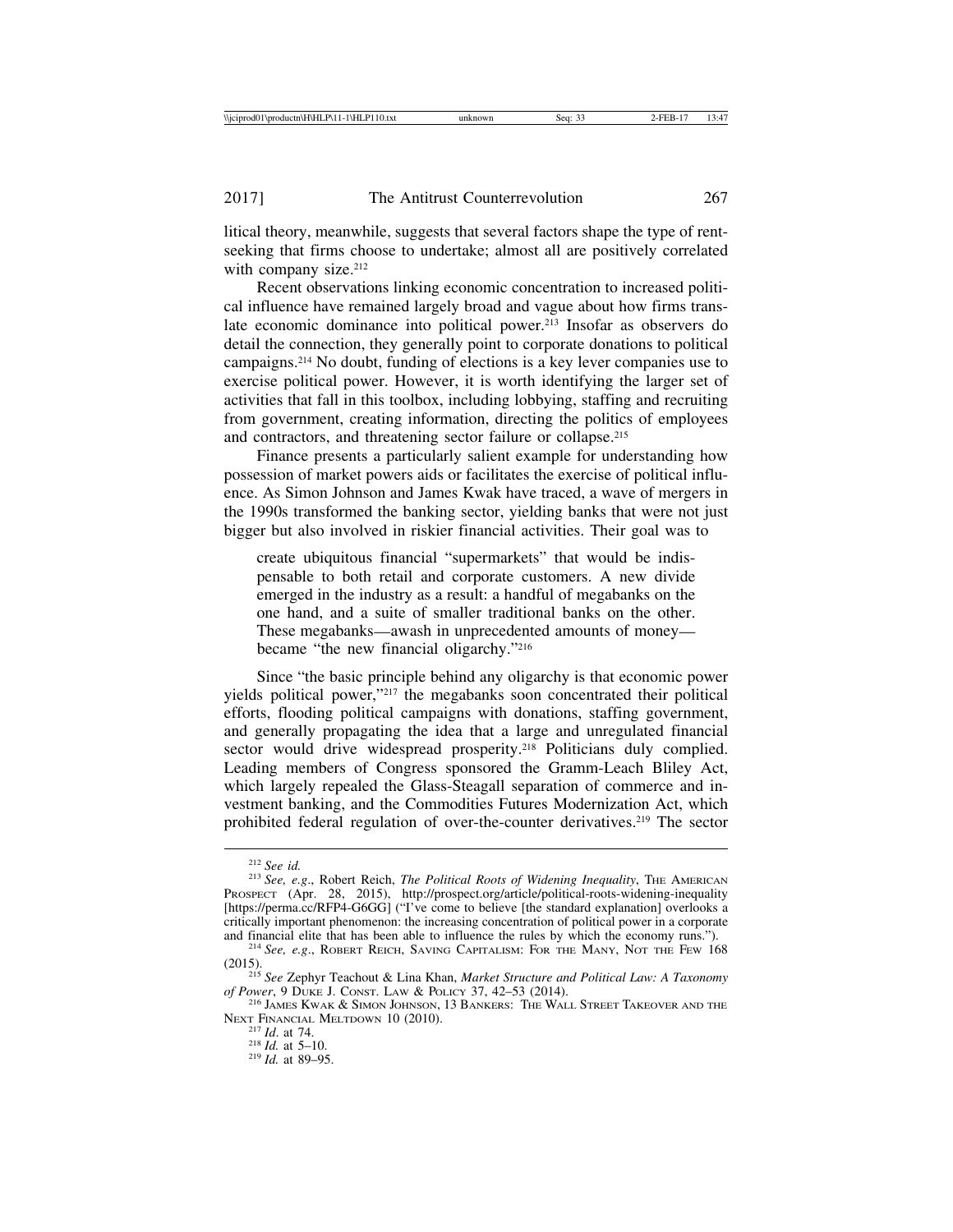continued amassing political influence up until and through the financial crisis. As Senator Richard Durbin remarked in 2009, "[T]he banks—hard to believe in a time when we're facing a banking crisis that many of the banks created—are still the most powerful lobby on Capitol Hill. And frankly they own the place."220

In addition to drawing on these more traditional mechanisms of political influence, the banking sector leveraged its size and structure to yield favorable terms during the bailout and its aftermath.<sup>221</sup> This is not to say that executives created a "too big to fail" system for the purpose of wielding political power, but that the practical consequences of consolidation, by concentrating risk, did just that. Banking, of course, plays a uniquely central role in our economy; not all highly concentrated markets possess systemic fragility of the sort that firms can exploit in times of instability or uncertainty. Yet, the potential for great political power may span sectors such as commodities and pharmaceuticals.222

The fact that companies in concentrated sectors can wield outsized political influence has distributive implications. Business interests frequently lobby against regulations from which workers and consumers stand to gain. To take just one example: in 2009, the Packers and Stockyards Administration within the U.S. Department of Agriculture proposed rules that would have protected independent farmers from abusive practices by powerful processors and packers—regulations that would have helped halt the downward pressure on payments these firms make to farmers.<sup>223</sup> Yet a fierce lobbying effort by trade groups representing the biggest firms in this highly concentrated industry ultimately prompted Congress to thwart the administration, stalling the new rules. $224$ 

#### IV. HOW THE ANTITRUST COUNTERREVOLUTION CREATED UNCOMPETITIVE MARKETS

Highly concentrated markets in the contemporary United States are not the product of impersonal economic forces—rather they are the product of conscious legal and political decisions in the late 1970s and early 1980s. These decisions severely undermined the antitrust laws, crippling what had

<sup>&</sup>lt;sup>220</sup> *Id.* at 92.<br><sup>221</sup> See generally Sheila Bair, Bull by the Horns: Fighting to Save Main Street FROM WALL STREET AND WALL STREET FROM ITSELF (2012); NEIL BAROFSKY, BAILOUT: HOW<br>WASHINGTON ABANDONED MAIN STREET WHILE RESCUING WALL STREET (2012).

<sup>&</sup>lt;sup>222</sup> Indeed, consolidation trends among commodity traders prompted one European think tank to suggest that these trading houses—which underpin global trade in raw materials—may have "systemic" implications. *See* Neil Hume, *Are Commodities Traders "Too Big to Fail"?*, FIN. TIMES (Dec. 6, 2013), https://www.ft.com/content/86b94d18-5ce6-11e3-81bd-00144feab

dc0 [https://perma.cc/E7BQ-QHL3]. <sup>223</sup> *See* CHRISTOPHER LEONARD, THE MEAT RACKET 284 (2014); Khan, *supra* note 126. <sup>224</sup> Khan, *supra* note 126.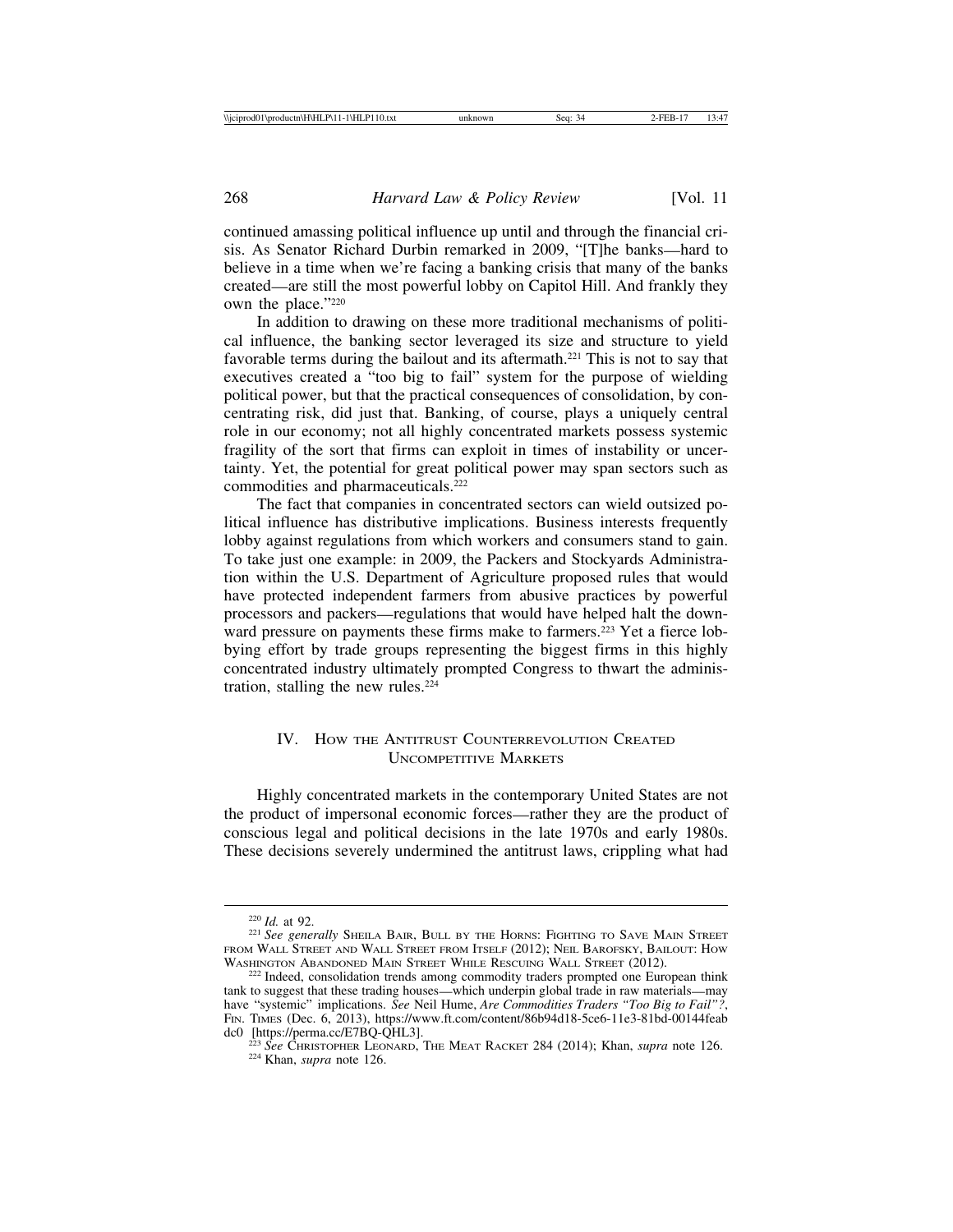been a major congressional safeguard against monopoly and oligopoly.225 Two policy decisions stand out above others. First, beginning with the Reagan administration, the antitrust agencies and federal courts held that the antitrust laws should protect the neoclassical concept of "efficiency."226 Congress, in enacting the antitrust laws, had expressed very different aims protecting consumers and small suppliers from wealth-redistributing monopolies, oligopolies, and cartels; maintaining open markets; and dispersing economic and political power.<sup>227</sup> The conservative conception of antitrust has, at most, acknowledged only the first of these three goals. Second—in a reflection of this new orientation—the antitrust agencies and the Supreme Court went on to abandon simple rules and presumptions, adopting the defendantfriendly rule of reason and other similarly open-ended standards to govern most forms of business conduct.228

The Reagan-initiated antitrust counterrevolution—perpetuated by subsequent Republican administrations and never seriously questioned by Democratic ones—has permitted powerful firms across sectors to control markets. Insofar as Democratic and Republican administrations have disagreed, it has been over the application of the efficiency standard—namely, whether a preference for short-term consumer interests should inform antitrust law—and enforcement actions at the margins.229 In large measure, antitrust specialists in the United States have come to accept this narrow conception of antitrust—marked by a commitment to some variant of efficiency, with disagreements centered on the application of the rule of reason.230 A once-populist and progressive "law against exploitation has become the law for exploiters" as "[e]fficiency and power win."231

#### *A. Efficiency Becomes the Near-Exclusive Goal of Antitrust*

With the inauguration of Ronald Reagan in 1981, the federal antitrust agencies executed a coup against prevailing antitrust thinking. Building on the rightward shift in antitrust jurisprudence in the 1970s,<sup>232</sup> the federal antitrust agencies moved to narrow objectives of antitrust law further. William

<sup>225</sup> The Supreme Court once described the Sherman Act as "a comprehensive charter of economic liberty aimed at preserving free and unfettered competition as the rule of trade." N. Pac. Ry. Co. v. United States, 356 U.S. 1, 4 (1958).

<sup>&</sup>lt;sup>226</sup> Robert H. Lande, *The Rise and (Coming) Fall of Efficiency as the Ruler of Antitrust*, 33<br>ANTITRUST BULL. 429, 438–39 (1988).

<sup>&</sup>lt;sup>227</sup> Maurice E. Stucke, *Reconsidering Antitrust's Goals*, 53 B.C. L. REV. 551, 560–62 (2012); *see also* John J. Flynn, *supra* note 7, at 260–61.

<sup>&</sup>lt;sup>228</sup> See State Oil Co. v. Khan, 522 U.S. 3, 10 (1997).<br><sup>229</sup> See, e.g., Baker & Salop, *supra* note 3, at 15–18.<br><sup>230</sup> Daniel A. Crane, *Technocracy and Antitrust*, 86 Tex. L. Rev. 1159, 1211–13 (2008).<br><sup>231</sup> Eleanor M.

*Where Are We Coming From? Where Are We Going?*, 62 N.Y.U. L. REV. 936, 963 (1987) (describing the critical legal studies movement's view of antitrust law as such).

<sup>&</sup>lt;sup>232</sup> *See, e.g.*, Cont'l T.V., Inc. v. GTE Sylvania Inc., 433 U.S. 36, 58–59 (1977) (holding that rule of reason applies to territorial restraints imposed by manufacturers on distributors); United States v. Gen. Dynamics Corp., 415 U.S. 486, 510–11 (1974) (rejecting government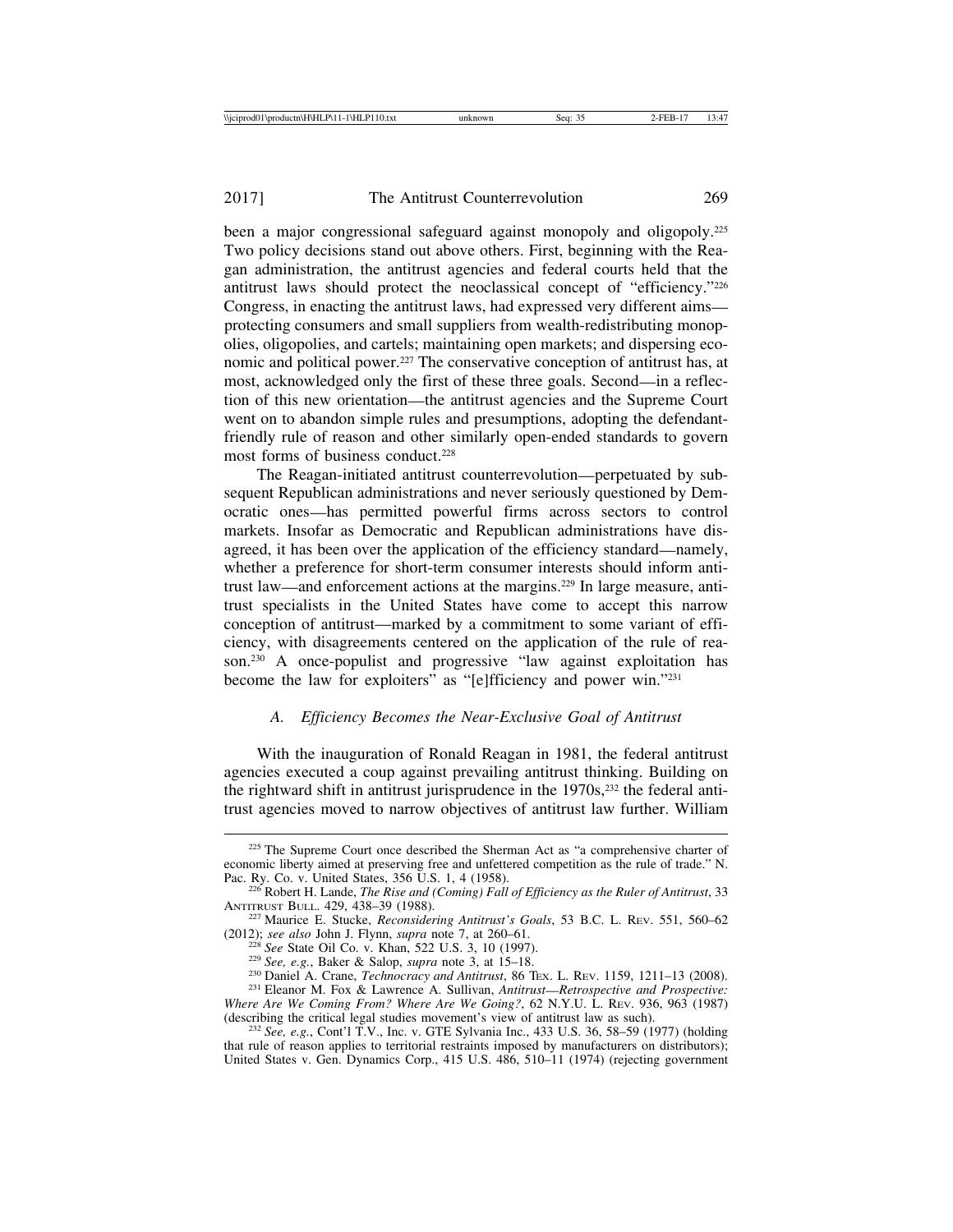Baxter and James Miller, two conservative academics, were appointed to head of the Department of Justice's Antitrust Division and Federal Trade Commission, respectively.233 Both Baxter and Miller subscribed to Robert Bork's belief, articulated in *The Antitrust Paradox*, 234 that the antitrust laws should only promote the neoclassical construct of efficiency.<sup>235</sup> According to Bork, Congress enacted the Clayton, Federal Trade Commission, and Sherman Acts only to prohibit conduct that reduced efficiency.<sup>236</sup> Under this ahistorical paradigm, conduct that did not impair efficiency should be permitted, regardless of the effects on consumers, producers, competitors, or the political economy at large.237 A change in personnel followed this ideological overhaul, as economists began to play a much larger role at the antitrust agencies, at the expense of lawyers.238 This shift in agency composition reflected and reinforced the shift in ideology, from broad political economy to narrow microeconomics.239

Baxter, Miller, and numerous federal judges appointed during the Reagan years applied Bork's interpretation of the antitrust laws, overriding the will of Congress. These conservative bureaucrats and judges accepted Bork's historical analysis. But Bork's argument—that Congress established antitrust laws in order to promote efficiency—was made out of whole cloth.

A number of scholars have studied the legislative histories of the antitrust laws and shown Bork's interpretation to be false. The congressmen and senators involved in the debates preceding the passage of the principal antitrust laws voiced a number of concerns, including the protection of consumers and suppliers from firms with market power, the defense of small businesses from the predatory tactics of large rivals, and the preservation of democracy.240 Efficiency was not on Congress's radar in 1890 or 1914. In fact, the very concept of "efficiency" was not fully formulated by econo-

2598 (1890); 21 CONG. REC. 2570 (1890); 21 CONG. REC. 2461 (1890).

challenge to merger in coal industry because it failed to show prospective anticompetitive

effects). <sup>233</sup> William E. Kovacic, *Reagan's Judicial Appointees and Antitrust in the 1990s*, 60 FORD-

<sup>&</sup>lt;sup>234</sup> See generally ROBERT H. BORK, THE ANTITRUST PARADOX (1978).<br><sup>235</sup> Eleanor M. Fox, *Chairman Miller, the Federal Trade Commission, Economics, and "Rashomon,"* LAW & CONTEMP. PROBS. 33, 37 (1987); Fox & Sullivan, *supra* note 227, at 945–46.<br><sup>236</sup> Bork, *supra* note 234, at 61–66.

<sup>&</sup>lt;sup>237</sup> See Fox & Sullivan, *supra* note 229, at 945 ("It is often said that extremists are necessary to move tradition a short step. This is, perhaps, what Baxter and the Chicago School have done. In their intellectual universe, antitrust is embodied in a reductionist paradigm: antitrust concerns the functioning of markets; microeconomics is the study of the functioning of markets; therefore, antitrust is microeconomics. The potential and desired effect of markets is the efficient allocation of resources; therefore, the sole purpose of antitrust is to prevent inefficient allocation of resources. Private firms can in theory, under certain limited circumstances, misallocate resources by obtaining or enhancing market power and artificially restraining output without offsetting cost reductions; therefore, output reduction without offsetting cost savings is the only possible antitrust harm.").<br>
<sup>238</sup> Davies, *supra* note 7, at 77.<br>
<sup>239</sup> *Id.* at 79.<br>
<sup>240</sup> *See, e.g.*, 51 Cong. Rec. 8850 (1914); 51 Cong. Rec. 13, 231 (1914); 21 Cong. Rec.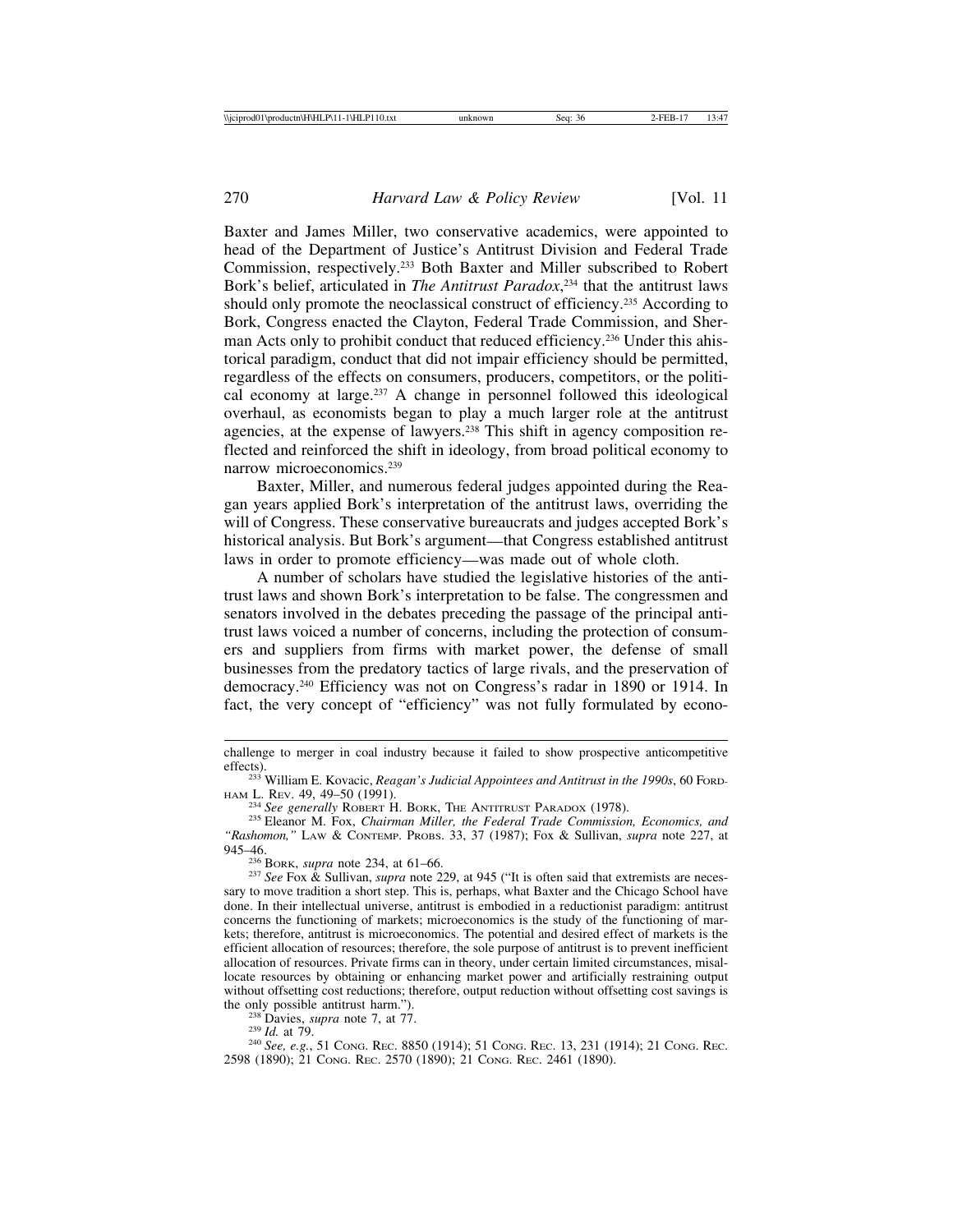mists themselves until the 1920s.<sup>241</sup> In the 1980s, unelected policymakers and judges retrospectively imposed their conservative ideology on Congress's original vision.242

In pursuing their ahistorical and anti-democratic elevation of efficiency above Congress's stated goals, the proponents of this vision also adopted a benign view of conduct previously considered anti-competitive, highlighting the purported efficiency benefits. For example, courts had historically treated horizontal mergers in concentrated markets, $243$  tying, $244$  and vertical restraints<sup>245</sup> as competitively suspect. Along with Baxter, Miller, and other new federal antitrust officials,246 judges on the federal bench—such as Bork himself, Frank Easterbrook, and Richard Posner—abandoned this traditional approach. They instead claimed that mergers, predatory pricing, tying, and vertical restraints often had beneficial (namely efficient) purposes and effects.247 And even when the conduct of monopolists and mergers in concentrated markets harmed competition, proponents of the new antitrust paradigm insisted that markets, left to their own devices, would erode oligopoly and monopoly power.248 With the exception of collusion and mergers in concentrated markets, the harms from anticompetitive conduct were largely assumed away. These beliefs have little, if any, empirical support.<sup>249</sup>

Weak merger enforcement over the past several decades exemplifies this ideological shift. According to Chicago School precepts, mergers typically have a benign effect on competition<sup>250</sup> and often even yield economies of scale and scope.251 During and since the Reagan years, government merger enforcement has reflected these assumptions philosophically<sup>252</sup> and

 $tism$ , 3 YALE J.L. & HUMAN. 263, 280 (1991).<br>
<sup>243</sup> *See*, *e.g.*, United States v. Philadelphia Nat'l Bank, 374 U.S. 321, 362–63 (1963).<br>
<sup>244</sup> N. Pac. Ry. Co. v. United States, 356 U.S. 1, 2 (1958) (finding that, in a ty

<sup>245</sup> *See, e.g.*, United States v. Parke, Davis & Co., 362 U.S. 29, 43-44 (1960) (noting that vertical restraints impose limits on what, where, and at what price retailers can sell products

purchased from upstream distributors and manufacturers). <sup>246</sup> Fox, *supra* note 235, at 49–50. <sup>247</sup> *See generally* Richard A. Posner, *The Chicago School of Antitrust Analysis*, 127 U. PENN. L. REV. 925 (1978); Frank H. Easterbrook, *The Limits of Antitrust*, 63 Tex. L. Rev. 1 (1984); Bork, *supra* note 234.

(1984); BORK, *supra* note 234. <sup>248</sup> Easterbrook, *supra* note 247, at 32. <sup>249</sup> Christopher R. Leslie, *Antitrust Made (Too) Simple*, 79 ANTITRUST L.J. 917, 921–<sup>26</sup> (2014). <sup>250</sup> Posner, *supra* note 247, at 928. <sup>251</sup> Easterbrook, *supra* note 247, at 3. <sup>252</sup> *See* U.S. DEP'T OF JUSTICE, 1982 MERGER GUIDELINES §1, http://www.justice.gov/

archives/atr/1982-merger-guidelines [https://perma.cc/7PQU-LD5N] (last updated Aug. 4, 2015) ("Although they sometimes harm competition, mergers generally play an important role in a free enterprise economy. They can penalize ineffective management and facilitate the efficient flow of investment capital and the redeployment of existing productive assets.") [hereinafter 1982 GUIDELINES]; U.S. DEP'T OF JUSTICE & FED. TRADE COMM'N, 2010 HORI-

<sup>241</sup> Peter C. Carstensen, *Antitrust Law and the Paradigm of Industrial Organization*, 16 U.C. DAVIS L. REV. 487, 487–88 n.1 (1983). <sup>242</sup> *See, e.g.*, KENNETH M. DAVIDSON, REALITY IGNORED: HOW MILTON FRIEDMAN AND

CHICAGO ECONOMICS UNDERMINED AMERICAN INSTITUTIONS AND ENDANGERED THE GLOBAL ECONOMY 83–84 (2011); James Boyle, *A Process of Denial: Bork and Post-Modern Conserva-*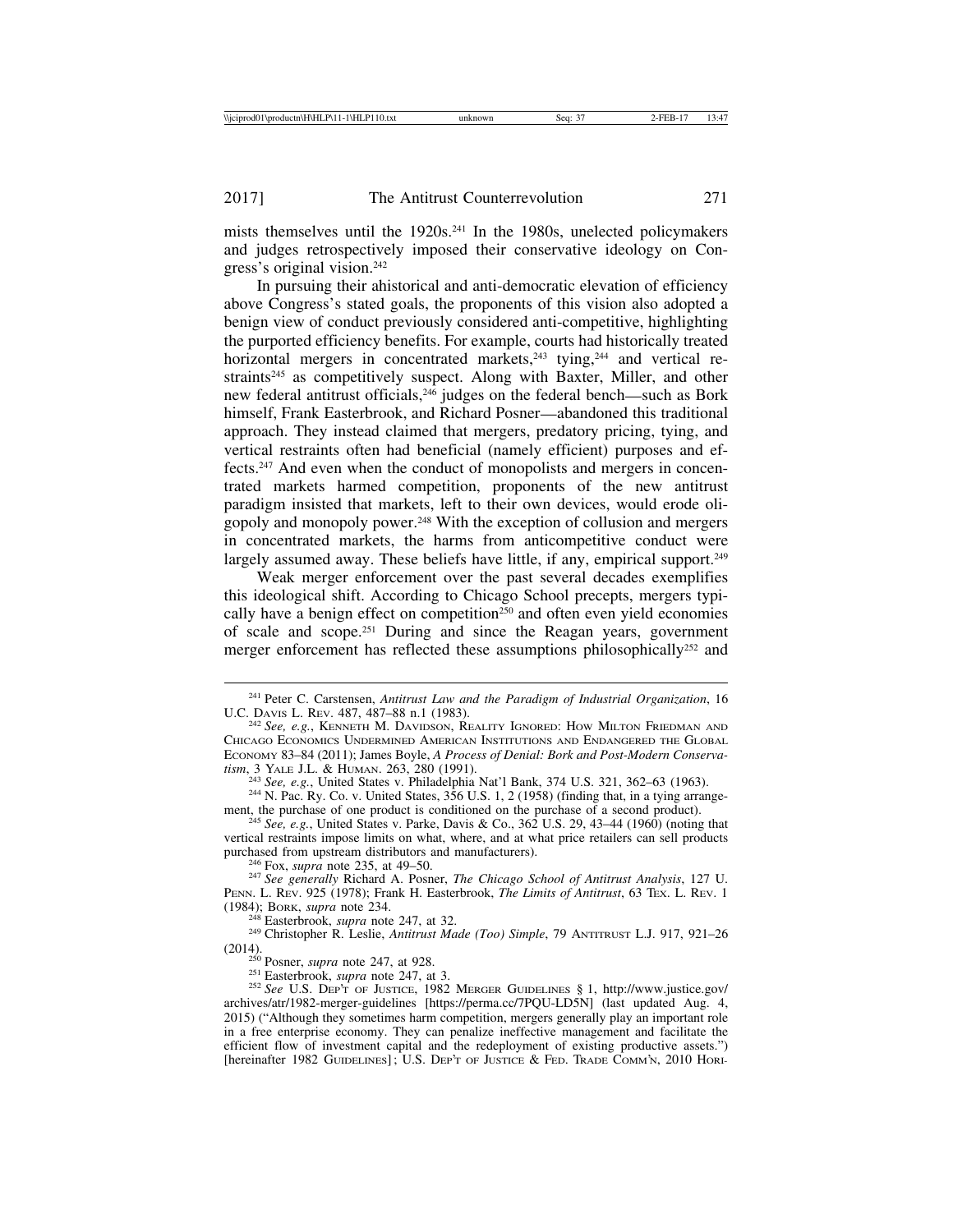in practice.253

#### *B. The Rule of Reason Takes Center Stage*

By applying this benign view of many forms of anticompetitive conduct and maintaining a quasi-religious faith in a "self-regulating" marketplace, the antitrust agencies and federal courts have relaxed antitrust rules. Specifically, the agencies and courts have moved away from simple rules and presumptions toward open-ended, fact-intensive legal standards.

The Reagan Department of Justice published merger guidelines that dramatically weakened government enforcement against harmful corporate consolidation.254 These guidelines raised the concentration thresholds for anticompetitive horizontal mergers and established broad legality for vertical mergers.255 The new merger guidelines initiated a shift away from clear merger rules toward a standards-based approach, which requires the antitrust agencies to conduct an exhaustive industry study before challenging mergers in even highly concentrated markets.256 The latest version of the merger guidelines—the 2010 Horizontal Merger Guidelines<sup>257</sup>—further raised the concentration thresholds for competitively problematic mergers, stressed effects-based analysis, and devalued market shares and market structure.258

Federal judges, too, have adopted standards enshrining a permissive view of anticompetitive conduct. Over the past forty years, for example, the Supreme Court has relaxed monopolization doctrine. The Court has ruled that predatory pricing and refusals-to-deal should be subject to more relaxed standards that followed the spirit of the rule of reason—open-ended tests that required plaintiffs to define the relevant market, establish that defend-

<sup>254</sup> 1982 GUIDELINES, *supra* note 252.<br><sup>255</sup> See Robert Pitofsky, *Past, Present, and Future of Antitrust Enforcement at the Federal Trade Commission*, 72 U. CHI. L. REV. 209, 221 (2005) (noting that five FTC challenges to vertical mergers with exclusionary potential between 1993 and 2005 could not have been

brought if the FTC had followed the vertical merger guidelines). <sup>256</sup> Thomas E. Kauper, *The 1982 Horizontal Merger Guidelines: Of Collusion, Efficiency,*

*and Failure*, 71 CAL. L. REV. 497, 518–19 (1983). <sup>257</sup> U.S. DEP'T OF JUSTICE & FED. TRADE COMM'N, *supra* note 252. <sup>258</sup> Carl Shapiro, *The 2010 Horizontal Merger Guidelines: From Hedgehog to Fox in Forty Years*, 77 ANTITRUST L.J. 701, 707–08, 721 (2010).

ZONTAL MERGER GUIDELINES § 10, https://www.ftc.gov/sites/default/files/attachments/mergerreview/100819hmg.pdf [https://perma.cc/JT2F-H989] ("[A] primary benefit of mergers to the economy is their potential to generate significant efficiencies and thus enhance the merged firm's ability and incentive to compete, which may result in lower prices, improved quality,

<sup>&</sup>lt;sup>253</sup> The number of merger cases filed annually by the Department of Justice has remained fairly constant since the early 1980s. *See* U.S. DEP'T OF JUSTICE, ANTITRUST DIV., WORKLOAD STATISTICS: FY 1980–1989 5, https://www.justice.gov/sites/default/files/atr/legacy/2011/09/ 13/215423.pdf [https://perma.cc/TZD4-6DVR] (between 1981 and 1989, the number of merger cases filed in a year never exceeded eight); U.S. DEP'T OF JUSTICE, ANTITRUST DIV., WORKLOAD STATISTICS: FY 2006–2015 6, https://www.justice.gov/atr/file/788426/download [https://perma.cc/S4RN-PJKU] (from 2006 to 2015 and across the Bush and Obama Administrations, the number of merger cases filed annually remained about the same and ranged from a low of four in 2007 to a high of fifteen in 2008).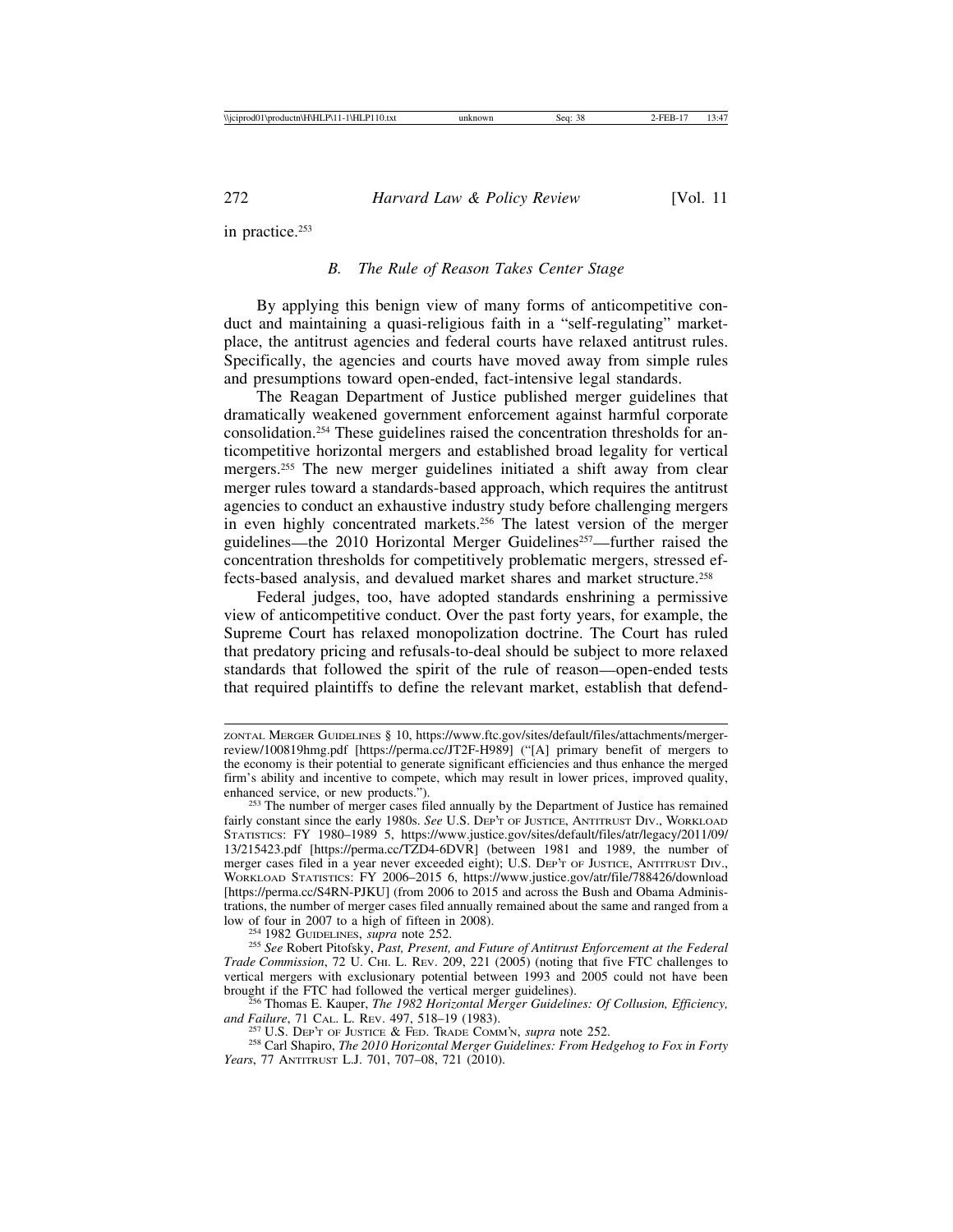ants possessed market or monopoly power, and show anticompetitive effects. Heavily influenced by Bork's theoretical musings on the topic, the Court has asserted that predatory pricing is "rarely tried, and even more rarely successful."<sup>259</sup> Based on this belief, it has imposed a demanding standard on plaintiffs that requires them not only to prove below-cost pricing at an early stage of litigation but also "establish" future anticompetitive effects from this pricing conduct.260 In the context of refusals-to-deal, the Court has embraced an effects-based analysis<sup>261</sup> and, in another instance, asserted that "the opportunity to charge monopoly prices—at least for a short period—is what attracts 'business acumen' in the first place; it induces risk taking that produces innovation and economic growth."262

Some courts and agency officials have gone even further than the Supreme Court in favoring monopolists. Rather than recognize the exceptional power of monopolists, certain courts of appeals have imposed high burdens on plaintiffs attacking abusive monopolists.263 For example, the Ninth Circuit has held that plaintiffs must show evidence of below-cost pricing (typically associated with predatory pricing) when challenging anticompetitive product bundling by a monopolist.<sup>264</sup> A former FTC commissioner joined this promonopoly chorus and wrote that plaintiffs should satisfy a higher "clear evidence" standard (rather than the usual "preponderance of the evidence" standard in civil cases) in monopolization suits.<sup>265</sup>

In rewriting antitrust precedent on vertical restraints in a pro-defendant fashion, the Supreme Court has held that the rule of reason is the default legal standard.266 The per se rules that applied to vertical price and non-price restraints have been overturned. This process began with the Supreme Court's 1977 decision in *Continental Television, Inc. v. GTE Sylvania, Inc.*, which held that vertical non-price restraints should be evaluated using the rule of reason.267 This freeing of vertical restraints from antitrust proscriptions culminated in the 2007 decision *Leegin Creative Leather Products, Inc. v. PSKS Inc.*<sup>268</sup> In this landmark ruling, the Court overruled the nearly

<sup>&</sup>lt;sup>259</sup> Matsushita Elec. Indus. Co. v. Zenith Radio Corp., 475 U.S. 574, 589 (1986). <sup>260</sup> Brooke Grp. Ltd. v. Brown & Williamson Tobacco Corp., 509 U.S. 209, 222, 224 (1993).

<sup>&</sup>lt;sup>261</sup> *See* Aspen Skiing Co. v. Aspen Highlands Skiing Corp., 472 U.S. 585, 605 (1985) ("The question whether Ski Co.'s conduct may properly be characterized as exclusionary cannot be answered by simply considering its effect on Highlands. In addition, it is relevant to consider its impact on consumers and whether it has impaired competition in an unnecessarily

restrictive way.").<br><sup>262</sup> Verizon Commc'ns, Inc. v. Law Offices of Curtis V. Trinko, 540 U.S. 398, 407 (2004).<br><sup>263</sup> *See, e.g.*, Novell, Inc. v. Microsoft Corp., 731 F.3d 1064, 1079 (10th Cir. 2012) (hold-

ing that plaintiffs alleging anticompetitive refusal-to-deal by a monopolist must show that the

 $^{264}$  See Cascade Health Sols. v. Peace Health, 502 F.3d 895, 913-14 (9th Cir. 2007).<br><sup>265</sup> In re McWane, Inc., 2014 FTC LEXIS 28, \*143 (2014) (Wright, Comm'r, dissenting).<br><sup>266</sup> See State Oil Co. v. Khan, 522 U.S. 3, 1

lyzed under a 'rule of reason[.]'").<br><sup>267</sup> 433 U.S. 36, 58 (1977).<br><sup>268</sup> 551 U.S. 877, 907 (2007).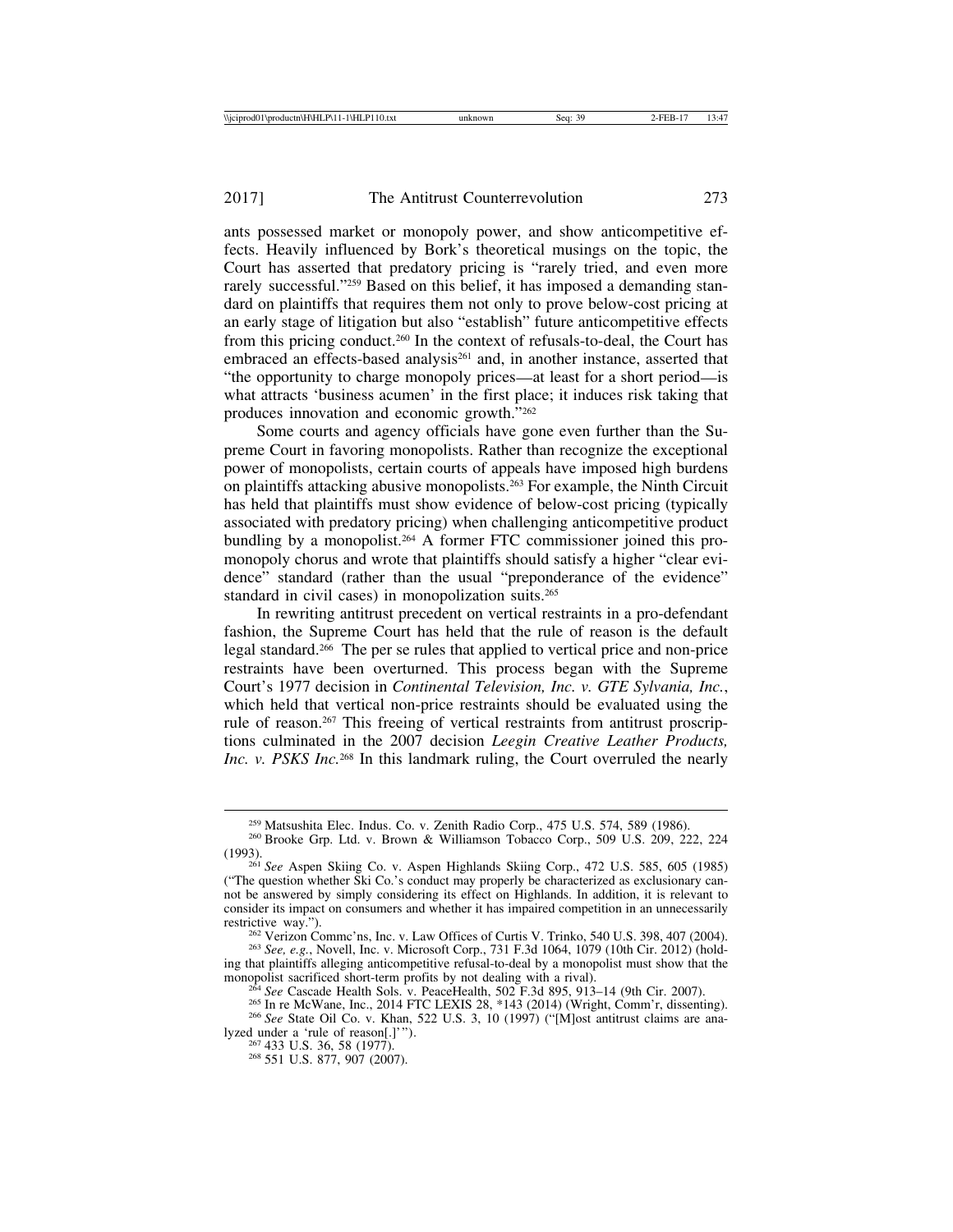century-old per se rule outlawing resale price maintenance.269 In the series of cases that ended with the ruling in *Leegin*, 270 the Court relied on a theoretical—but empirically unsupported—view of competition in retail markets to assert that the vertical restraints at issue often had beneficial effects.<sup>271</sup>

The shift from per se rules and presumptions to the rule of reason and other standards-based tests has dramatically undercut antitrust enforcement. Outside of cases alleging collusion, plaintiffs have to define relevant antitrust markets, establish that defendants have market power, and show that the suspect practice has likely anticompetitive effects.<sup>272</sup> Antitrust litigation today requires the retention of economic experts and extensive discovery, which makes for costly and interminable litigation.<sup>273</sup> And often times, plaintiffs have to do all this just to survive defendants' motions to dismiss or motions for summary judgment. Not surprisingly, these legal standards have pushed plaintiffs' probability of success in court in the twenty-first century practically down to nil.274 With good reason, one of the leaders of the intellectual coup in antitrust, Richard Posner, has described the rule of reason in practice as "little more than a euphemism for nonliability."275

These doctrinal changes have dramatically increased the power of businesses to control and steer how markets and industries develop. Large firms in concentrated markets today have broad latitude to acquire and merge with their direct rivals. Recent mergers proposed in oligopolistic markets include combinations between Anheuser-Busch InBev and SABMiller,<sup>276</sup> Dow Chemical and DuPont,<sup>277</sup> Anthem and Cigna, and Aetna and Humana.<sup>278</sup> Regardless of whether these pending mergers are stopped in court or modified

Carrier III].<br><sup>275</sup> Richard A. Posner, *The Rule of Reason and the Economic Approach: Reflections on the* Sylvania *Decision*, 45 U. CHI. L. REV. 1, 14 (1977).

<sup>276</sup> David Ingold, *Will the Justice Department Put the AB InBev Deal on Ice?*, BLOOMBERG (Oct. 8, 2015), http://www.bloomberg.com/graphics/2015-anheuser-busch-inbev-sabmiller-lar gest-beer-takeover/ [https://perma.cc/4YND-9DP3]. <sup>277</sup> Drew Harwell, *Dow and DuPont, Two of America's Oldest Giants, to Merge in Jaw-*

<sup>&</sup>lt;sup>269</sup> *Id.* 270 *See also, e.g.*, Monsanto Co. v. Spray-Rite Serv. Corp., 465 U.S. 752, 763–64 (1984); <br>Business Elecs. Corp. v. Sharp Elecs. Corp., 485 U.S. 717, 727–28 (1988).

<sup>&</sup>lt;sup>271</sup> See Marina Lao, Free Riding: An Overstated, and Unconvincing, Explanation for Re*sale Price Maintenance*, *in* HOW THE CHICAGO SCHOOL OVERSHOT THE MARK 196, 210 (Rob-

<sup>&</sup>lt;sup>272</sup> See United States v. Microsoft Corp., 253 F.3d 34, 58–59 (D.C. Cir. 2001) (per curiam) (articulating rule of reason framework as series of five steps).

<sup>&</sup>lt;sup>273</sup> Maurice E. Stucke, *Does the Rule of Reason Violate the Rule of Law?*, 42 U.C. DAVIS L. REV. 1375, 1460–65 (2009). <sup>274</sup> *See* Michael A. Carrier, *The Rule of Reason: An Empirical Update for the 21st Cen-*

*tury*, 16 GEO. MASON L. REV. 827, 837 (2009) ("[Courts] dispose of 97% of rule of reason cases on the grounds that the plaintiff cannot show an anticompetitive effect.") [hereinafter

*Dropping Megadeal*, WASH. POST (Dec. 11, 2015), https://www.washingtonpost.com/news/ business/wp/2015/12/11/dow-and-dupont-two-of-americas-oldest-giants-to-merge-in-job-drop-

<sup>&</sup>lt;sup>278</sup> The Justice Department has sued to enjoin these mergers. Leslie Picker & Reed Abelson, *U.S. Sues to Block Anthem-Cigna and Aetna-Humana Mergers*, N.Y. TIMES DEALBOOK (July 21, 2016), http://www.nytimes.com/2016/07/22/business/dealbook/us-sues-to-block-anthem-cigna-and-aetna-humana-mergers.html [https://perma.cc/WLD3-VPG7].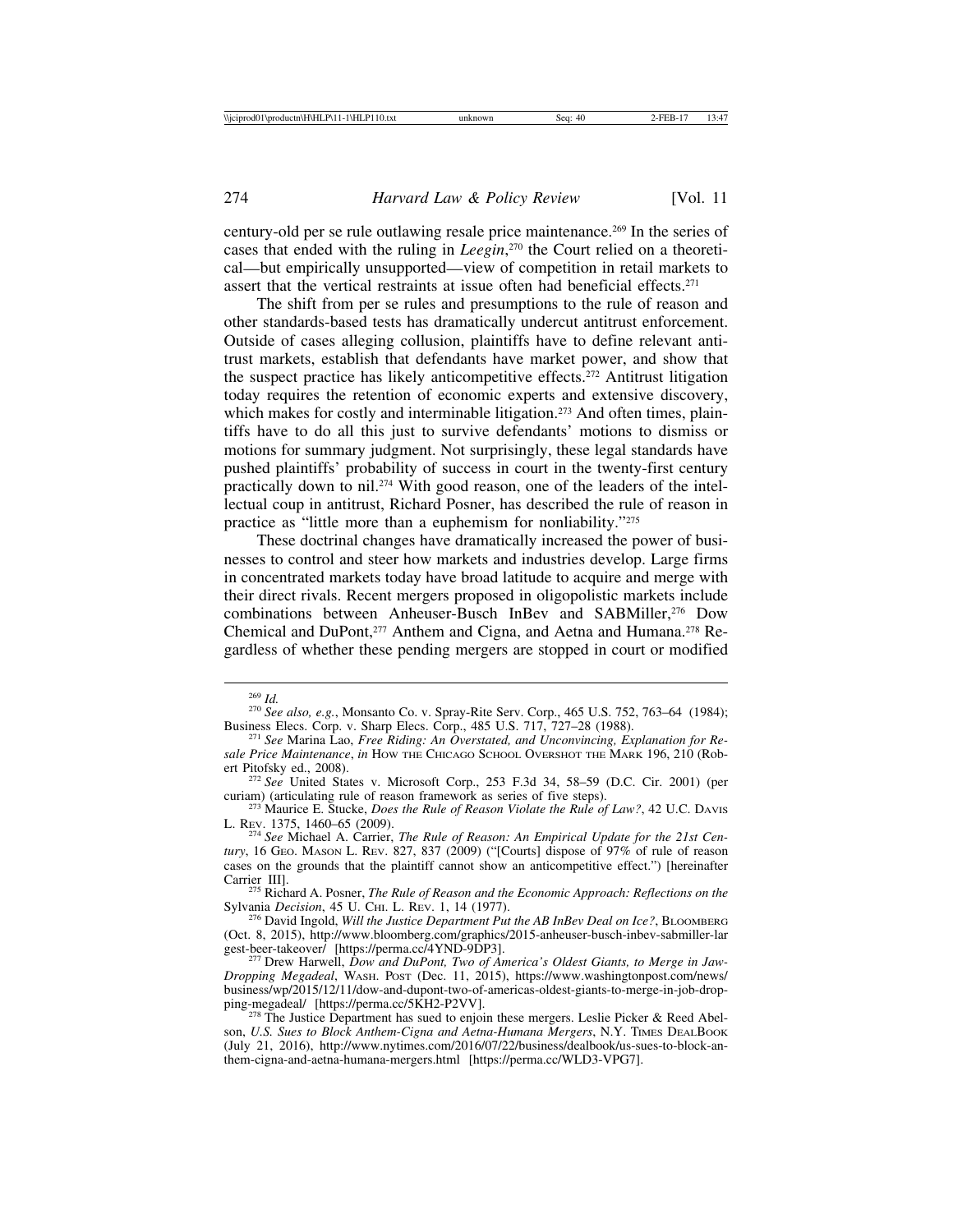through a consent decree, the fact that they are even being proposed—given their size—reveals the degree to which contemporary merger law has been enfeebled.

Dominant and other powerful firms also have broad freedom to marginalize their rivals and dictate terms to other players. With the current permissive treatment of predatory pricing, refusals-to-deal, and other exclusionary conduct, dominant firms have the ability to smother their smaller rivals and protect their monopoly power. In consumer goods markets, powerful manufacturers and retailers can establish vertical restraints that raise final prices and hamper the entry and growth of smaller competitors.

Even in the main area of antitrust, in which public enforcement remains relatively strong, courts have erected significant obstacles. Collusion is the one form of anticompetitive conduct still subject to strict rules<sup>279</sup>—and often appears to be the only type of conduct that draws consistent interest from the antitrust agencies.280 Private plaintiffs, however, face major procedural roadblocks when pursuing these cases. Parties injured by collusive activity now have to present much more evidence in support of their complaints before they have had an opportunity to conduct in-depth factual discovery through the judicial process.281 Courts have also dramatically expanded the purview of mandatory arbitration, permitting firms accused of collusion to use contractual provisions to bar private class actions.282

#### V. WHAT CAN BE DONE TO TACKLE THE OLIGOPOLISTIC AND MONOPOLISTIC DOMINATION OF MARKETS AND SOCIETY

The result of this counterrevolution in antitrust—originating as an intellectual movement led by the Chicago School, stamped into policy by the Reagan administration<sup>283</sup>—is that markets across sectors are highly concentrated.284 Powerful corporate actors that control our markets inflict major damage on the American economy, society, and democracy. But the antitrust status quo can be changed. Just as Reagan's executive and judicial appoin-

<sup>279</sup> Verizon Commc'ns, Inc. v. Law Offices of Curtis V. Trinko, 540 U.S. 398, 408 (2004) (describing collusion as "the supreme evil of antitrust"); Harry First & Spencer Weber Waller, *Antitrust's Democracy Deficit*, 81 FORDHAM L. REV. 2543, 2569 (2013) ("[The antitrust] system fell into disrepair as most practices, except hardcore cartel behavior, became subject to

<sup>&</sup>lt;sup>280</sup> See, e.g., U.S. DEP'T OF JUSTICE, ANTITRUST DIV., WORKLOAD STATISTICS: FY 2006–2015, *supra* note 253, at 5–6 (indicating that the Antitrust Division filed forty-five criminal collusion or bid-rigging cases versus eight civil—zero Section 1, zero Section 2 cases, seven Section 7, and one other—cases in 2014).

<sup>&</sup>lt;sup>281</sup> *See* Bell Atl. Corp. v. Twombly, 550 U.S. 544 (2007). <sup>282</sup> *See*, e.g., Am. Express Co. v. Italian Colors Rest., 133 S. Ct. 2304, 2312 (2013) (holding that the Federal Arbitration Act requires the enforcement of arbitration clauses that include class action waivers even when individual litigation would be economically infeasible).

 $^{283}$  DAVIDSON, *supra* note 242, at 66–73.<br><sup>284</sup> Too Much of a Good Thing, ECONOMIST (Mar. 26, 2016), http://www.economist.com/ news/briefing/21695385-profits-are-too-high-america-needs-giant-dose-competition-toomuch-good-thing [https://perma.cc/FV6K-797F].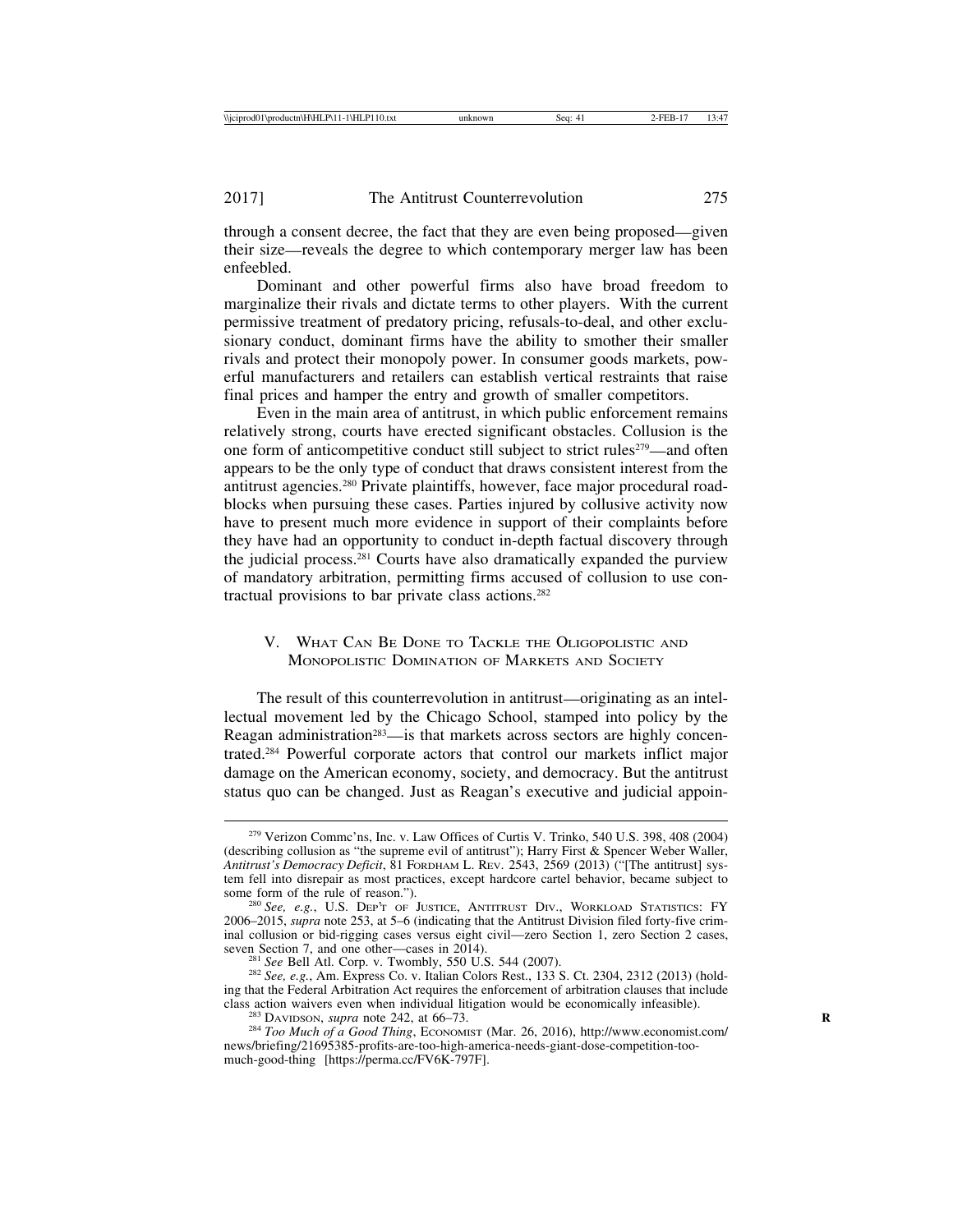tees deposed a century of antitrust thinking, their vision, in turn, can be abandoned. The antitrust agencies and courts can take actions to align the goals of antitrust with the vision of Congress when it passed the Sherman, Clayton, and Federal Trade Commission Acts. Antitrust should protect consumers from anticompetitive overcharges and small producers from anticompetitive underpayments, preserve open markets, and disperse economic and political power. While this "citizen interest" standard would not adopt redistribution as an explicit goal, applying it would likely help mitigate inequality.

To advance the citizen interest standard, a number of policy reforms are essential. First, antitrust doctrine should be simplified to ease enforcement and avoid interminable and largely fruitless inquiries into market dynamics. Second, antitrust should also address markets characterized by durable monopoly power or otherwise harmful market power and seek to restore competition. Third, if simpler, more competition-friendly doctrine is to be effective, it must be accompanied by strong remedies that promote competitive market structure, rather than attempt to contain market power through complicated conduct remedies. Fourth, while substantive changes are important, process must also change. The federal antitrust agencies must be more transparent and accountable.

The restoration of a progressive-populist antitrust under the citizen interest standard will not be an easy task and will take time. Antitrust officials and judges committed to the current way of thinking are unlikely to realize this goal. A Congress dominated by Republicans and business-friendly Democrats is even less likely to act.

All hope of an antitrust revival is not lost, however. In recent decades, the common law approach to antitrust has largely been used to retrench antitrust.285 This judicial flexibility, however, has the potential to be used to revive an expansive vision of antitrust. In fact, the Reagan counterrevolution offers a model for those who believe in the untapped potential of the antitrust laws to protect consumers, preserve open markets, and safeguard democracy from concentrated private power. Reagan believed in a procorporate ideology and appointed antitrust enforcers and judges who shared his philosophy and had well-developed ideas on scaling back antitrust. A president with a progressive economic outlook, who appoints antitrust enforcers and judges with a commitment to the citizen interest standard, can revive a vital body of law that has been anemic for the past several decades.

<sup>&</sup>lt;sup>285</sup> See State Oil Co. v. Khan, 522 U.S. 3, 20 (1997) ("[S]tare decisis is not an inexorable command. In the area of antitrust law, there is a competing interest, well-represented in this Court's decisions, in recognizing and adapting to changed circumstances and the lessons of accumulated experience. Thus, the general presumption that legislative changes should be left to Congress has less force with respect to the Sherman Act in light of the accepted view that Congress expected the courts to give shape to the statute's broad mandate by drawing on common-law tradition.").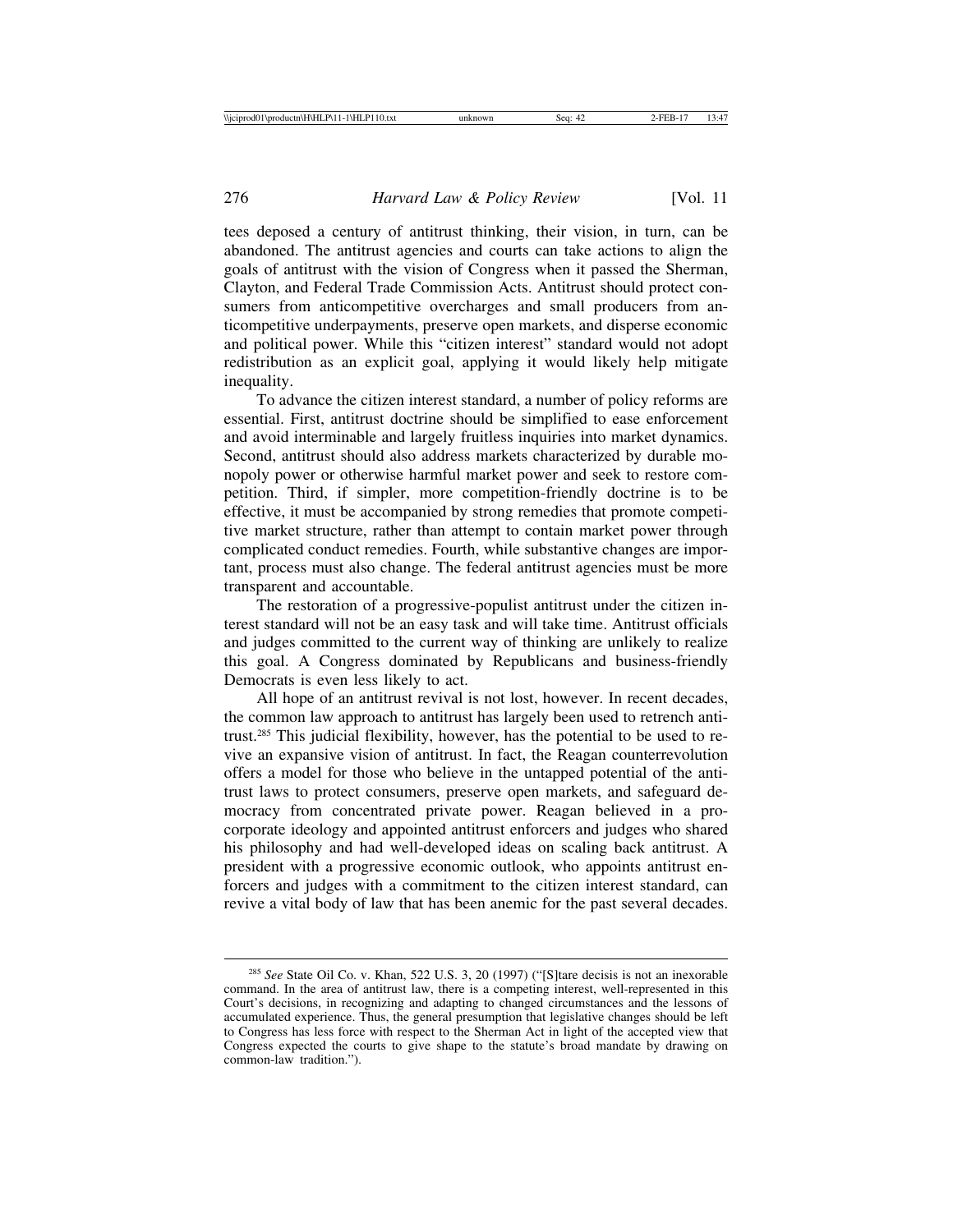#### *A. The Goals of Antitrust Should Reflect Congress's Vision in Enacting the Clayton, Federal Trade Commission, and Sherman Acts*

While scholars have spilled much ink debating Congress's vision in enacting the antitrust laws passed in the late nineteenth and early twentieth centuries,286 there was no real debate until the 1970s. The Supreme Court routinely acknowledged that Congress intended to promote a variety of political and economic aims, and that the task of the judge was to seek to balance them.287 Only after Bork had declared that the main goal of Congress in passing the Sherman Act was instead to enhance economic efficiency defined as the sum of consumers' *and* producers' welfare288—did the intent of Congress become a point of contention. Stunningly, Bork's revisionist account has become mainstream, ratified by nearly four decades' worth of Supreme Court jurisprudence.<sup>289</sup>

Many legal scholars have studied the major antitrust statutes and shown that Bork's argument about efficiency is not supported by the legislative history.290 Centrally, the passage of the Sherman Act was animated by at least three goals: (1) the distribution of political economic power, (2) the prevention of unjust wealth transfers from consumers and small suppliers to large entities, and (3) the preservation of open markets.<sup>291</sup> As scholars have noted, conflicting statements of legislative purpose make it impossible to identify a single, tidy aim. In fact, it is undeniable that a multitude of political, social, *and* economic concerns animated lawmakers. Leading economists of the late nineteenth and early twentieth centuries had "very little influence" over the passage of the antitrust statutes.<sup>292</sup> And moreover, efficiency is "a concept that economists only defined after the passage of the Federal Trade Commission Act and Clayton Act in 1914."293

<sup>286</sup> Barak Orbach, *Foreword: Antitrust's Pursuit of Purpose*, 81 FORDHAM L. REV. 2151,

<sup>2152 (2013).</sup> <sup>287</sup> *See, e.g.*, Robert Pitofsky, *The Political Content of Antitrust*, 127 U. PENN. L. REV.

<sup>&</sup>lt;sup>288</sup> *See* Bork, *supra* note 234, at 405; Robert Bork, *Legislative Intent and the Policy of the Sherman Act*, 9 J.L. & Econ. 7, 44 (1966).

<sup>&</sup>lt;sup>289</sup> John B. Kirkwood & Robert H. Lande, *The Fundamental Goal of Antitrust: Protecting Consumers, Not Increasing Efficiency*, 84 NOTRE DAME L. REV. 191, 192 (2008) ("The conventional wisdom in the antitrust community is that the antitrust laws were passed to promote economic efficiency."). As the authors note, Bork was not alone in promoting a vision of antitrust that privileges efficiency. What was unique about Bork's efforts is that he seeded his efficiency argument in the legislative history of the Sherman Act, ensuring that "he would win the argument not just while the Chicago School was in power, but for all time."  $Id$ . at 193 n.4.

 $\delta$  See, e.g., Eleanor M. Fox, *The Modernization of Antitrust: A New Equilibrium*, 66 CORNELL L. REV. 1140, 1146 (1981); Robert H. Lande, *Wealth Transfers as the Original and Primary Concern of Antitrust: The Efficiency Interpretation Challenged*, 34 HASTINGS L. J. 65, 80–104 (1982); David Millon, *The Sherman Act and the Balance of Power*, 61 S. CAL. L. REV.

<sup>1219, 1235 (1988).</sup> <sup>291</sup> *See* Fox, *supra* note 290, at 1182; *id.* at 1146 (citing 51 CONG. REC. 9265 (1914)

<sup>(</sup>remarks of Rep. Morgan)). <sup>292</sup> *See* Lande, *supra* note 290, at 88–89. <sup>293</sup> *See* Sandeep Vaheesan, *The Evolving Populisms of Antitrust*, 93 NEB. L. REV. 370, 406 (2014).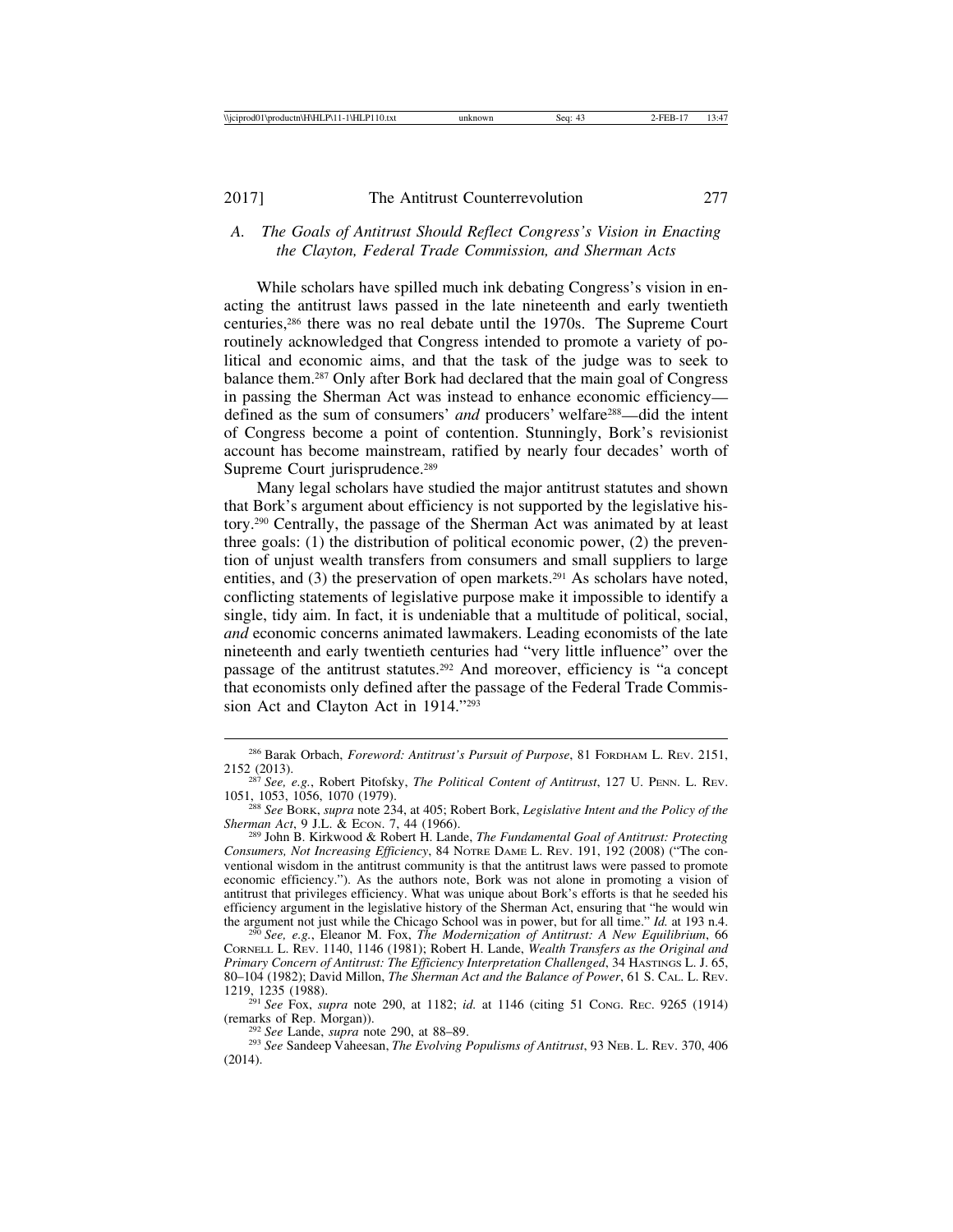Since the literature explicating the various non-efficiency based goals is sizable and comprehensive, only a brief review of these animating goals is necessary. First, the legislative history reveals that key lawmakers viewed antitrust through a political lens. When the Sherman Act passed the U.S. Congress in 1890, Senator John Sherman called it "a bill of rights, a charter of liberty," and stressed its importance in both economic and political terms.294 Senator Sherman viewed the monopolist as just another form of monarch. On the floor of the Senate in 1890, he declared,

If we will not endure a king as a political power, we should not endure a king over the production, transportation, and sale of any of the necessities of life. If we would not submit to an emperor, we should not submit to an autocrat of trade, with power to prevent competition and to fix the price of any commodity.295

One way to understand the political valence of antitrust is through an integrated conception of power—namely, the notion that the distribution of economic ownership and control is intimately bound up in, and has deep implications for, the distribution and exercise of political power. There are at least two facets to this. First is the idea that concentration of economic power concentrates political power through, for example, the accrual of wealth, which can be used as a lever of political influence. Second is the belief that the effects of concentrated economic power are, themselves, fundamentally political, given that excessive economic concentration tends to "breed antidemocratic political pressures," whereas "reducing the range within which private discretion by a few in the economic sphere controls the welfare of all" enhances individual and business freedom.<sup>296</sup> Leading up to the passage of the Clayton Act, for example, Senator George Hoar warned that monopolies were "a menace to republican institutions themselves."297

A second motivating goal was to prevent unjust wealth transfers from consumers to firms with market power.298 Throughout the debates, lawmakers denounced monopolies for extracting wealth from consumers and turning it into monopoly profits. Senator Sherman, for example, called overcharges by monopolists "extortion which makes the people poor,"299 while Congressman Richard Coke described them as "robbery."<sup>300</sup> Representative John Heard declared that trusts had "stolen untold millions from the people,"301 and Representative Ezra Taylor noted that the beef trust "robs the farmer on the one hand and the consumer on the other."302 As Senator

<sup>&</sup>lt;sup>294</sup> 21 Cong. Rec. 2461 (1890).<br>
<sup>295</sup> *Id.* 2455, 2457 (1890).<br>
<sup>296</sup> Pitofsky, *supra* note 287, at 1051.<br>
<sup>297</sup> 51 Cong. Rec. 8850 (1914).<br>
<sup>298</sup> Lande, *supra* note 290, at 92–96.<br>
<sup>299</sup> 21 Cong. Rec. 2461 (1890).<br>
<sup></sup>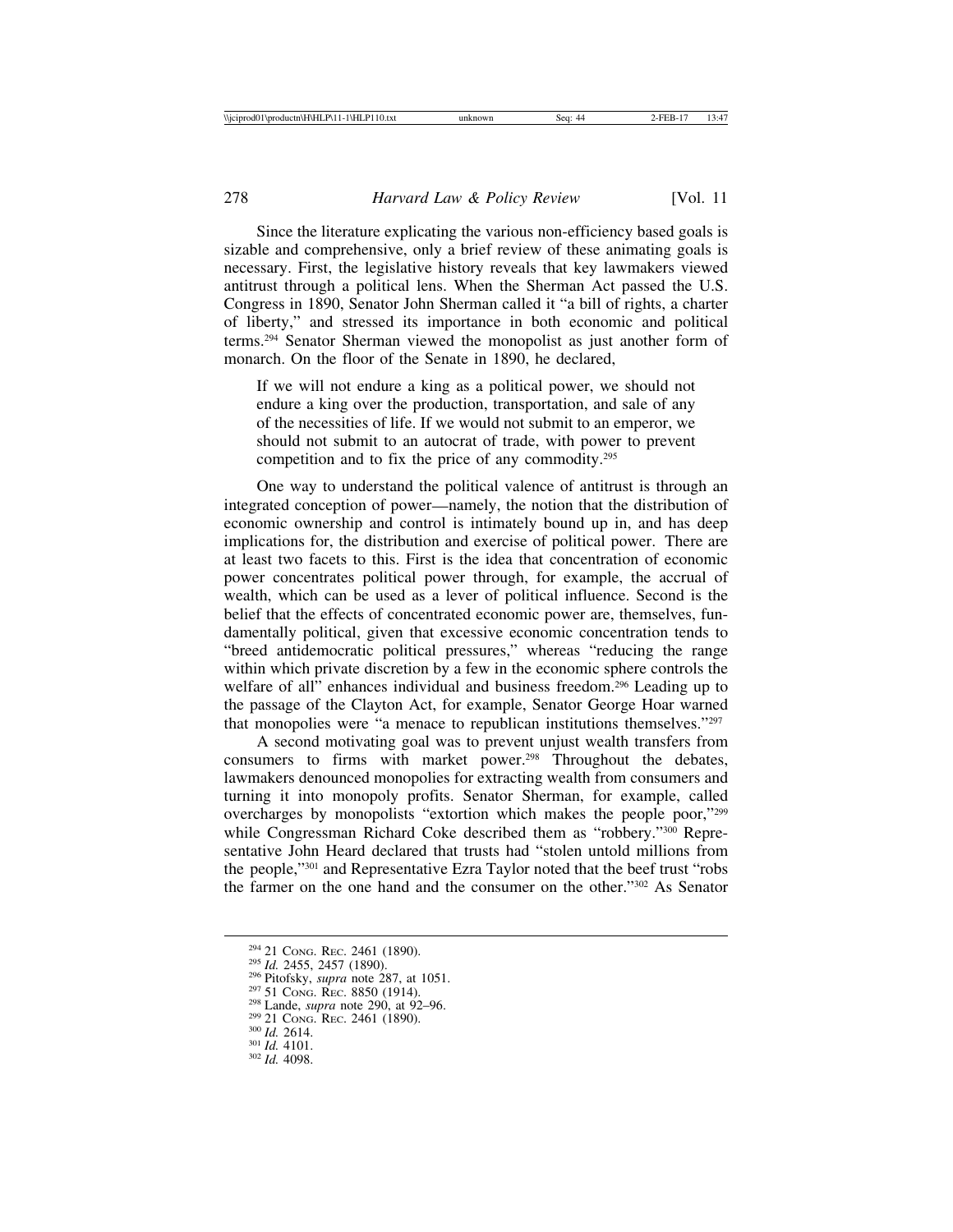James George observed, "They aggregate to themselves great enormous wealth by extortion which makes the people poor."303

Strikingly, this concern with wealth transfers was not simply economic. As Robert Lande has explained, prior to the passage of the Sherman Act, price levels in the United States were stable or slowly declining.304 If the primary concern had been steep prices, then Congress could have focused on industries where prices were high. Congress's choice to denounce unjust redistribution in and of itself suggests that the public was "angered less by the reduction in their wealth than by the way in which the wealth was extracted," through excesses of market power.<sup>305</sup>

A third distinct goal was the preservation of open markets, to ensure that independent entrepreneurs had an opportunity to enter. A number of Congressmen supported the creation of the Federal Trade Commission Act with the idea that it would help protect small business. Senator Reed stated that Congress passed the law to keep markets open to independent businesses.306 Predicting what would happen if big business was permitted to expand unchecked, Senator George warned that it would "crush out all small men, all small capitalists, all small enterprises."307

In summary, ample scholarship documents that Congress had multiple political economic goals when enacting the Sherman Act, the Federal Trade Commission Act, and the Clayton Act. None of the central sponsors of these laws spoke of the need to increase allocative efficiency in the terms that Bork would later insist. Insofar as "efficiency" appeared in the debates at all, it was used in the context of arguing that purchasers should receive a "fair share" of these benefits.<sup>308</sup> When interpreting antitrust laws, the antitrust agencies and courts should hew to this expansive intent.

#### *B. Simpler Legal Standards Should Govern Mergers, Monopolization, and Vertical Restraints*

If antitrust law is to be revived and protect consumers and suppliers from powerful sellers and buyers, maintain open markets, and disperse economic and political power, antitrust enforcers and courts must eschew the open-ended rule of reason and adopt simple presumptions for many forms of anticompetitive conduct. Agencies and courts cannot achieve the pluralistic vision Congress had when it enacted the antitrust statutes by applying the rule of reason. For example, it is not possible to balance the cost savings from a merger against the costs of the enhanced long-term economic and political power of the larger corporation. Rules and presumptions would promote the multiple goals that the Congresses of 1890 and 1914 sought to

<sup>&</sup>lt;sup>303</sup> *Id.* 1768.<br><sup>304</sup> Lande, *supra* note 290, at 96–97.<br><sup>305</sup> *Id.* at 98.<br><sup>306</sup> 51 Cong. Rec. 2598 (1890).<br><sup>307</sup> 21 Cong. Rec. 2598 (1890).<br><sup>308</sup> Lande, *supra* note 290, at 93.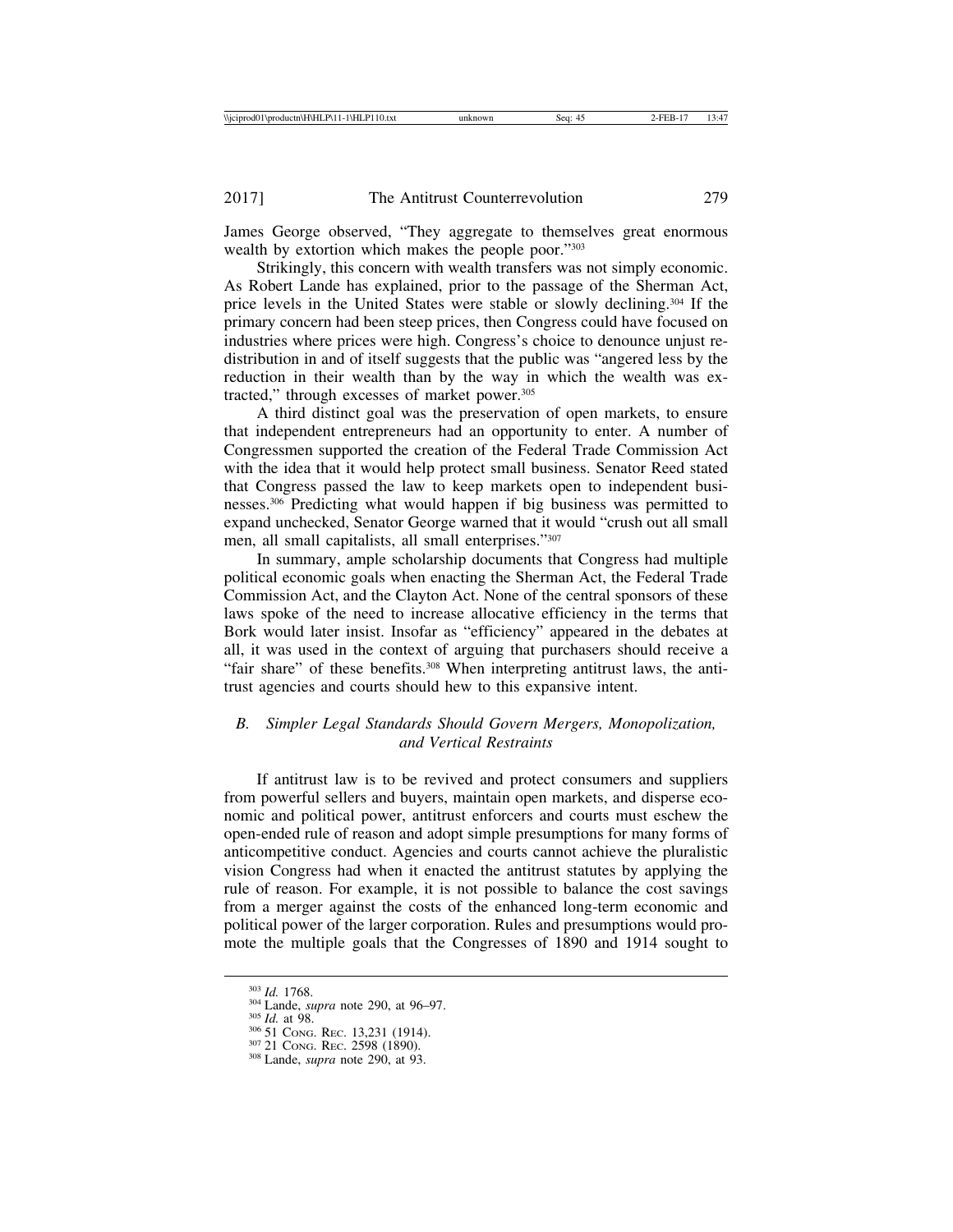advance, reduce the complexity and cost of antitrust investigations and litigation, and simplify legal compliance for businesses. Specifically, simple presumptions of illegality, subject to rebuttal through the introduction of credible business justifications, should govern, at a minimum, horizontal mergers in concentrated markets, monopolization, and vertical restraints.

As a basic matter, it is far from clear that the agencies and courts can apply the rule of reason standard effectively *even* when they focus on promoting efficiency. Weighing short-term efficiency gains against price effects, let alone long-term losses in dynamic and productive efficiencies, is a largely speculative undertaking and involves balancing incommensurate and largely unknowable quantities.<sup>309</sup> This infirmity is especially acute in the realm of prospective merger reviews.<sup>310</sup> The merits of current agency practice and court decisions have not been empirically confirmed.<sup>311</sup> The agencies and courts continue to assume, on the basis of very thin evidence, that the complex and interminable inquiries demanded by the rule of reason and other standards produce superior outcomes.312 But mounting evidence suggests just the opposite: that this approach has neither lowered prices nor led to efficiency gains.313 In other words, the efficiency-based approach has failed even on its own terms. It appears that the agencies have achieved the worst of all possible worlds by embracing nebulous legal standards that produce neither procedural efficiency nor substantive accuracy.<sup>314</sup>

<sup>311</sup> See Marc Allen Eisner & Kenneth J. Meier, *Presidential Control Versus Bureaucratic Power: Explaining the Reagan Revolution in Antitrust*, 34 Am. J. Pol. Sci. 269, 277 n.7 (1990) ("The triumph of the Chicago school was not related to empirical evidence. The Chicago school, in fact, declared a variety of empirical tests irrelevant and argued that its position was closer to the heart of the microeconomic price theory. The Chicago school victory was a politi-<br>cal victory not an empirical one.") (citation omitted).

<sup>312</sup> Lawrence M. Frankel, *The Flawed Institutional Design of U.S. Merger Review: Stacking the Deck Against Enforcement*, 2008 UTAH. L. REV. 159, 163–69 (describing the profound challenges and uncertainties of current merger review practice).

See JOHN KWOKA, MERGERS, MERGER CONTROL, AND REMEDIES: A RETROSPECTIVE ANALYSIS OF U.S. POLICY 155 (2015) ("Of all mergers that resulted in price increases, the agencies acted in only 38 percent of cases, suggesting substantial under-enforcement. Incorrectly cleared mergers on average resulted in price increases in excess of 10 percent."); Bruce A. Bloningen & Justice R. Pierce, *Evidence for the Effects of Mergers on Market Power and Efficiency* 24 (Fed. Reserve Bd. Fin. & Econ. Discussion Series, Working Paper No. 2016-082, 2016) ("We find that evidence for increased average markups from [mergers and acquisitions] activity [in the manufacturing sector] is significant and robust across a variety of specifications and strategies for constructing control groups that mitigate endogeneity concerns. In contrast, we find little evidence for plant- or firm-level productivity effects from M&A activity on average, nor for other efficiency gains often cited as possible from M&A activity, including reallocation of activity across plants or scale efficiencies in non-productive units of the firm.").

314 See Arndt Christiansen & Wolfgang Kerber, *Competition Policy with Optimally Differentiated Rules Instead of "Per Se Rules vs. Rule of Reason," 2 J. COMPETITION L. & ECON.* 

<sup>309</sup> Stucke, *supra* note 273, at 1442. <sup>310</sup> *See* Allen P. Grunes & Maurice E. Stucke, *Antitrust Review of the AT&T/T-Mobile Transaction*, 64 FED. COMM. L.J. 47, 56 (2011); Rebecca Haw Allensworth, *The Commensurability Myth in Antitrust*, 69 VAND. L. REV. 1, 4 (2016) ("Antitrust law often must trade off one kind of competition for another, or one salutary effect of competition (such as price, quality or innovation) for another. And in so doing, antitrust courts must make judgments between different and incommensurate values.").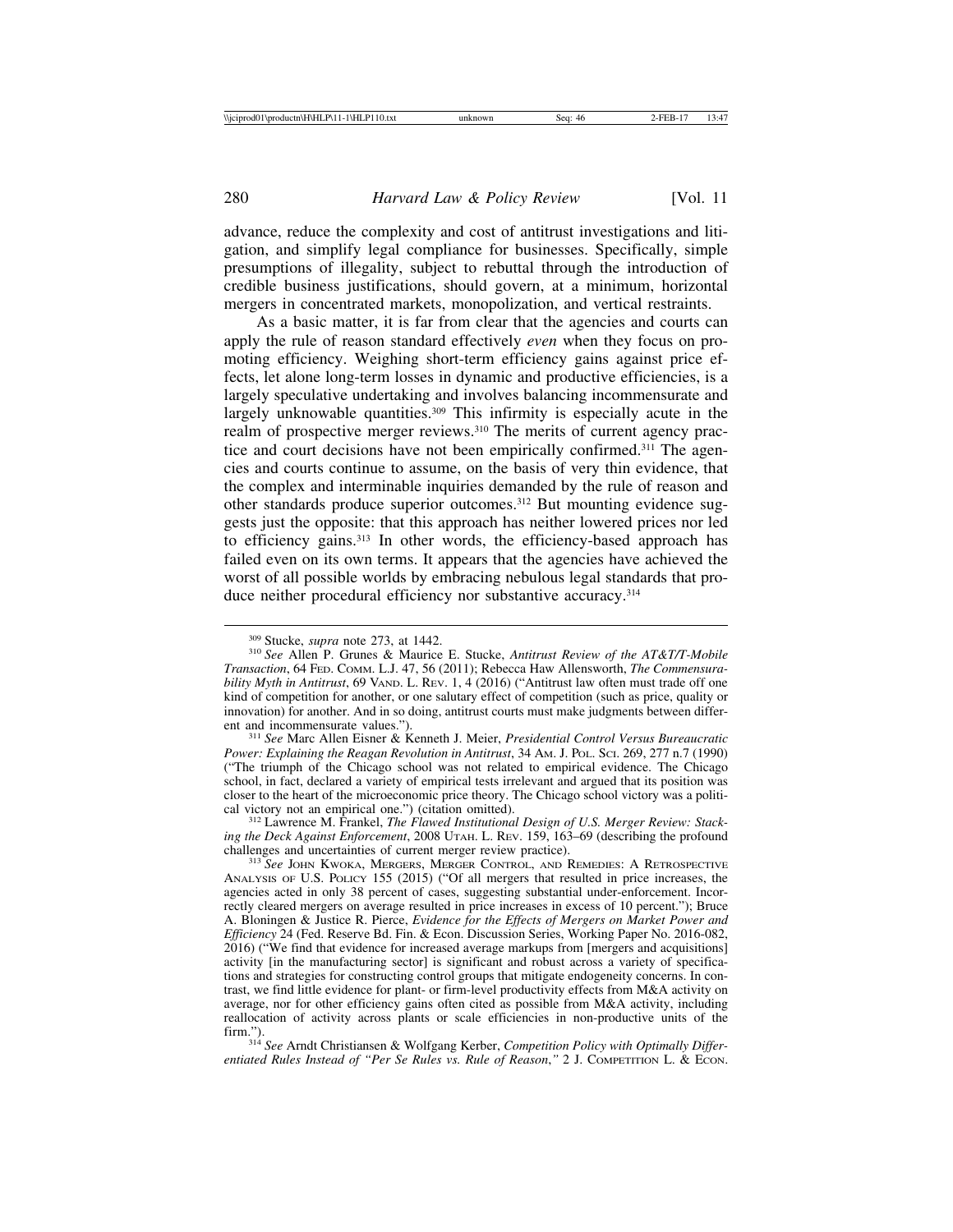In the realm of merger law, the Supreme Court's presumption in *United States v. Philadelphia National Bank* should be reinvigorated. The Court held that a horizontal merger that produces a firm with a market share of greater than thirty percent is presumptively illegal.315 While *Philadelphia National Bank* involved a merger in which the two firms had combined shares well above twenty percent,<sup>316</sup> the Court indicated that a merger exceeding this lower threshold could be presumptively illegal as well.<sup>317</sup> The merging parties could rebut this presumption by establishing business justifications for their combination.318 Although the *Philadelphia National Bank* decision has not been formally overruled, the agencies' shift toward increasingly fact-driven merger standards has weakened the force of this precedent.319

An agency and judicial re-embrace of this previous standard<sup>320</sup> would simplify and enhance the transparency of merger law and restore its role as a deterrent. This structural presumption would advance the incipiency standard in merger law and prevent harms from mergers before they occur.<sup>321</sup> While agencies would still have to define relevant markets under the *Philadelphia National Bank* rule, the complexity of merger reviews would be greatly diminished. For one, these reviews would be significantly shortened and be much less dependent on competing speculations about the future development of markets. Armed with a simple rule rather than a standard that demands an exhaustive industry study and impossible projections of the future, the antitrust agencies, for example, would not have to spend more than a year investigating mergers in highly concentrated markets—as they routinely do now.<sup>322</sup>

Importantly, firms in highly concentrated markets would be put on clear notice: a merger that created an entity with a share greater than twenty per-

<sup>316</sup> Philadelphia Nat'l Bank, 374 U.S. at 364.<br><sup>317</sup> *Id.* at 364 n.41.<br><sup>318</sup> *Id.* at 363.<br><sup>319</sup> *See* Steven C. Salop, *The Evolution and Vitality of Merger Presumptions: A Decision-<br><i>Theoretic Approach*, 80 ANTITRUST L *Theoretic Approach*, 80 ANTITRUST L. J. 269, 276 (2015). <sup>320</sup> The agencies and courts, on occasion, still rely on the *Philadelphia National Bank* 

<sup>215, 241 (2006) (&</sup>quot;The highest benefits can be reaped by finding simple and robust rules, which are able to solve most of the competition problems without causing high regulation costs."). <sup>315</sup> United States v. Philadelphia Nat'l Bank, 374 U.S. 321, 364 (1963); *see also* John

Kwoka, *The Structural Presumption and the Safe Harbor in Merger Review: False Positives, or Unwarranted Concerns?* 48 (Ne. Univ. Dep't of Econ., Working Paper, 2016), http://papers.ssrn.com/sol3/papers.cfm?abstract\_id=2782152 (finding that structural presumptions of illegality are highly accurate in identifying anticompetitive mergers under the efficiency

structural presumption. *See, e.g.*, Polypore Int'l, Inc. v. FTC, 686 F.3d 1208, 1216 (11th Cir. 2012). <sup>321</sup> *See* U.S. DEP'T OF JUSTICE & FED. TRADE COMM'N, *supra* note 252, at § 1

<sup>(&</sup>quot;[C]ongressional intent that merger enforcement should interdict competitive problems in their incipiency and that certainty about anticompetitive effect is seldom possible and not required for a merger to be illegal.").

<sup>&</sup>lt;sup>322</sup> See, e.g., Emily Steel, *Under Regulators' Scrutiny, Comcast and Time Warner Cable End Deal*, N.Y. TIMES (Apr. 24, 2015), http://www.nytimes.com/2015/04/25/business/media/ comcast-time-warner-cable-deal.html [https://perma.cc/2WEF-FVRQ].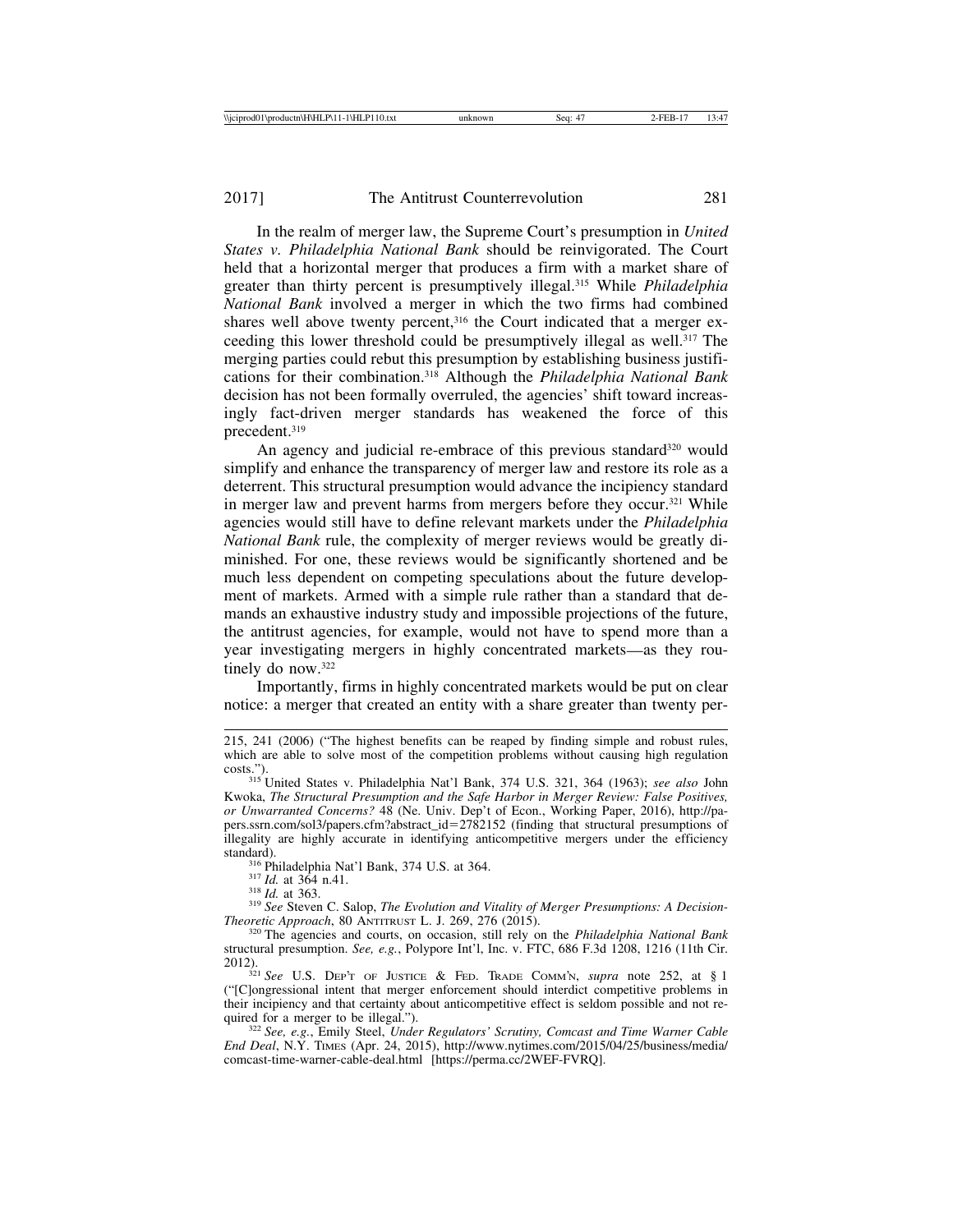cent would have to show credible business justifications to overcome the presumption of illegality.<sup>323</sup> A simple rule that lay observers could understand would prevail. Leading oligopolists would have less confidence pursuing five-to-four or four-to-three mergers and would be less likely to propose them in the first place. Sophisticated corporate counsel would no longer be able to manipulate the amorphous and subjective Horizontal Merger Guidelines to the advantage of large firms in concentrated markets.324 For example, if *Philadelphia National Bank* were the governing merger test today, it is hard to imagine that two firms with a joint national market share in excess of forty percent would even contemplate merging, 325 let alone propose to merge with high confidence in completing the deal.<sup>326</sup>

In the realm of monopolization, presumptions should replace the current rule of reason and other unstructured inquiries, including in the context of exclusive dealing, predatory pricing, refusals-to-deal, or tying. To an extent, U.S. law already recognizes the logic of this stricter test for monopolists. The courts have stated that monopolists have less freedom of action because "there is no market constraint on the monopolist's behavior."327 The late Justice Scalia, despite being an ardent critic of antitrust law generally and monopolization claims specifically,<sup>328</sup> stated that "[b]ehavior that might otherwise not be of concern to the antitrust laws—or that might even be viewed as procompetitive—can take on exclusionary connotations when practiced by a monopolist."329 Moreover, something akin to a presumption of illegality applies in the area of tying (conditioning the purchase of one product on the purchase of another). The Court has held that tying by a firm with market power in the tying product market is per se illegal because "anticompetitive forcing is likely."330

Applying a presumption of illegality to exclusive dealing, refusals-todeal, and below-cost pricing by dominant and near-dominant firms would further the goal of protecting consumers and small suppliers and maintaining open markets. For instance, U.S. law should treat pricing below short-term

<sup>&</sup>lt;sup>323</sup> See Salop, *supra* note 319, at 273–74.<br><sup>324</sup> See Frankel, *supra* note 312, at 166; Stucke, *supra* note 273, at 1454–56.<br><sup>325</sup> Grunes & Stucke, *supra* note 310, at 54.<br><sup>326</sup> Cf. Vipal Monga, AT&T Is Paying the Bi

 $^{327}$  LePage's, Inc. v. 3M, 324 F. 3d 141, 152 (3d Cir. 2003) (en banc) (citation omitted).<br><sup>328</sup> See Verizon Comme'ns, Inc. v. Law Offices of Curtis V. Trinko, 540 U.S. 398, 412 (2004) (describing antitrust as "sometimes [having] considerable disadvantages"); *id.* at 407

 $\frac{329}{329}$  Eastman Kodak Co. v. Image Tech. Servs., Inc., 504 U.S. 451, 488 (1992) (Scalia, J., dissenting) (citation omitted).

<sup>&</sup>lt;sup>330</sup> Jefferson Parish Hosp. Dist. No. 2 v. Hyde, 466 U.S. 2, 16 (1984), *abrogated in part by* Illinois Tool Works Inc. v. Indep. Ink, Inc., 547 U.S. 28 (2006); *see also* Collins Inkjet Corp. v. Eastman Kodak Co., 781 F.3d 264, 271–72 (6th Cir. 2015) ("The tie falls foul of antitrust law if the seller has appreciable economic power in the tying product market and the arrangement affects a substantial volume of commerce in the tied market. . . . A tying arrangement that falls foul of these criteria and lacks a valid business justification is anticompetitive because it tends to force more efficient competitors out of the tied product market.") (internal citations omitted).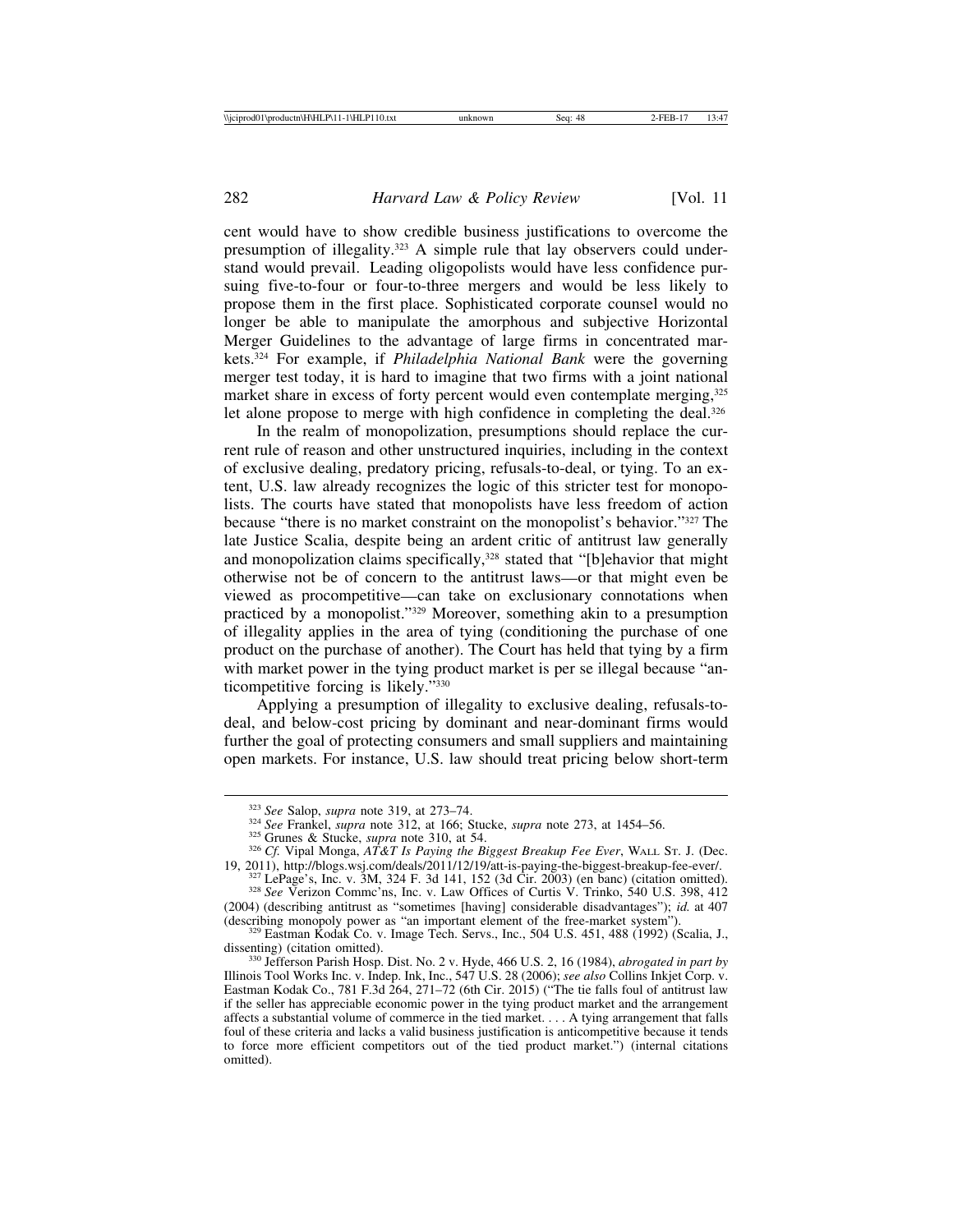cost by dominant or near-dominant firms as illegal in the absence of credible business justifications.331 Similar presumptions of illegality should apply when a firm possessing dominance or on the cusp of dominance ties up distributors or final customers through exclusive dealing arrangements, refuses to grant access to essential facilities, or ties two distinct products through contractual or technical means. These forms of conduct may be neutral or even beneficial when practiced by a non-dominant firm in a competitive market. However, they take on a radically different complexion when undertaken by a monopolist or near-monopolist and should be permitted only under extraordinary circumstances.<sup>332</sup>

The antitrust agencies and courts should look to European Union abuse of dominance law for a model to emulate. The European Union applies a presumption of illegality to conduct practiced by a monopolist that has exclusionary potential.333 EU law has imposed special obligations on dominant firms that preclude them from erecting artificial market barriers.334 Competition law in the European Union establishes "a principle of freedom of nondominant firms to trade without artificial obstacles constructed by dominant firms, and carries an assumption that preserving this freedom is important to the legitimacy of the competition process and is likely to inure to the benefit of all market players, competitors and consumers."335 Dominant firms can engage in certain types of conduct only if they have credible business reasons for doing so.336 Otherwise, they run afoul of the presumption in favor of markets open to all comers. The EU's focus on protecting both consumers and rivals from powerful businesses is consonant with the objectives expressed by the drafters of U.S. antitrust laws.337

Exclusive territories, resale price maintenance, and similar distributional restraints have immediate and longer-term anticompetitive effects and theoretical business justifications of limited real-world relevance. As a practical matter, these distributional restraints give large retailers and manufacturers the power to dictate the development of consumer goods markets.<sup>338</sup> For example, resale price maintenance, under which a manufacturer sets a contractual floor on the retail price of its products, can limit intrabrand com-

<sup>334</sup> See, e.g., Case T-65/98, BPB Indus. v. Comm'n, 1993 E.C.R. II-389  $\int$  65–68.<br><sup>335</sup> Eleanor M. Fox, *What Is Harm to Competition? Exclusionary Practices and Anticompetitive Effect*, 70 ANTITRUST L.J. 371, 395 (2002)

<sup>&</sup>lt;sup>331</sup> *See generally* Sandeep Vaheesan, *Reconsidering* Brooke Group: *Predatory Pricing in Light of the Empirical Learning*, 12 BERK. Bus. L.J. 81 (2015).

*Light of the Empirical Learning*, 12 BERK. BUS. L.J. 81 (2015). <sup>332</sup> *See, e.g.*, Jonathan M. Jacobson, *Exclusive Dealing, "Foreclosure," and Consumer Harm*, 70 ANTITRUST L.J. 311, 355 (2002) ("At the extreme, an exclusive dealing arrangement can create or maintain a complete monopoly.").

<sup>&</sup>lt;sup>333</sup> See, e.g., Case T-155/06, Tomra Sys. ASA v. Comm'n, 2010 E.C.R. II-4361 ¶ 208 (holding that exclusivity rebates by a dominant firm are illegal in the absence of an objective justification); Case 85/76, Hoffmann-La Roche v. Comm'n, 1979 E.C.R. 461  $\mathbb{I}\{9\}$  89–90 (same).

<sup>&</sup>lt;sup>336</sup> See, e.g., Hoffmann-La Roche, 1979 E.C.R. 461  $\mathbb{I}\{$  89–90 (same).<br><sup>337</sup> See supra Part V.A.<br><sup>338</sup> See John J. Flynn & James F. Ponsoldt, *Legal Reasoning and the Jurisprudence of Vertical Restraints: The Limitations of Neoclassical Economic Analysis in the Resolution of Antitrust Disputes*, 62 N.Y.U. L. REV. 1125, 1144 (1987).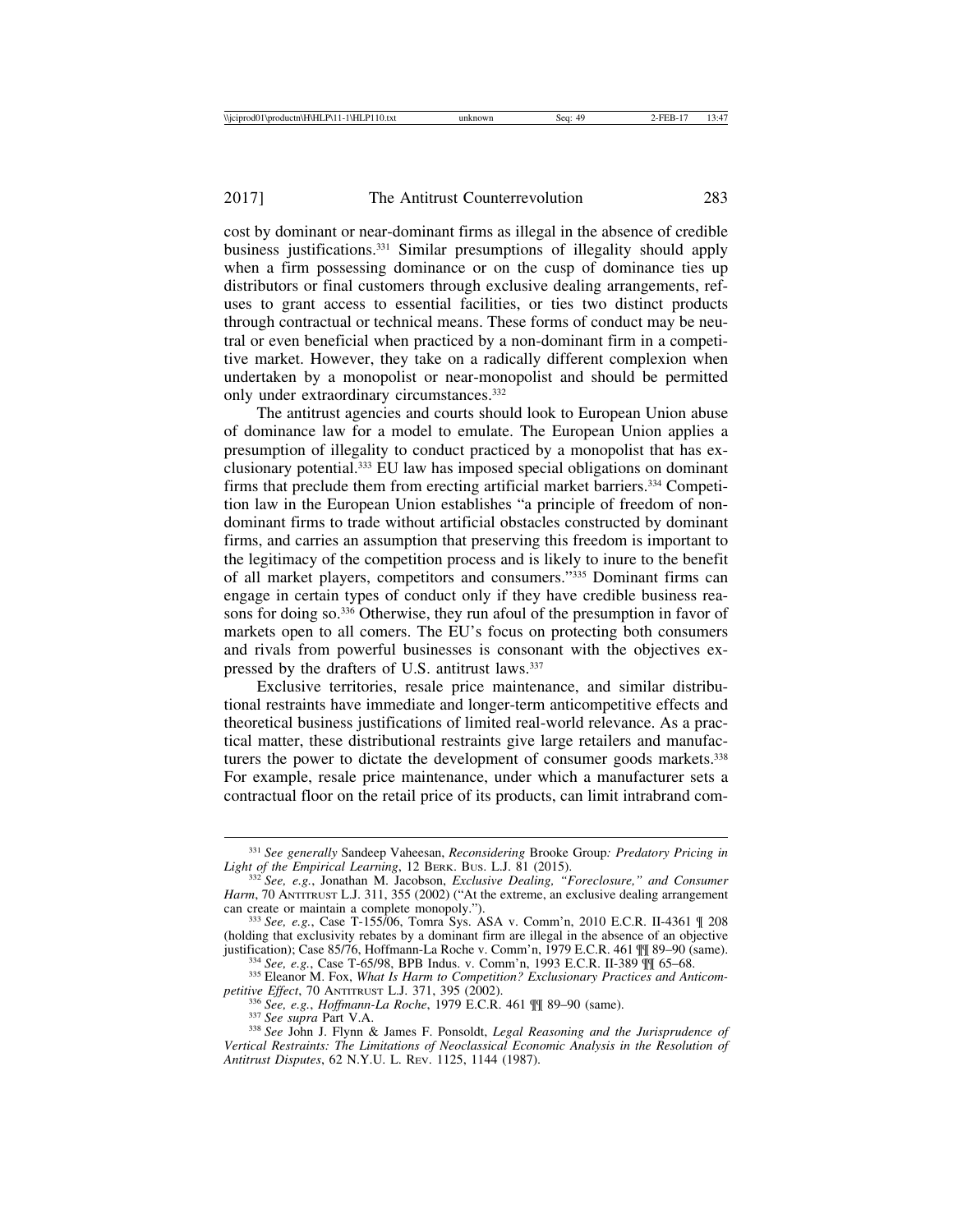petition, raise consumer prices, and impede new entry in the retail sector.339 Used in sectors with dominant retailers that play a gatekeeper function, resale price maintenance can have a pro-competitive effect.<sup>340</sup> But in other instances it can be misused. This is because with protected profits, retailers are likely to put less pressure on wholesalers and manufacturers to cut their prices over the longer term.341 Furthermore, under a resale price maintenance regime, retailers with a lower cost structure cannot pass their cost advantages through to consumers in the form of lower prices and expand their market share using their most potent sales tool—discounting.<sup>342</sup> This restriction on price competition impedes the emergence of lower-cost retail formats and can preserve non-competitive retail market structures.<sup>343</sup>

Yet, based on a stylized view of retail competition and the purported threat of "free-riding" on point-of-sale services such as product demonstrations at a store, the Supreme Court has held that these restraints on competition should be subject to the rule of reason and has made them de facto legal.344 For the small fraction of products requiring retail sales support, the promotion of point-of-sale services, such as product demonstrations, can be achieved through other less restrictive means, such as manufacturers granting promotional allowances for full-service retailers.<sup>345</sup> The beneficial uses of distributional restraints, including resale price maintenance, have not been sufficiently documented—or are limited to sufficiently few circumstances to warrant the permissive standard that currently exists.346

Exclusive territories have similar anticompetitive effects. By limiting the geographical proximity of retailers selling the same brand, exclusive territories limit all forms of intrabrand competition—both price and non-price

<sup>339</sup> *See* Pamela Jones Harbour, *A Tale of Two Marks, and Other Antitrust Concerns*, 20 LOY. CONSUMER L. REV. 32, 43 (2007).<br><sup>340</sup> One example of such a situation is e-books, where Amazon initially controlled ninety

percent of the market. By introducing agency pricing—a form of vertical pricing restraint publishers were able to make the e-book market more competitive. *See* Lina Khan, *Amazon's*

<sup>&</sup>lt;sup>341</sup> See Robert L. Steiner, *How Manufacturers Deal with the Price-Cutting Retailer: When Are Vertical Restraints Efficient?, 65 ANTITRUST L.J. 407, 441–42 (1997).* 

<sup>&</sup>lt;sup>342</sup> Warren S. Grimes, *A Dynamic Analysis of Resale Price Maintenance: Inefficient Brand Promotion, Higher Margins, Distorted Choices, and Retarded Retailer Innovation*, 55 ANTI-TRUST BULL. 101, 126-27 (2010).

<sup>&</sup>lt;sup>343</sup> Marina Lao, *Resale Price Maintenance: The Internet Phenomenon and Free Rider Issues*, 55 ANTITRUST BULL. 473, 509 (2010).

<sup>&</sup>lt;sup>344</sup> Leegin Creative Leather Prods., Inc. v. PSKS, Inc., 551 U.S. 877, 891-92 (2007);

Cont'l T.V., Inc. v. GTE Sylvania Inc., 433 U.S. 36, 55 (1977). <sup>345</sup> *See* Warren S. Grimes, *The Path Forward After* Leegin*: Seeking Consensus Reform of*

<sup>&</sup>lt;sup>346</sup> See Alexander MacKay & David Aron Smith, *The Empirical Effects of Minimum Resale Price Maintenance* 3 (2014), http://home.uchicago.edu/mackay/files/The%20Empirical% 20Effects%20of%20MRPM.pdf [https://perma.cc/Y4PF-MENT] ("Our results indicate that prices and quantities have indeed changed as a result of *Leegin*. We find that 8.4 percent of products exhibited a statistically significant price increase in our treatment states, with a median increase of 5.3 percent. Additionally, 9.4 percent of products experienced declining quantities. As a result of *Leegin*, products were most likely to see a price increase combined with a quantity decrease. This combination indicates movement along the demand curve and suggests the exercise of market power.").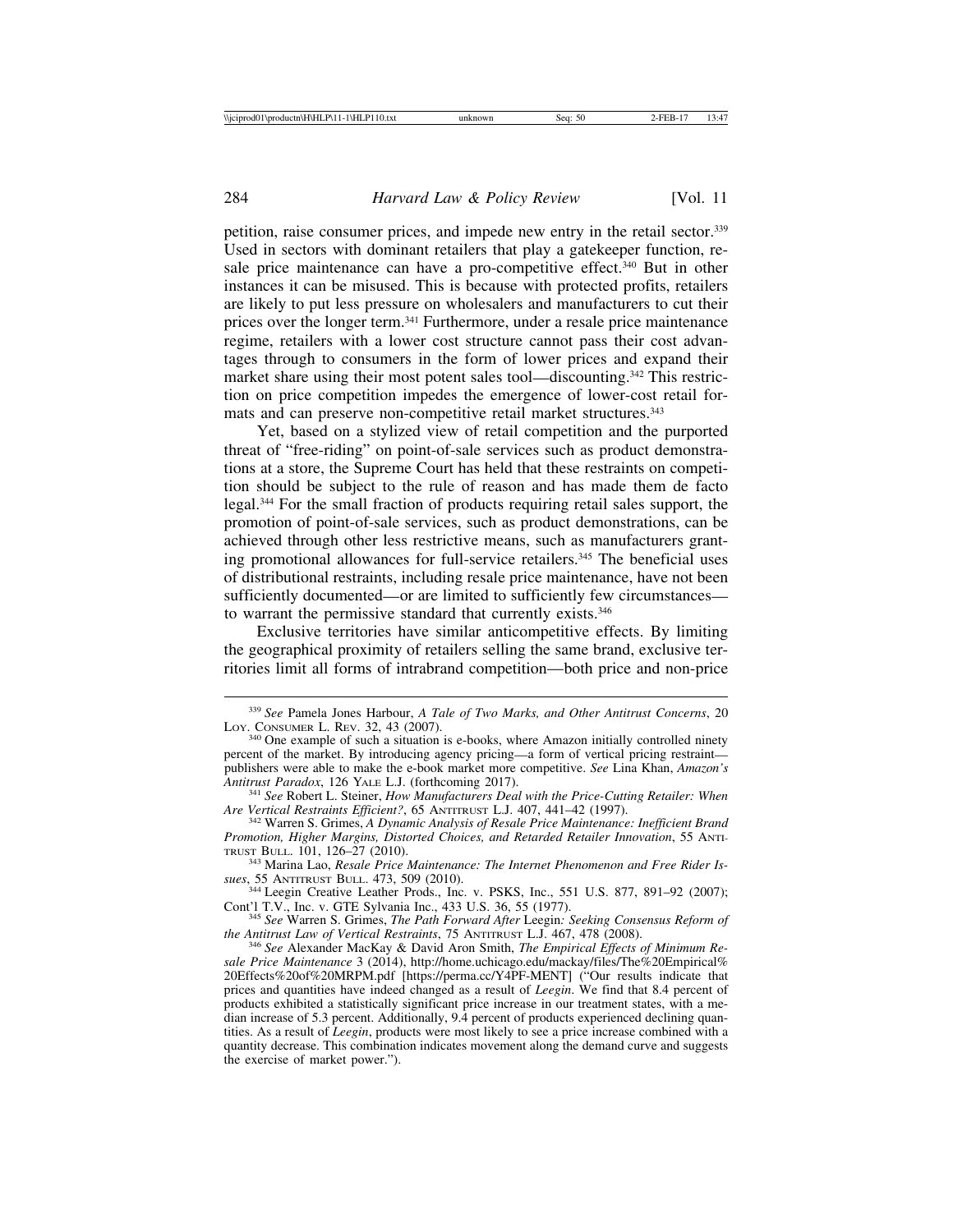competition.347 Due to the greater distance between rival sellers, retailers have a diminished incentive to compete on both price and non-price dimensions.

Given the likely loss of retail competition from vertical restraints and low likelihood of offsetting consumer benefits, practices such as resale price maintenance and exclusive territories should be subject to a relatively strict legal standard or, at minimum, a structured legal test. For example, the agencies and courts could hold resale price maintenance and exclusive territories to be presumptively illegal. This standard would reflect the high risk of harm from these practices. The European Union applies such a standard to resale price maintenance and to exclusive territories.348 Unlike the per se standard that governed resale price maintenance until 2007 and established conclusive illegality,349 however, a presumption of illegality would allow businesses to rebut the presumption by offering credible business justifications.350 They could overcome the presumption by showing that the restraint is reasonably necessary to achieve a beneficial end, such as the provision of point-of-sale services.

#### *C. Possession of Highly Damaging Monopoly and Oligopoly Power Should Be Challenged*

The antitrust agencies should use their existing legal authorities or seek additional authorities from Congress to challenge the possession of damaging monopoly and oligopoly power by firms. The specific types of monopoly and oligopoly power that should be challenged are those that last for an extended period of time or result in substantial harm, such as in a market for essential goods and services with highly inelastic demand. In contrast to the present law governing dominant firms, this legal power would not require "bad acts" on the part of the firm possessing market power;<sup>351</sup> rather, an uncompetitive market structure that imposes substantial injury on the public would itself be challenged. Under the proposed "no-fault" monopoly and oligopoly doctrine, firms found to possess monopoly or oligopoly power that inflicts substantial injury and cannot be justified on operational grounds, such as economies of scale, would face antitrust liability.

<sup>347</sup> *See* William S. Comanor, *Vertical Arrangements and Antitrust Analysis*, 62 N.Y.U. L. REV. 1153, 1160 (1987).

<sup>348</sup> Commission Regulation 330/2010 of Apr. 20, 2010, 2010 O.J. (L 102), http://eur-lex .europa.eu/legal-content/EN/TXT/HTML/?uri=URISERV:cc0006&from=EN [https://perma

<sup>&</sup>lt;sup>349</sup> Dr. Miles Med. Co. v. John D. Park & Sons Co., 220 U.S. 373 (1911), *overruled by* Leegin Creative Leather Prods., Inc. v. PSKS, Inc., 551 U.S. 877 (2007). <sup>350</sup> Lao, *supra* note 343, at 511; *see also* Polygram Holding, Inc. v. FTC, 416 F. 3d 29,

<sup>35</sup>–36 (D.C. Cir. 2005) ("[T]he Commission must determine whether it is obvious from the nature of the challenged conduct that it will likely harm consumers. If so, then the restraint is deemed 'inherently suspect' and, unless the defendant comes forward with some plausible (and legally cognizable) competitive justification for the restraint, summarily condemned."). <sup>351</sup> United States v. Grinnell Corp., 384 U.S. 563, 570–71 (1966).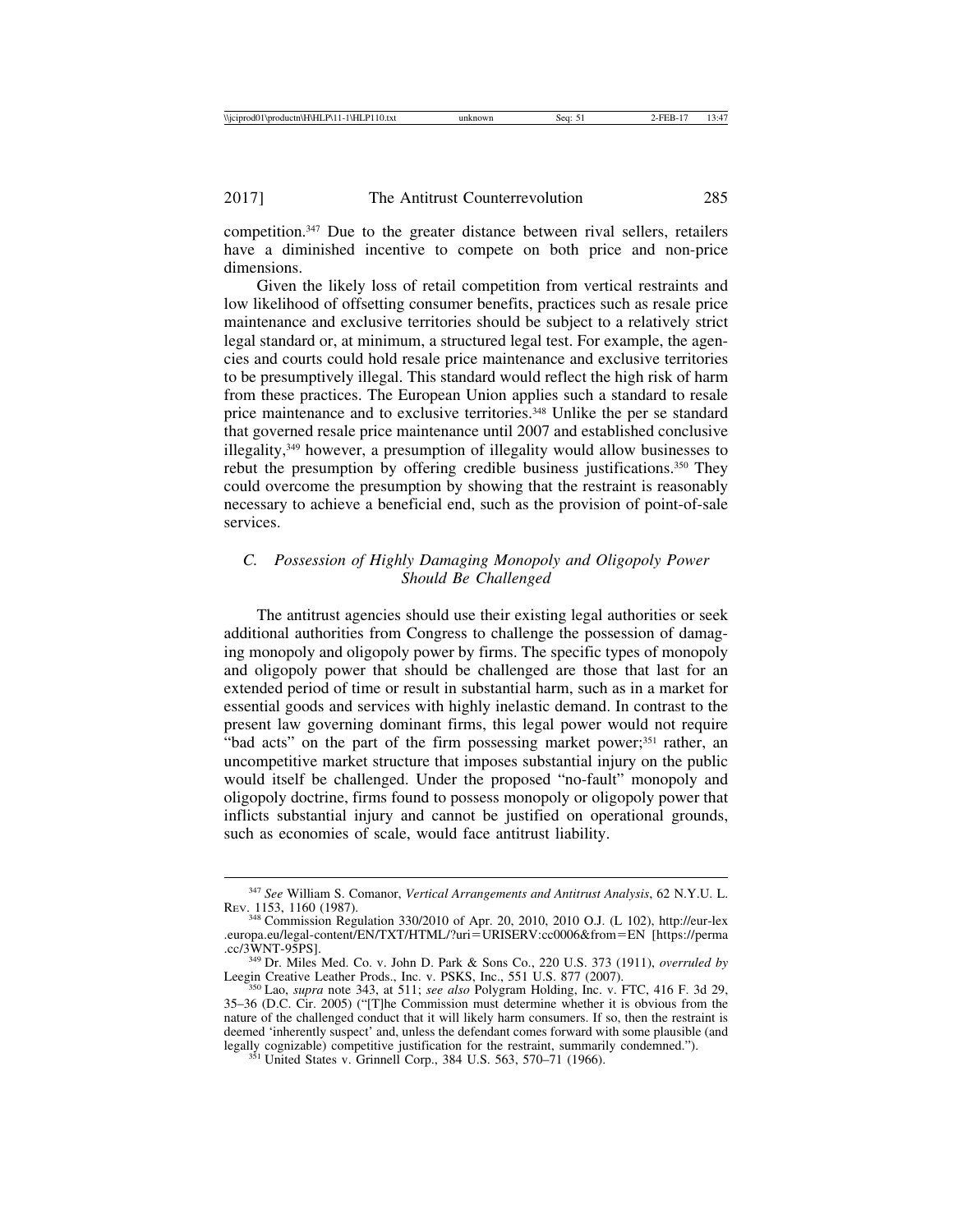Market power that persists for an extended period of time—say, for at least five years—imposes substantial costs on the public in the form of overcharges on consumer prices or depressed payments to producers or workers. Sometimes this monopoly or oligopoly power persists due to a discrete set of bad acts by the monopolists or oligopolists that exclude competitors. Examples of such bad acts include below-cost pricing and preventing rivals from accessing customers or essential distribution channels. In these instances, eliminating these artificial barriers to competition can restore competition to the market. In other cases, monopoly and oligopoly power persist due to no apparent bad practice352 or myriad bad practices enabled by the firms' underlying power.353 Under these circumstances, the options under current law are either to do nothing or to initiate lengthy litigation that guarantees little except steady income for lawyers and economists.354 Because current law is ill-equipped to tackle these particular problems, let alone quickly, the public suffers under the burden of monopoly<sup>355</sup> and oligopoly power that persists.

In other instances, monopoly or oligopoly power may arise intermittently or only temporarily but inflict tremendous harm. A classic example is market power in restructured electricity markets. Due to the highly inelastic nature of demand for electricity, generators with market power can unilaterally raise market prices. During the California electricity crisis in 2000 and 2001, generators created artificial shortages of electricity to drive up its price—without any indication of collusion.356 Similar unilateral withholding could occur in markets for essential medicines.<sup>357</sup> The dramatic increase in the price of the EpiPen, for example, appears to be the product of monopoly power.358 Although, as currently interpreted, the antitrust laws require evidence of collusion or other bad act before condemning this type of withholding behavior,359 the harm to the public is real and often severe. The electricity price spikes and rolling blackouts that hit California fifteen years

 $354$  See Flynn, supra note 352, at 1265.<br> $355$  See Alfred F. Dougherty, Jr. et al., *Elimination of the Conduct Requirement in Government Monopolization Cases*, 37 WASH. & LEE L. REV. 83, 87 (1980).

<sup>352</sup> *See* John J. Flynn, *Do the Proposals Make Any Sense from a Business Standpoint? Pro No-Conduct Monopoly: An Assessment for the Lawyer and Businessman*, 49 ANTITRUST L. J. 1255, 1264–65 (1980) (the fixation on conduct in monopolization cases can lead to courts finding "no monopoly power where there is monopoly power"). <sup>353</sup> *See, e.g.*, United States v. AT&T Co., 552 F. Supp. 131, 167–68 (D.D.C. 1982)

<sup>(&</sup>quot;There is evidence which suggests that AT&T's pattern during the last thirty years has been to shift from one anticompetitive activity to another, as various alternatives were foreclosed through the action of regulators or the courts or as a result of technological development.").

<sup>&</sup>lt;sup>356</sup> See Wolak, *supra* note 191, at 430.<br><sup>357</sup> See Albert A. Foer, *Section 5 as a Bridge Toward Convergence*, 8 ANTITRUST SOURCE<br>1, 5 (2009).

<sup>&</sup>lt;sup>558</sup> Carolyn Y. Johnson & Catherine Ho, *How Mylan, the Maker of EpiPen, Became a Virtual Monopoly*, WASH. POST (Aug. 25, 2016), https://www.washingtonpost.com/business/ economy/2016/08/25/7f83728a-6aee-11e6-ba32-5a4bf5aad4fa\_story.html [https://perma.cc/<br>DQ2K-GXQ2].

<sup>&</sup>lt;sup>359</sup> Foer, *supra* note 357, at 4.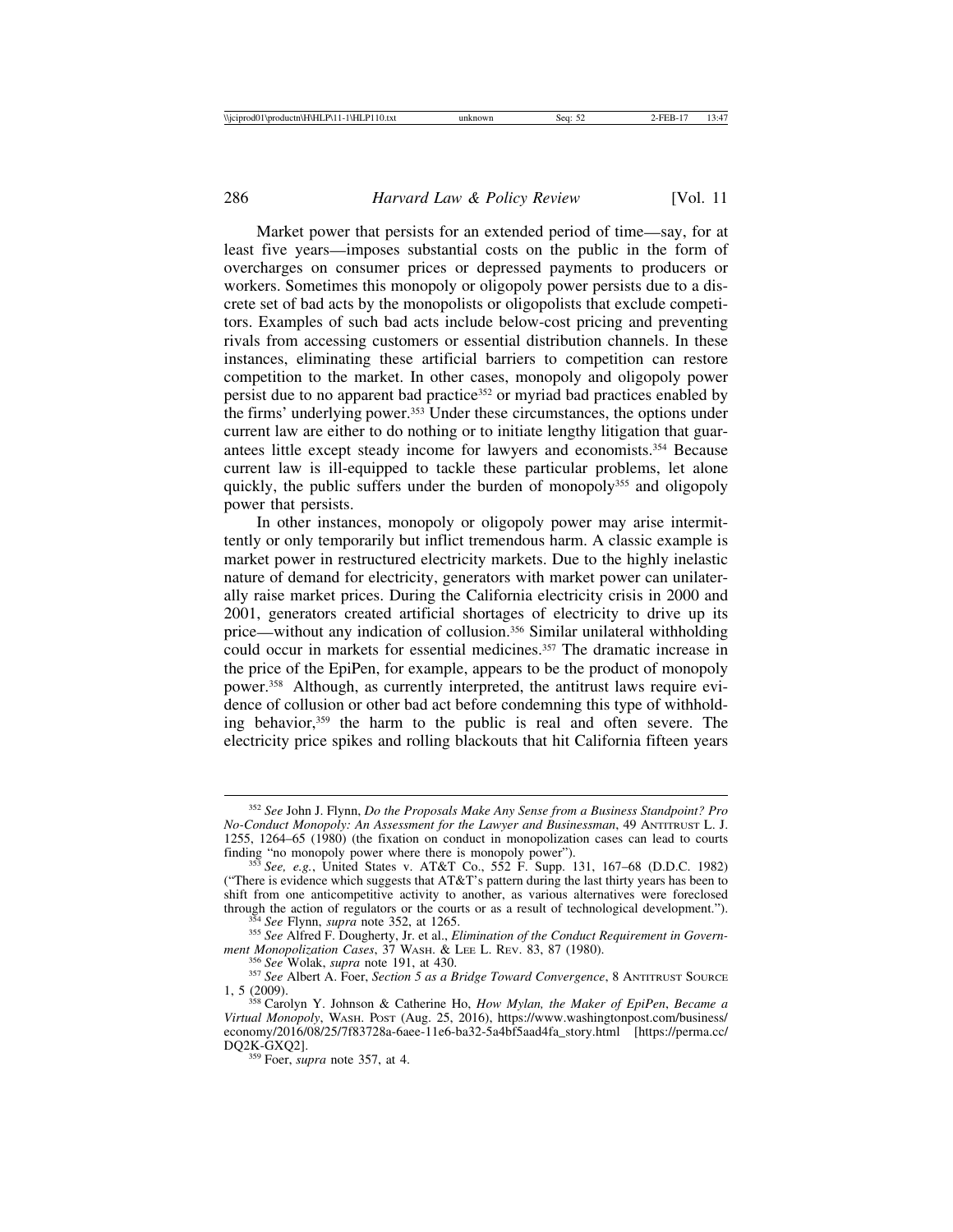ago,360 and the monopolistic pricing of the EpiPen, illustrate the consumer costs of market power.361

The focus on durable monopoly and oligopoly would also shift the focus of current dominant firm law away from bad acts and toward market structure. The antitrust agencies should only challenge the market power of firms that impose substantial injury on the public, due either to persistent market power over a prolonged period of time or to large magnitude of harm in a short period of time. And even firms found to possess this type of market power would be allowed to show that asset divestitures and other restructurings would result in the loss of operational efficiencies.362 Given these demanding legal standards for when firms could be found liable, the risk that no-fault monopoly and oligopoly cases would diminish the competitive zeal of businesses—most of which are unlikely ever to possess anything even approaching injurious monopoly or oligopoly power—appears remote.<sup>363</sup>

#### *D. Merger and Monopoly Remedies Should Focus on Maintaining and Restoring Competitive Market Structures*

Stronger antitrust rules must be paired with effective remedies in public enforcement actions if markets are to be competitive. Even very strong restrictions on conduct are unlikely to be effective if the subsequent remedies are weak. Legal victories are certain to be pyrrhic when "liability is found; but ineffective remedies are imposed and competitive outcomes are not altered very much."364 For example, even under a stricter merger enforcement regime, companies may pursue anticompetitive mergers if they need to make only minor concessions to get through the nominally tough merger review process. To promote competitive markets and the citizen interest standard, the antitrust agencies must seek to maintain and restore competitive market structures. In the merger context, an effective approach would mean enjoining mergers in their entirety rather than accepting divestitures or conduct remedies. In monopolization matters, structural remedies must be favored over complex, quasi-regulatory behavioral solutions.

While the agencies wisely prefer divestitures to conduct remedies in the case of horizontal mergers, the defects of this approach—even from an efficiency perspective—are apparent. Retrospective studies suggest that structural remedies often fail to maintain competition.<sup>365</sup> A landmark FTC study in 1999 found that, in a quarter of reviewed divestitures, "the buyers [were]

<sup>&</sup>lt;sup>360</sup> *See* Wolak, *supra* note 182, at 29.<br><sup>361</sup> Johnson & Ho, *supra* note 358.<br><sup>362</sup> If the defendant cannot be split into competing entities without the loss of important operational efficiencies, policymakers should consider price regulation or public ownership as

<sup>&</sup>lt;sup>363</sup> See Dougherty et al., *supra* note 355, at 94.<br><sup>364</sup> William S. Comanor, *The Problem of Remedy in Monopolization Cases: The Microsoft Case as an Example*, 46 ANTITRUST BULL. 115, 132 (2001). <sup>365</sup> KWOKA, *supra* note 313, at 120.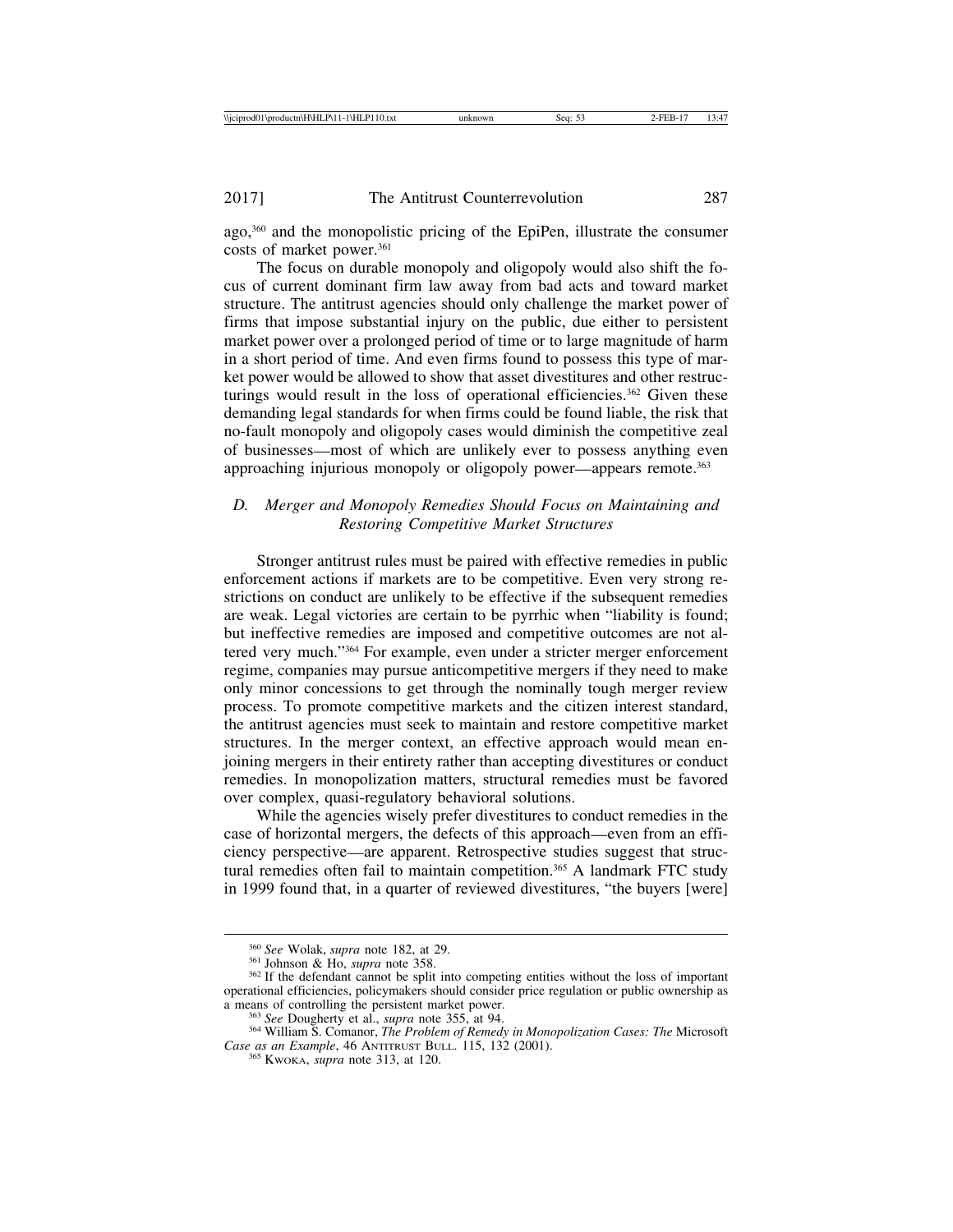not operating viably in the relevant market"366 and so competition was not preserved following a merger.367

While FTC divestiture remedies may have improved following the study, two spectacular failures in recent years raise continued doubts about their efficacy. In the mergers between Hertz and Dollar Thrifty in 2012368 and Albertsons and Safeway in 2015,<sup>369</sup> the FTC required the merging entities to divest assets to address competition concerns in local markets. In both instances, the acquiring entities proved to be incapable of replacing the lost competition and filed for bankruptcy less than a year after the FTC blessed the divestitures. And in the cruelest of ironies and a stinging rebuke to the FTC, in both instances the merging firms ended up buying back some of the entities originally divested.370

Importantly, neither remedy's failure came as a surprise to observers. In Hertz/Dollar Thrifty, the entity that Hertz divested—Advantage Rent a Car—did not appear to be viable from the beginning. Advantage was stripped of cars and the support of being under the Hertz umbrella.<sup>371</sup> A rental car consultant described the divestiture as akin to "taking a two-year old and saying 'OK, now you've got to go to kindergarten and play Little League."372 On top of inadequate financial and logistical capabilities, Advantage's new management and ownership appeared to lack the knowhow to run a successful car rental business.373 In the meantime, as Advantage floundered, the Big Three in the car rental market raised prices at the highest

BLOOMBERG (Nov. 29, 2013), http://www.bloomberg.com/news/articles/2013-11-29/hertz-fixin-dollar-thrifty-deal-fails-as-insider-warned [https://perma.cc/PX6X-PHR3].

<sup>366</sup> BUREAU OF COMPETITION OF THE FED. TRADE COMM'N, A STUDY OF THE COMMIS-SION'S DIVESTITURE PROCESS 10 (1999), https://www.ftc.gov/sites/default/files/attachments/

 $^{367}$  The FTC is in the process of conducting a follow-up merger remedies study that "will focus on 90 merger orders issued by the Commission between 2006 and 2012." *Remedy Study*, FED. TRADE COMM'N, https://www.ftc.gov/policy/studies/remedy-study [https://perma.cc/G78 J-Y8WO] (last visited Dec. 14, 2016).

<sup>&</sup>lt;sup>368</sup> Press Release, Fed. Trade Comm'n, FTC Requires Divestitures for Hertz's Proposed \$2.3 Billion Acquisition of Dollar Thrifty to Preserve Competition in Airport Car Rental Markets (Nov. 15, 2012), https://www.ftc.gov/news-events/press-releases/2012/11/ftc-requires-<br>divestitures-hertzs-proposed-23-billion-acquisition [https://perma.cc/33RJ-MUW6].

<sup>&</sup>lt;sup>369</sup> Press Release, Fed. Trade Comm'n, FTC Requires Albertsons and Safeway to Sell 168 Stores as a Condition of Merger (Jan. 27, 2015), https://www.ftc.gov/news-events/press-releases/2015/01/ftc-requires-albertsons-safeway-sell-168-stores-condition-merger [https://per ma.cc/E47H-5YKR].

<sup>370</sup> David McLaughlin, *Hertz Set to Buy Advantage Locations, Undercutting FTC*, BLOOM-BERG (Apr. 18, 2014), http://www.bloomberg.com/news/articles/2014-04-17/hertz-set-to-buyadvantage-locations-undercutting-ftc [https://perma.cc/7A57-DZ45]; Brent Kendall & Peg Brickley, *Albertsons to Buy Back 33 Stores It Sold as Part of Merger With Safeway*, WALL ST. J. (Nov. 24, 2015), http://www.wsj.com/articles/albertsons-to-buy-back-33-stores-it-sold-as-

<sup>&</sup>lt;sup>371</sup> Brent Kendall & Jacqueline Palank, *How the FTC's Hertz Antitrust Fix Went Flat*, WALL ST. J. (Dec. 8, 2013), http://www.wsj.com/articles/SB10001424052702303330204579 246281764302824. <sup>372</sup> *Id.* (quoting Neil Abrams). <sup>373</sup> *See* David McLaughlin et al., *Hertz Fix in Dollar Thrifty Deal Fails as Insider Warned*,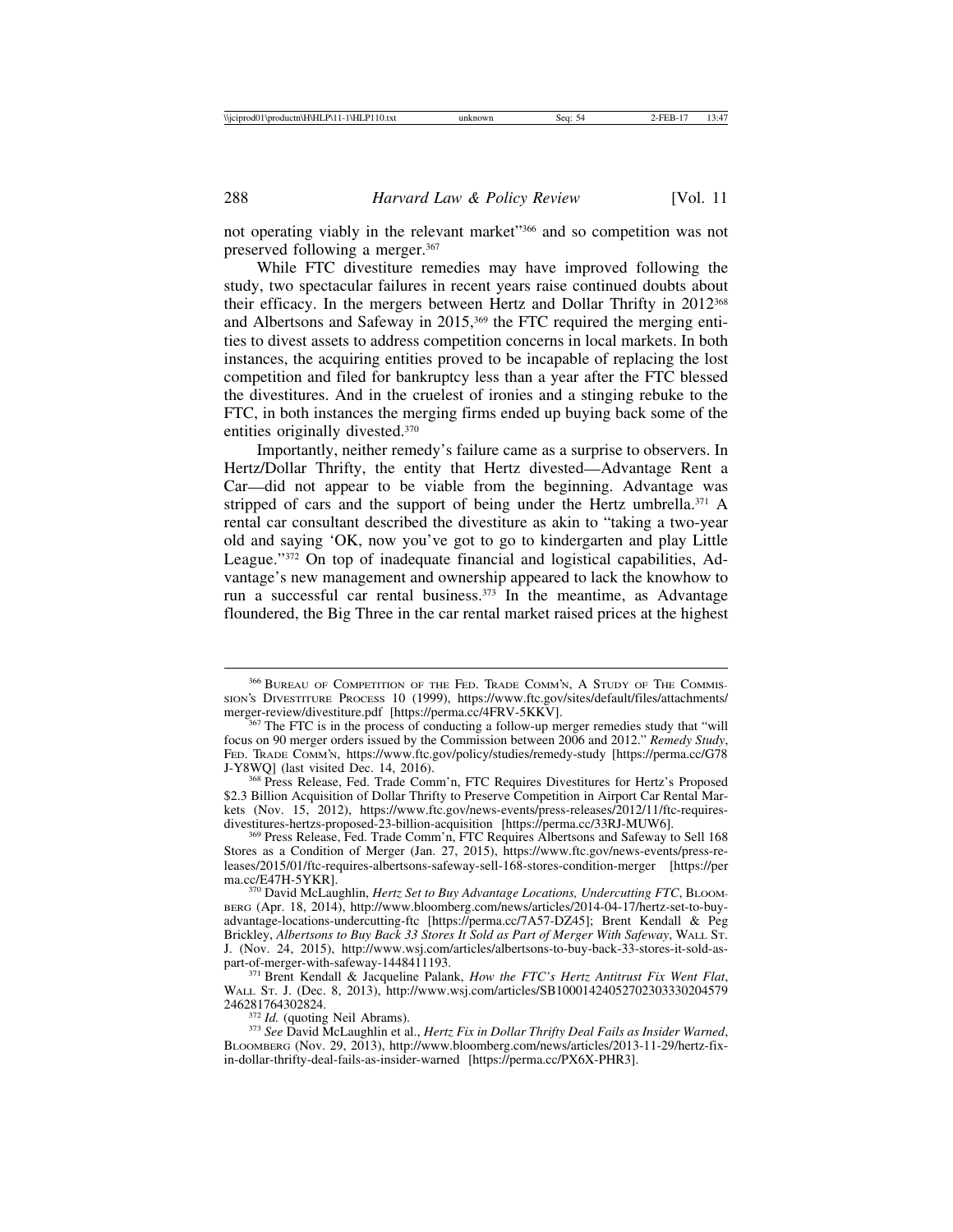rate since the start of the Great Recession.<sup>374</sup> Perversely, Hertz went on to reacquire some of the Advantage locations it had divested.<sup>375</sup>

The remedy in the Albertsons/Safeway case is arguably even harder to fathom. To allay the FTC's concerns, the merging entities sold 146 Albertsons stores in towns and cities in the Western United States, where they competed with a Safeway, to a small supermarket chain called Haggen.<sup>376</sup> Following this acquisition, the number of Haggen stores increased from 18 to 164.377 Even a casual observer could have predicted that Haggen would have great difficulty expanding its storefronts nearly ten-fold in a very short period of time. The skeptics have been proven right. Haggen struggled to integrate the new stores and, despite its reorganization efforts in bankruptcy, may be forced to liquidate.<sup>378</sup> Underscoring how the remedy backfired, Albertsons has reacquired a number of the stores it sold through the bankruptcy process.379

Even if divestitures could be perfectly tailored and if they preserved competition in narrow markets in every instance, they would fail to advance the citizen interest standard. As they have in recent decades, large companies would still grow larger through consolidation, notwithstanding minor modifications to address the antitrust agencies' efficiency concerns. Businesses could use their greater size to coordinate with rivals across a number of markets and also to engage in exclusionary conduct to preserve their market power. In addition, their greater size would give them more power over our general political economy—an outcome that the congressmen and senators debating and drafting the antitrust statutes sought to forestall.<sup>380</sup>

To promote Congress's broad vision of protecting consumers and suppliers, maintaining open markets, and dispersing private power, the antitrust agencies should establish a strong presumption in favor of enjoining mergers in concentrated industries. This remedy would be more effective in ensuring that competition does not wane. As a practical matter, it is not apparent that the antitrust agencies are capable of crafting good remedies—especially given that as the economy becomes more and more concentrated, the number of credible buyers of divested assets steadily diminishes.<sup>381</sup> If, for example, Haggen was indeed the most qualified buyer of Albertsons supermarkets

<sup>380</sup> *See supra* Part V.A. **380** *See supra* Part V.A. *Sampra* note 310, at 82 (discussing the difficulty of finding a 381 *See, e.g.*, Grunes & Stucke, *supra* note 310, at 82 (discussing the difficulty of finding a buyer that is both a viable competitor and not a large incumbent in the wireless industry to remedy the competition problems in the AT&T/T-Mobile transaction).

<sup>&</sup>lt;sup>374</sup> *Id.*<br><sup>375</sup> McLaughlin, *supra* note 370.<br><sup>376</sup> Brent Kendall, *Haggen Struggles After Trying to Digest Albertsons Stores*, WALL ST. J. (Oct. 9, 2015), http://www.wsj.com/articles/haggen-struggles-after-trying-to-digest-albertsons-

<sup>&</sup>lt;sup>377</sup> *Id.* <sup>378</sup> *Id.* Dayen, *Antitrust Incompetence from the FTC, as Albertson's/Safeway Divesti-*<br><sup>379</sup> David Dayen, *Antitrust Incompetence from the FTC, as Albertson's/Safeway Divestiture Goes Awry*, NAKED CAPITALISM (Nov. 17, 2015), http://www.nakedcapitalism.com/2015/ 11/antitrust-incompetence-from-the-ftc-as-albertsonssafeway-divestiture-goes-awry.html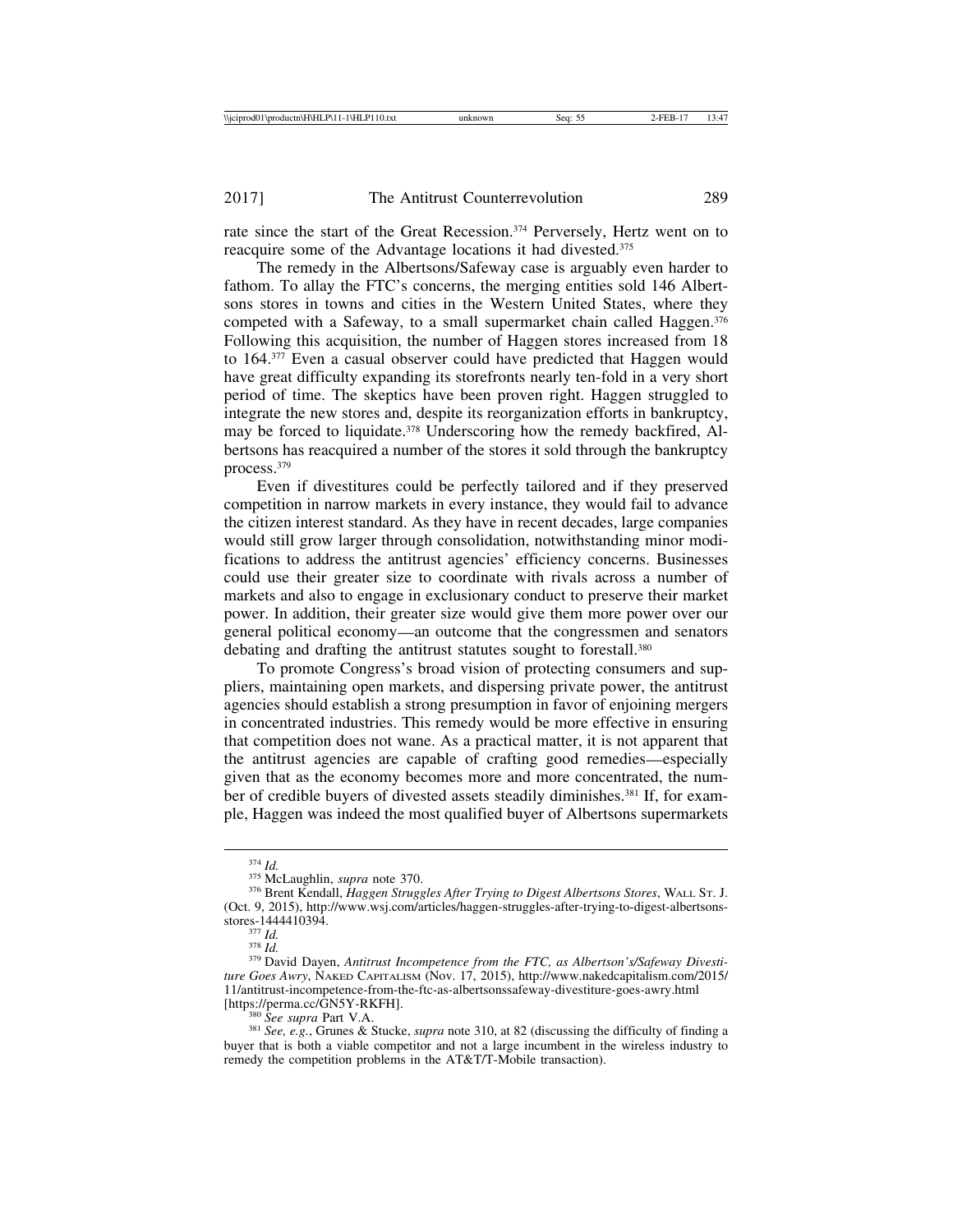in Western cities for the sake of maintaining competition, it would raise serious doubts about the general pool of capable supermarket operators that are not already oligopolists in their own right. More importantly, the current focus on horizontal market overlaps reflects an unduly narrow conception of competitive harms. Stopping mergers would help maintain market structures that are not only more conducive to protecting consumers, producers, and workers from market power, but would also preserve open markets and prevent excessive concentration of private power in the economy and society.

In addressing monopolization of markets, structural solutions should be favored.382 They allow for a one-time fix and create or restore a market in which multiple firms exist and competition can develop. Conduct remedies, in contrast, may treat only the symptoms of the problematic monopoly,383 and are prone to being incomplete, ambiguous, and vulnerable to evasion.384 Companies subject to these ongoing remedies have a powerful motive to sidestep them, including through the exercise of overt and subtle power over regulators,385 as a means of perpetuating their profitable dominance.386 While the challenges are not necessarily insurmountable, the antitrust agencies and courts are not institutionally well-suited to monitor and enforce complex conduct remedies.387 This task, insofar as it is feasible, is more appropriate for industry regulators and public utility commissions.<sup>388</sup>

The conduct remedies in the Microsoft litigation in both the United States and Europe exemplify this quasi-regulatory approach. Mandatory interoperability and licensing agreements appear to have fostered greater competition in the desktop operating system and applications markets.389 Yet, major questions remain on whether the complex regulatory undertaking was worth all the effort.390

<sup>&</sup>lt;sup>382</sup> To be sure, conduct remedies may be sufficient or the only viable fix in some cases. In simple monopolization cases focused on discrete instances of bad conduct, the agencies may be able to craft a straightforward conduct remedy that addresses the defendant's exclusionary conduct. In other instances, a structural solution may be infeasible due to the operations of the monopolist—for example, splitting a monopolist with a single centralized factory may be difficult and impractical. *See* Peter C. Carstensen, *Remedies for Monopolization from Standard Oil to Microsoft and Intel: The Changing Nature of Monopoly Law from Elimination of Market Power to Regulation of Its Use*, 85 S. CAL. L. REV. 815, 842 (2012) (noting important distinction between "cases challenging the conduct of a monopolist whose monopoly is itself not being challenged and those that challenge that monopoly itself.").

<sup>&</sup>lt;sup>383</sup> See Comanor, *supra* note 364, at 124. **383 384** *See Comanor, supra See John E. Kwoka & Diana L. Moss, Behavioral Merger Remedies Evaluation and Implications for Antitrust Enforcement*, 57 ANTITRUST BULL. 979, 1002 (2012) (observing that "the antitrust agencies do not have the resources of sector regulators to monitor and oversee compliance").

<sup>&</sup>lt;sup>385</sup> See K. Sabeel Rahman, *What Clinton and Sanders Are Really Fighting About*, ATLAN-TIC (Feb. 5, 2016), http://www.theatlantic.com/politics/archive/2016/02/the-allure-and-limits-<br>of-managerialism/460146/ [https://perma.cc/22R3-7F7B].

<sup>&</sup>lt;sup>386</sup> See Comanor, *supra* note 364, at 124–25.<br><sup>387</sup> See Kwoka & Moss, *supra* note 384, at 1002.<br><sup>388</sup> Id. at 1001–02.<br><sup>389</sup> See Carstensen, *supra* note 382, at 838.<br><sup>390</sup> See Harry First & Andrew I. Gavil, *Re-Framing Microsoft Antitrust Litigation*, 2006 UTAH L. REV. 679, 759 ("[M]ore than a decade after the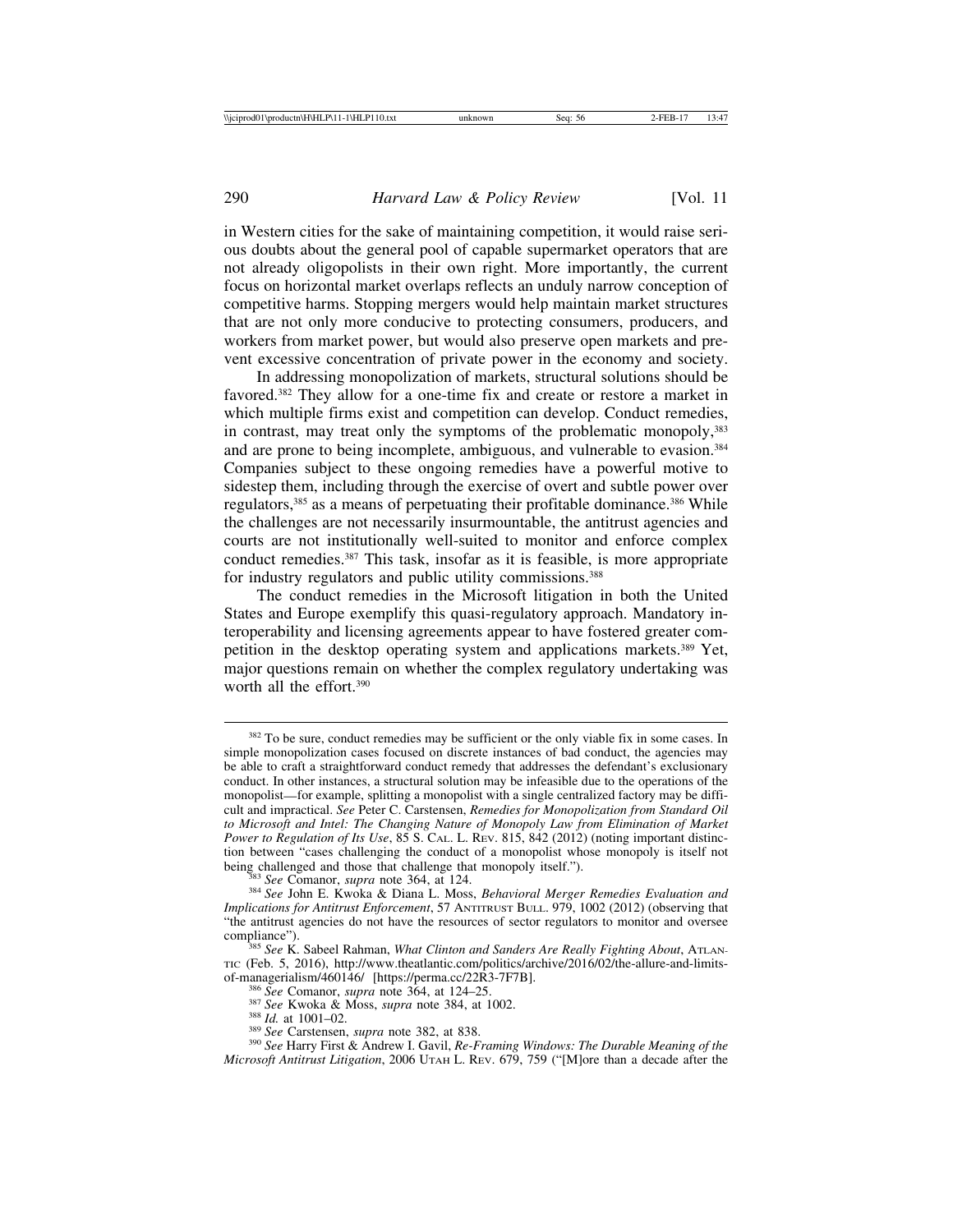In cases in which the monopolist's power gives it a host of options to exclude competitors, enforcers and courts must address the root of the problem—the monopolist's very existence. Rather than undertake a game of "whack-a-mole" that is often beyond their institutional capabilities, they should restructure the monopolist's business operations. Structural remedies include dividing a monopolist into multiple horizontal competitors, as some commentators proposed in the United States' case against Microsoft.<sup>391</sup> Another option is to separate a monopolist in vertically related lines of business into separate entities.392 Structural remedies typically do require some supervision to ensure compliance. This oversight would involve bright lines meaning, for example, that the monopolist could not re-enter a certain market following a divestiture—and would not be nearly as complicated and intrusive as regulating terms of interconnection or licensing terms over an extended timeframe.

The vertical separation approach is embodied in the settlement in the monopolization case against AT&T, in which the phone giant agreed to separate its local phone monopoly from its long-distance and equipment operations.393 The purpose of this remedy was to prevent AT&T from leveraging its then-natural monopoly in local phone service into the potentially competitive long-distance and equipment markets.394 For twelve years—from 1984 until the passage of the Telecommunications Act of 1996—Judge Harold Greene monitored the local phone companies' compliance with line-of-business restrictions that prevented them from expanding into the long-distance and equipment markets.<sup>395</sup> Judge Greene appears to have performed his duties well and ensured the continued effectiveness of the original structural remedy.396

#### *E. The Antitrust Agencies Must Be Subject to Greater Transparency Duties*

Increasing agency accountability is vital for ensuring that greater agency resources and stronger legal standards will lead to more vigorous enforcement. Improvements in substantive law are likely to be toothless if

Justice Department reached its first consent decree with Microsoft, Microsoft's share of the

<sup>&</sup>lt;sup>391</sup> See, e.g., Robert J. Levinson, R. Craig Romaine & Steven C. Salop, *The Flawed Fragmentation Critique of Structural Remedies in the* Microsoft *Case*, 46 ANTITRUST BULL. 135, 136–37 (2001).

<sup>392</sup> *See, e.g.*, United States v. Microsoft Corp., 97 F. Supp. 2d 59, 64 (D.D.C. 2000), *vacated* 253 F.3d 34, 101–03 (D.C. Cir. 2001) (ordering Microsoft to be split into operating

system and application software entities).<br><sup>393</sup> United States v. W. Elec. Co., 552 F. Supp. 131, 226 (D.D.C. 1982), *aff'd sub nom*.<br>Maryland v. United States, 460 U.S. 1001 (1983).

<sup>&</sup>lt;sup>394</sup> See W. Elec. Co., 552 F. Supp. at 187. **395** *See* W. Elec. Co., 552 F. Supp. at 187. **395** Joseph D. Kearney, *From the Fall of the Bell System to the Telecommunications Act: Regulation of Telecommunications Under Judge Greene*, 50 HASTINGS L.J. 1395, 1413–14  $(1999)$ .<br><sup>396</sup> *Id.* at 1472.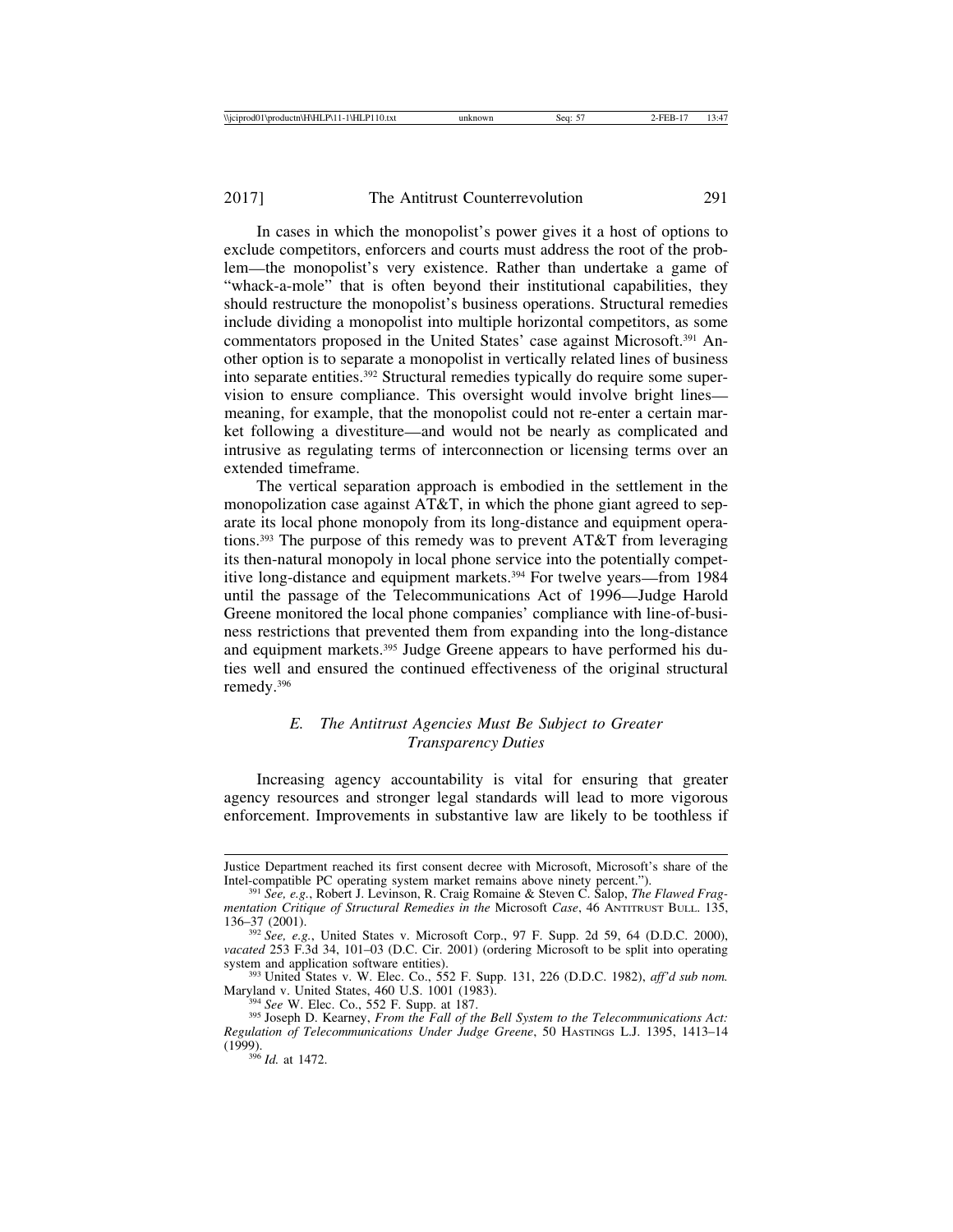the antitrust agencies can continue to operate behind a veil of secrecy. Antitrust watchers and other members of the public must be allowed to determine whether the agencies are acting in accordance with substantive law. At present, the antitrust agencies remain some of the least accountable in government. Officials are not required to explain to the public why they did not challenge a particular merger, or reckon with cases in which a merger that they did not challenge led to predicted harms.397 Nor do agencies have to explain why they ended extensive investigations with no action. A prominent antitrust attorney has remarked that "[t]here are few government functions outside the CIA that are so secretive as the merger review process."398

Two recent matters illustrate the opacity surrounding antitrust investigations. In 2012, for example, the Justice Department quietly closed a threeyear investigation into Monsanto, whose anti-competitive activities had been documented by journalists and described by state officials as egregious.<sup>399</sup> Upon shutting down its inquiry, the DOJ made no public announcement; only a short press release from Monsanto conveyed the news.400 In the matter involving Google's search practices, the FTC terminated its investigation with some voluntary agreements, effectively clearing the company of all antitrust wrongdoing.401 Only through an inadvertent Freedom of Information Act (FOIA) leak did the public later learn that the FTC's antitrust lawyers had concluded that Google likely violated antitrust laws on three counts, and had recommended bringing a suit.<sup>402</sup>

One way to make agencies more accountable would be by requiring them to conduct publicly available retrospective reviews, assessing how their merger predictions actually played out. The President could create antitrust inspector general units within the DOJ and FTC, whose job would involve evaluating how specific mergers had affected factors like choice, quality, profit margins, and conduct with suppliers. This would be especially

<sup>397</sup> *See* Jesse Eisinger & Justin Elliott, *These Professors Make More than a Thousand Bucks an Hour Peddling Mega-Mergers*, PROPUBLICA, Nov. 16, 2016, https://www.propublica .org/article/these-professors-make-more-than-thousand-bucks-hour-peddling-mega-mergers [https://perma.cc/D4KM-GQ8W] ("Once a merger is approved, nobody studies whether the consultants' predictions were on the mark. The Department of Justice and the Federal Trade Commission do not make available the reports that justify mergers, and those documents cannot be obtained through public records requests.").

<sup>&</sup>lt;sup>398</sup> *Id.* 399 *Id.* 399 *Id.* 399 *See* Christopher Leonard, *Monsanto Seed Biz Role Revealed*, Associated Press (Dec. 14, 2009); Lina Khan, *How Monsanto Outfoxed the Obama Administration*, SALON (Mar. 15, 2013), http://www.salon.com/2013/03/15/how\_did\_monsanto\_outfox\_the\_obama\_administra tion/ [https://perma.cc/KGX5-29PZ]. <sup>400</sup> Ian Berry & David Kesmodel, *U.S. Closes Antitrust Investigation into Seed Industry,*

*Monsanto*, WALL ST. J. (Nov. 16, 2012), http://www.wsj.com/articles/SB10001424127887

<sup>324735104578123631878019070.</sup> <sup>401</sup> Press Release, Fed. Trade Comm'n, Google Agrees to Change Its Business Practices to Resolve FTC Competition Concerns (Jan. 3, 2013), https://www.ftc.gov/news-events/press-releases/2013/01/google-agrees-change-its-business-practices-resolve-ftc [https://perma.cc/

<sup>&</sup>lt;sup>402</sup> See Brody Mullins, Rolfe Winkler & Brent Kendall, *Inside the U.S. Antitrust Probe of Google*, WALL ST. J. (Mar. 19, 2015), http://www.wsj.com/articles/inside-the-u-s-antitrustprobe-of-google-1426793274.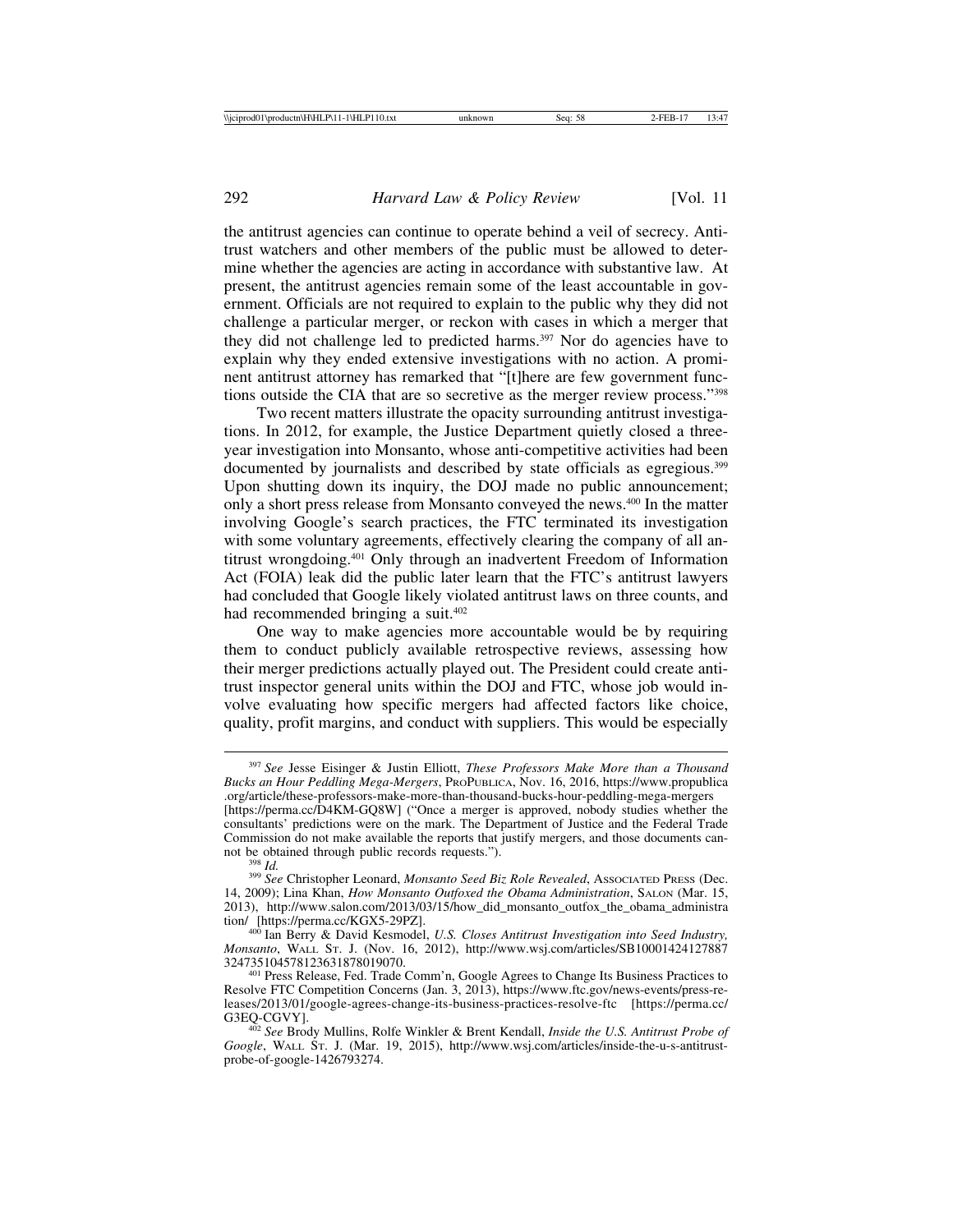useful for identifying errors in judgment when designing merger remedies, a particular site of recent failure. In two instances discussed earlier—the Hertz/Dollar Thrifty and Albertsons/Safeway mergers—divestiture remedies that the FTC predicted would sufficiently preserve competition proved totally ineffective. In each case, not only did the firm acquiring the divested assets bleed money as a result of the acquisition—weakening it as a competitor—but also the *divesting* firm ended up re-acquiring some of the original assets.403 For this magnitude of failure to go entirely unexamined—both within and outside the agency—is a recipe for weak and repeatedly feckless antitrust policy.

Another way to enhance agency transparency is to pass comprehensive FOIA reform—as Congress attempted through the FOIA Oversight and Implementation Act of 2014. If adopted, the legislation would have codified the mandate for government agencies to "adopt a presumption in favor of disclosure, in order to renew their commitment to the principles embodied in FOIA and to usher in a new era of open Government."404 Congress's reform agenda included a focus on Exemption 5, which protects from mandatory disclosure inter-agency and intra-agency documents that would be privileged from discovery in litigation.405 In practice, the FTC and other agencies liberally use Exemption 5 to keep documents privileged or highly redacted.406

Calls to make the antitrust agencies more transparent and accountable to the public are not new.407 Instituting as routine mechanisms by which the public can track the agencies' actions and document the long-term results of action or inaction would help both identify and recognize the public payoffs of successful enforcement and let public interest groups, advocacy organizations, and journalists both celebrate victories and hold the agencies accountable.

<sup>403</sup> *See* Kendall & Palank, *supra* note 371; Kendall & Brickley, *supra* note 370; *see also* Brent Kendall & Jacqueline Palank, *How the FTC's Hertz Antitrust Fix Went Flat*, WALL ST. J. (Dec. 8, 2013), http://www.wsj.com/articles/SB100014240527023033302045792462817643 02824; Brent Kendall & Peg Brickley, *Albertsons to Buy Back 33 Stores It Sold as Part of Merger With Safeway*, WALL ST. J, (Nov. 24, 2015), http://www.wsj.com/articles/albertsons-to-buy-back-33-stores-it-sold-as-part-of-merger-with-safeway-1448411193.

<sup>&</sup>lt;sup>4</sup> See Jason Leopold, It Took a FOIA Lawsuit to Uncover How the Obama Administra*tion Killed FOIA Reform*, VICE (Mar. 9, 2016), https://news.vice.com/article/it-took-a-foialawsuit-to-uncover-how-the-obama-administration-killed-foia-reform [https://perma.cc/JE54- BQ5X]. <sup>405</sup> H.R. Rep. No. 89-1497 (1966), S. Rep. No. 89-813 (1965), and S. Rep. No. 88-1219 6-

<sup>7, 12-14 (1964),</sup> *cited in* ELEC. PRIVACY INFO. CTR., LITIGATION UNDER THE FEDERAL OPEN

<sup>&</sup>lt;sup>406</sup> Leopold, *supra* note 404. **A. Hammitt et al. edge.** 407 For example, in its extensive review of U.S. antitrust enforcement in the 1970s, Ralph Nader's Study Group suggested that top antitrust officials disclose to the public meetings between business representatives and enforcement officials. *See* MARK J. GREEN, ET AL., THE CLOSED ENTERPRISE SYSTEM 62 (1972).